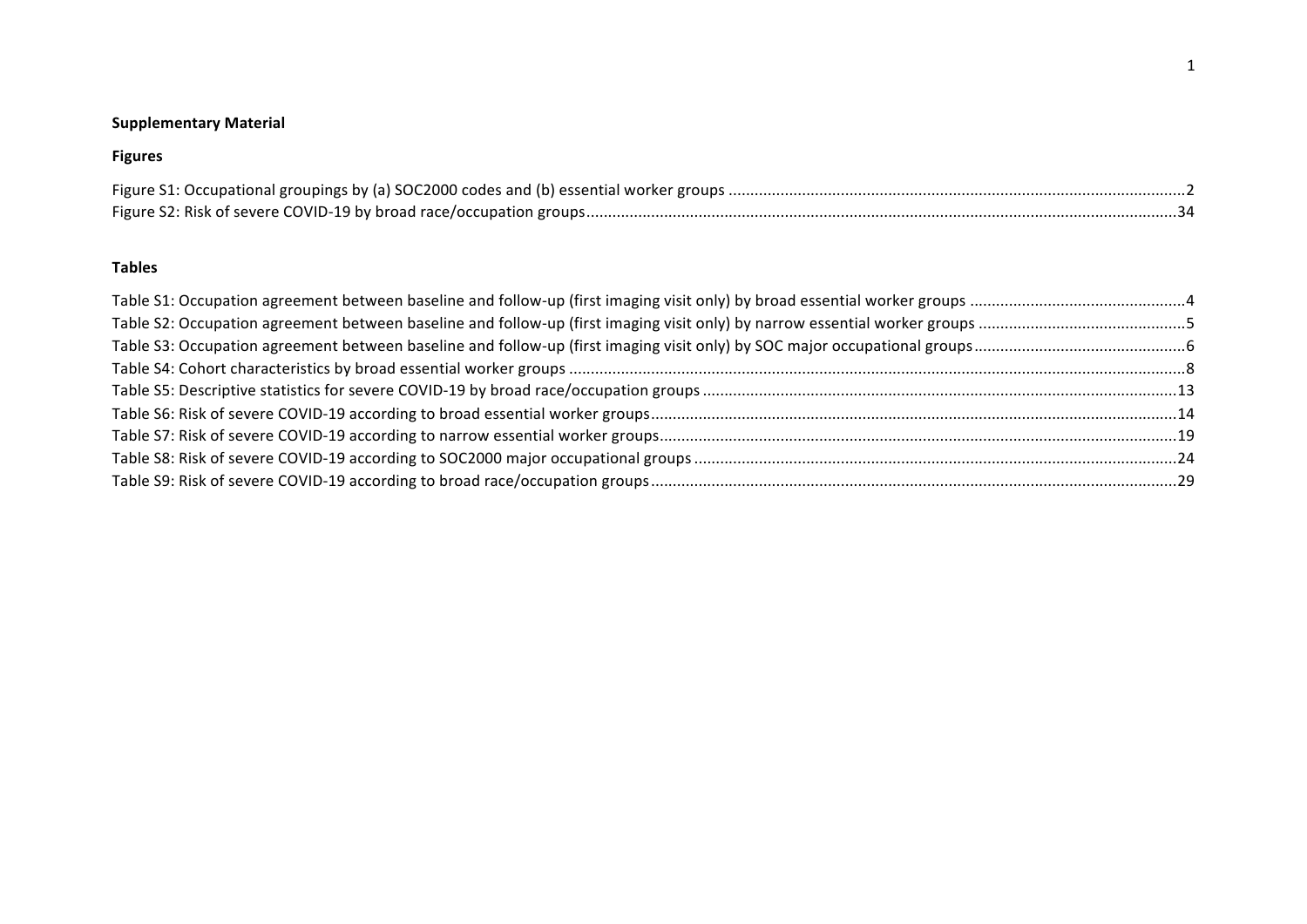Figure S1: Occupational groupings by (a) SOC2000 codes and (b) essential worker groups

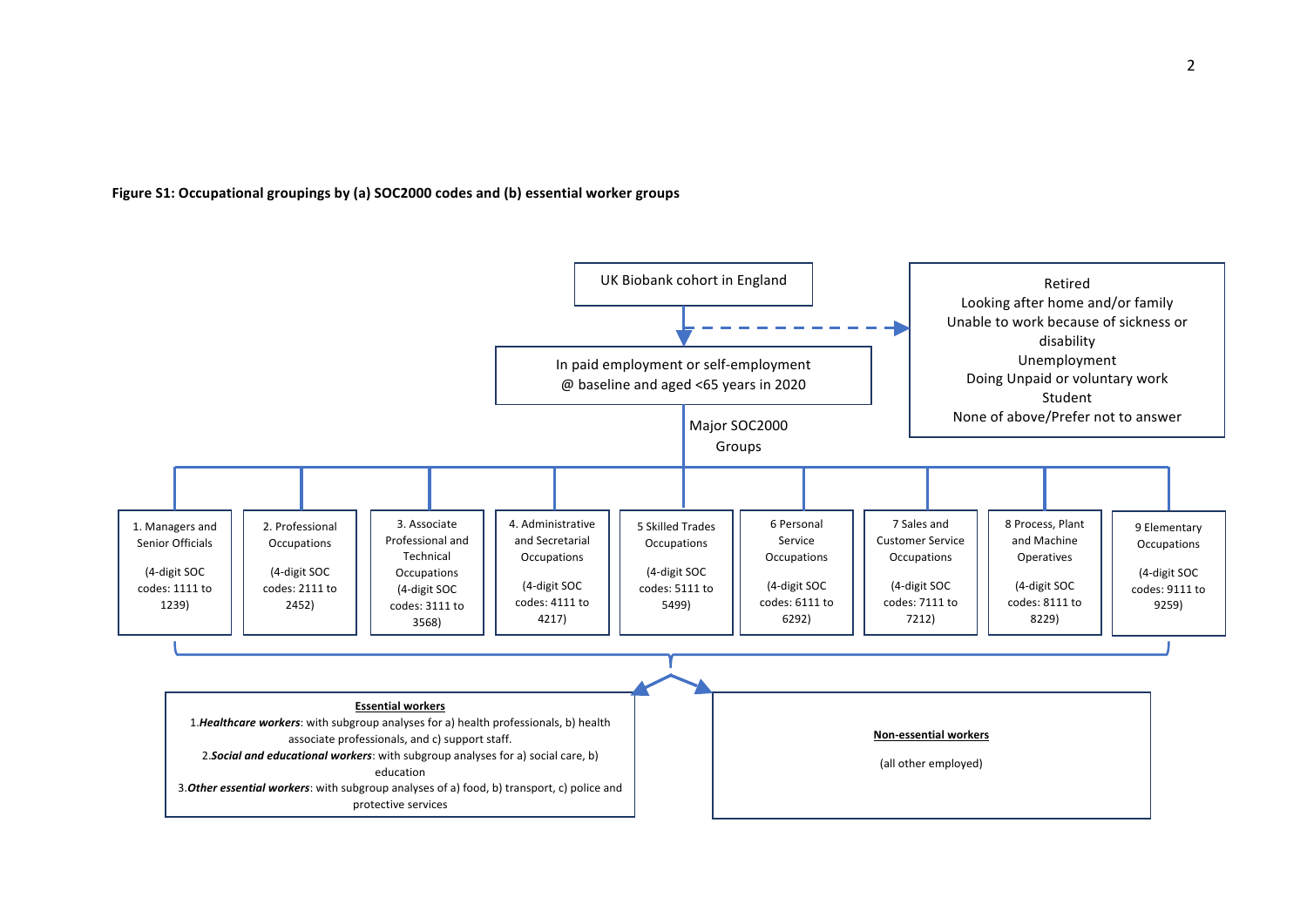# **Essential workers** and the set of the set of the set of the set of the set of the set of the set of the set of the set of the set of the set of the set of the set of the set of the set of the set of the set of the set of

1.*Healthcare workers*: with subgroups for a) health professionals, b) health associate professionals, and c) support staff. 2. Social and educational workers: with subgroups for a) social care, b) education 3. Other essential workers: with subgroups for a) food, b) transport workers, c) police and protective services

*Healthcare workers a) Health professionals* 2211 Medical practitioners 2212 Psychologists 2213 Pharmacists/pharmacologists

### *b) Health associate professionals*  321 Health Associate Professionals 3211 Nurses 3212 Midwives 3213 Paramedics 3214 Medical radiographers 3215 Chiropodists 3216 Dispensing opticians 3217 Pharmaceutical dispensers 3218 Medical and dental technicians 1181 Hospital and health service managers 1182 Pharmacy managers 1183 Healthcare practice managers 322 Therapists 3221 Physiotherapists 3222 Occupational therapists 3223 Speech and language therapists 3229 Therapists n.e.c.

#### *c) support staff*

4211 Medical secretaries 6111 Nursing auxiliaries and assistants 6112 Ambulance staff (excluding paramedics) 9221 Hospital porters

*Social and educational workers a) Social care*  1184 Social services managers 1185 Residential and day care managers 2442 Social workers 2444 Clergy 323 Social Welfare Associate Professionals 3231 Youth and community workers 3232 Housing and welfare officers 6114 Houseparents and residential wardens 6115 Care assistants and home carers 6232 Caretakers 6291 Undertakers and mortuary assistants 9229 Elementary personal services occupations n.e.c.

#### *a) Education*

231 Teaching Professionals 2314 Secondary education teaching professionals 2315 Primary and nursery education teaching professionals 2316 Special needs education teaching professionals **6121 Nursery nurses** 6124 Educational assistants

## *Other essential workers*

#### *a) Food*

1234 Shopkeepers and wholesale/retail dealers *sanitary workers)* 543 Food Preparation Trades 5431 Butchers, meat cutters 5432 Bakers, flour confectioners 5433 Fishmongers, poultry dressers 7111 Sales and retail assistants 7112 Retail cashiers and check-out operators 925 Elementary Sales Occupations 9251 Shelf fillers 9259 Elementary sales occupations n.e.c. 116 Managers In Distribution, Storage And Retailing 1162 Storage and warehouse managers 1163 Retail and wholesale managers 8111 Food, drink and tobacco process operatives 1211 Farm managers 1219 Managers in animal husbandry, forestry and fishing n.e.c. 5111 Farmers 5112 Horticultural trades 5119 Agricultural and fishing trades n.e.c. 9111 Farm workers 9119 Fishing and agriculture related occupations n.e.c.

# *c) Police & Protective Services (including*

1172 Police officers (inspectors and above) 1173 Senior officers in fire, ambulance, prison and related services 1174 Security managers 331 Protective Service Occupations 3311 NCOs and other ranks 3312 Police officers (sergeant and below) 3313 Fire service officers (leading fire officer and below) 3314 Prison service officers (below principal officer) 3319 Protective service associate professionals n.e.c. 2443 Probation officers 9231 Window cleaners 9232 Road sweepers 9233 Cleaners, domestics 9235 Refuse and salvage occupations 9239 Elementary cleaning occupations n.e.c. 

#### *b) Transport workers*

messengers, couriers

1161 Transport and distribution managers 3514 Train drivers 6215 Rail travel assistants 8211 Heavy goods vehicle drivers 8212 Van drivers 8213 Bus and coach drivers 8214 Taxi, cab drivers and chauffeurs 8216 Rail transport operatives 9211 Postal workers, mail sorters,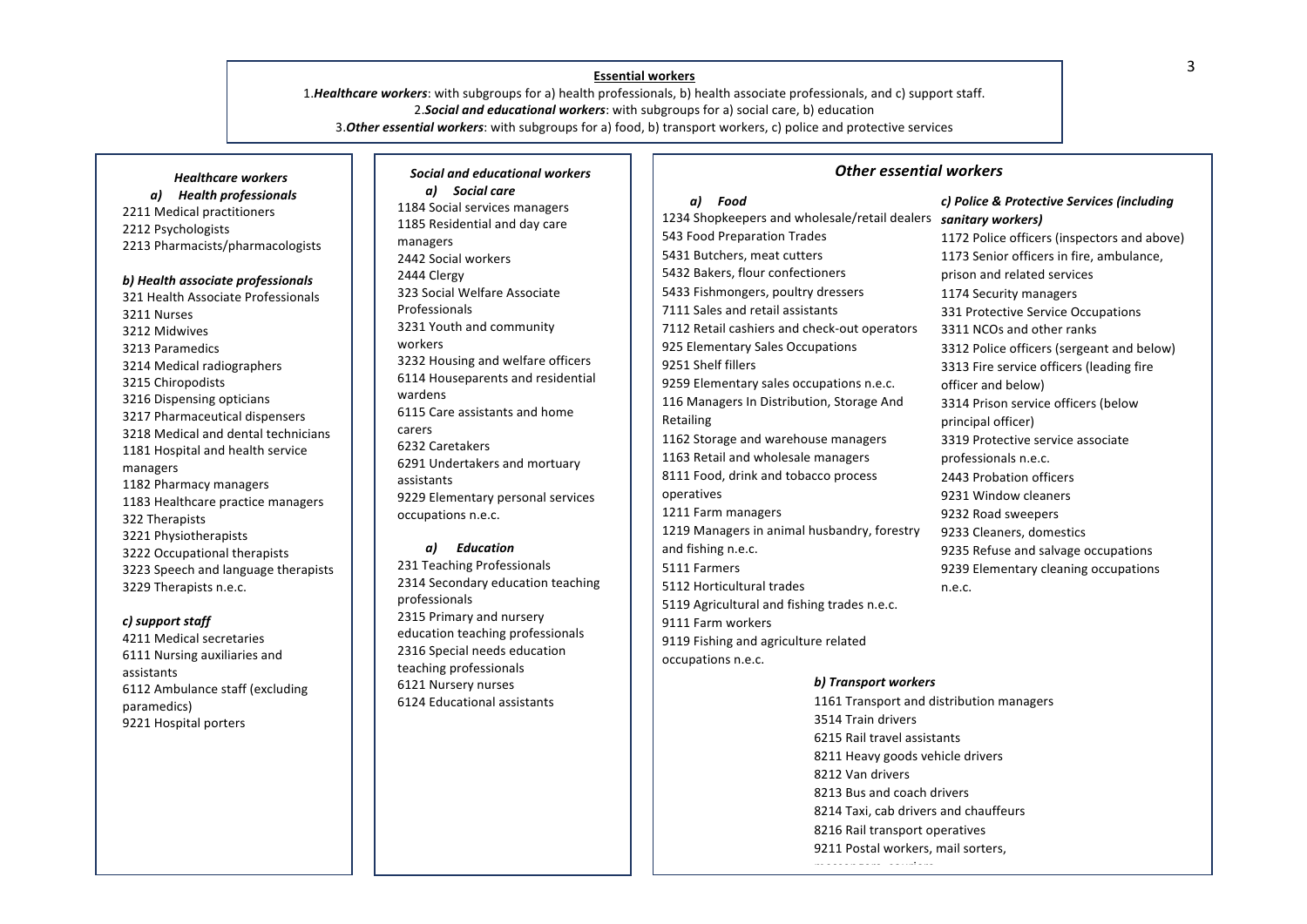|                                     | Follow-up                    |                           |                              |                                |              |
|-------------------------------------|------------------------------|---------------------------|------------------------------|--------------------------------|--------------|
| <b>Baseline</b>                     | <b>Non-essential workers</b> | <b>Healthcare workers</b> | Social and education workers | <b>Other essential workers</b> | <b>Total</b> |
| Non-essential workers (N)           | 7,913                        | 160                       | 235                          | 258                            | 8,566        |
| (%)                                 | 92.38                        | 1.87                      | 2.74                         | 3.01                           | 100          |
| Healthcare workers (N)              | 136                          | 1,295                     | 42                           | 11                             | 1,484        |
| (%)                                 | 9.16                         | 87.26                     | 2.83                         | 0.74                           | 100          |
| Social and education workers<br>(N) | 225                          | 55                        | 1,120                        | 23                             | 1,423        |
| (%)                                 | 15.81                        | 3.87                      | 78.71                        | 1.62                           | 100          |
| Other essential workers (N)         | 229                          | 15                        | 29                           | 546                            | 819          |
| (%)                                 | 27.96                        | 1.83                      | 3.54                         | 66.67                          | 100          |
| Total (N)                           | 8,503                        | 1,525                     | 1,426                        | 838                            | 12,292       |
| (%)                                 | 69.18                        | 12.41                     | 11.6                         | 6.82                           | 100          |

Table S1: Occupation agreement between baseline and follow-up (first imaging visit only) by broad essential worker groups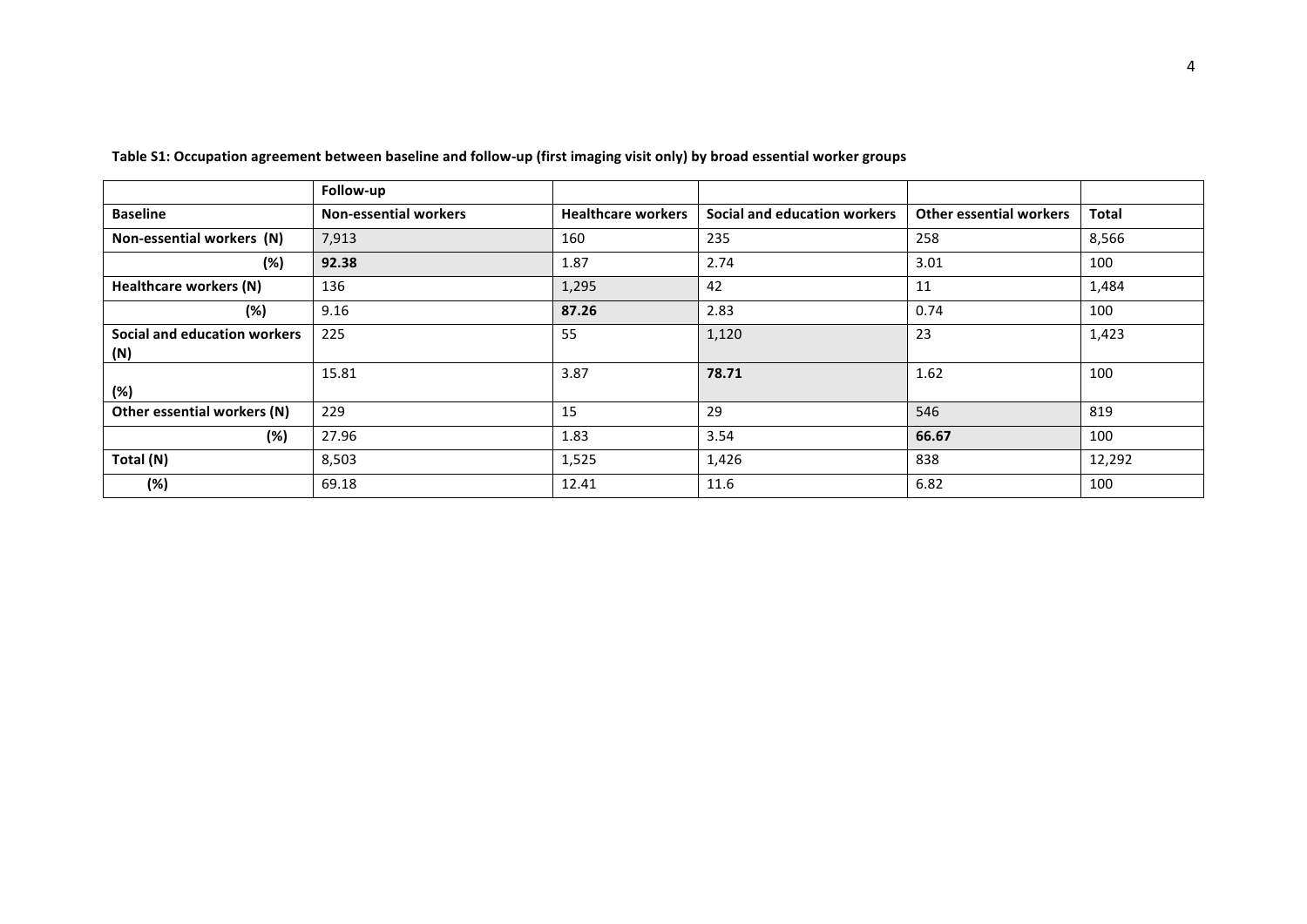|                                                     | Follow-up                    |                                    |                                    |                                             |                                  |                             |                 |                             |                                                       |              |
|-----------------------------------------------------|------------------------------|------------------------------------|------------------------------------|---------------------------------------------|----------------------------------|-----------------------------|-----------------|-----------------------------|-------------------------------------------------------|--------------|
| <b>Baseline</b>                                     | Non-<br>essential<br>workers | <b>Healthcare</b><br>professionals | <b>Medical</b><br>support<br>staff | <b>Health</b><br>associate<br>professionals | <b>Social</b><br>care<br>workers | <b>Education</b><br>workers | Food<br>workers | <b>Transport</b><br>workers | <b>Police and</b><br>protective<br>service<br>workers | <b>Total</b> |
| Non-essential workers (N)                           | 7,913                        | 17                                 | 38                                 | 105                                         | 122                              | 113                         | 126             | 70                          | 62                                                    | 8,566        |
| (%)                                                 | 92.38                        | 0.2                                | 0.44                               | 1.23                                        | 1.42                             | 1.32                        | 1.47            | 0.82                        | 0.72                                                  | 100          |
| Healthcare professionals (N)                        | 23                           | 282                                | $\Omega$                           | 9                                           | $\overline{3}$                   | $\Omega$                    | $\overline{2}$  | $\Omega$                    | $\Omega$                                              | 319          |
| (%)                                                 | 7.21                         | 88.4                               | $\mathbf 0$                        | 2.82                                        | 0.94                             | $\mathbf 0$                 | 0.63            | $\Omega$                    | $\Omega$                                              | 100          |
| Medical support staff (N)                           | 21                           | $\mathbf{1}$                       | 65                                 | 11                                          | 3                                | $\mathbf{1}$                | $\overline{2}$  | $\mathbf{1}$                | $\Omega$                                              | 105          |
| (%)                                                 | 20                           | 0.95                               | 61.9                               | 10.48                                       | 2.86                             | 0.95                        | 1.9             | 0.95                        | $\mathbf 0$                                           | 100          |
| Health associate professionals<br>(N)               | 92                           | 25                                 | 18                                 | 884                                         | 25                               | 10                          | 5               | $\mathbf 0$                 | $\mathbf{1}$                                          | 1,060        |
| (%)                                                 | 8.68                         | 2.36                               | 1.7                                | 83.4                                        | 2.36                             | 0.94                        | 0.47            | $\mathbf{0}$                | 0.09                                                  | 100          |
| Social care workers (N)                             | 125                          | $\mathbf{1}$                       | 13                                 | 23                                          | 249                              | 14                          | $\overline{2}$  | $\overline{4}$              | 4                                                     | 435          |
| (%)                                                 | 28.74                        | 0.23                               | 2.99                               | 5.29                                        | 57.24                            | 3.22                        | 0.46            | 0.92                        | 0.92                                                  | 100          |
| <b>Education workers (N)</b>                        | 100                          | $\overline{2}$                     | $\mathbf{0}$                       | 16                                          | 18                               | 839                         | 6               | $\overline{2}$              | 5                                                     | 988          |
| (%)                                                 | 10.12                        | 0.2                                | $\mathbf 0$                        | 1.62                                        | 1.82                             | 84.92                       | 0.61            | 0.2                         | 0.51                                                  | 100          |
| Food workers (N)                                    | 124                          | $\Omega$                           | $\mathbf{1}$                       | 5                                           | 9                                | $\overline{2}$              | 167             | 5                           | $\Omega$                                              | 313          |
| (%)                                                 | 39.62                        | $\Omega$                           | 0.32                               | 1.6                                         | 2.88                             | 0.64                        | 53.35           | 1.6                         | $\Omega$                                              | 100          |
| <b>Transport workers (N)</b>                        | 43                           | $\Omega$                           | $\overline{3}$                     | $\mathbf{1}$                                | $\overline{2}$                   | $\mathbf{1}$                | $\overline{4}$  | 145                         | $\overline{2}$                                        | 201          |
| (%)                                                 | 21.39                        | $\mathbf 0$                        | 1.49                               | 0.5                                         | $\mathbf{1}$                     | 0.5                         | 1.99            | 72.14                       | $\mathbf{1}$                                          | 100          |
| <b>Police and protective service</b><br>workers (N) | 62                           | $\mathbf{0}$                       | $\overline{2}$                     | 3                                           | 13                               | $\overline{2}$              | $\overline{7}$  | 4                           | 212                                                   | 305          |
| (%)                                                 | 20.33                        | $\mathbf 0$                        | 0.66                               | 0.98                                        | 4.26                             | 0.66                        | 2.3             | 1.31                        | 69.51                                                 | 100          |
| Total (N)                                           | 8,503                        | 328                                | 140                                | 1,057                                       | 444                              | 982                         | 321             | 231                         | 286                                                   | 12,292       |
| (%)                                                 | 69.18                        | 2.67                               | $\mathbf{1}$                       | 8.6                                         | 3.61                             | 7.99                        | $\mathbf{3}$    | 1.88                        | 2.33                                                  | 100          |

Table S2: Occupation agreement between baseline and follow-up (first imaging visit only) by narrow essential worker groups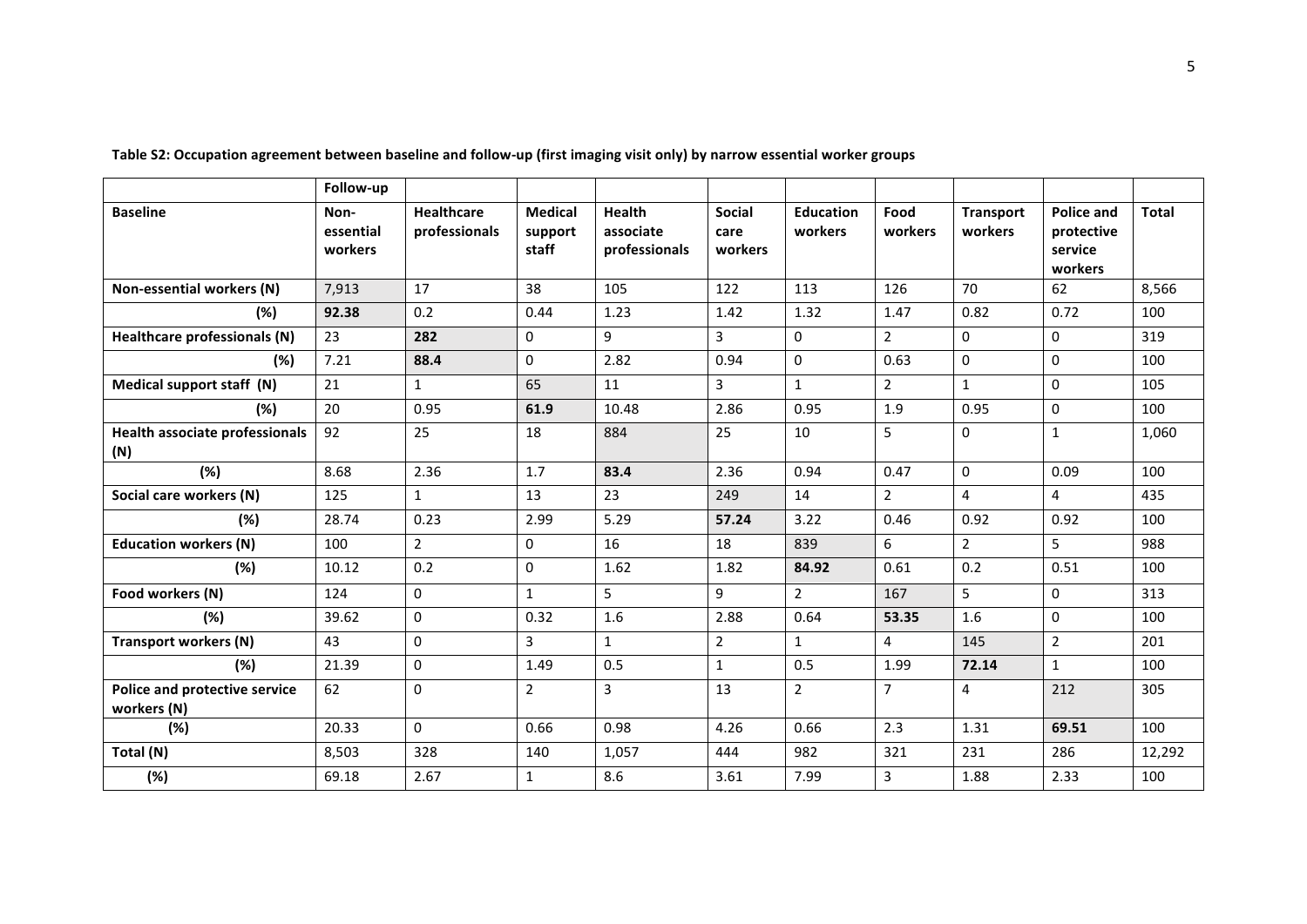|                                                                                    | Follow-up                                         |                                    |                                                                  |                                                         |                                                    |                                                  |                                                                      |                                                    |                                  |       |
|------------------------------------------------------------------------------------|---------------------------------------------------|------------------------------------|------------------------------------------------------------------|---------------------------------------------------------|----------------------------------------------------|--------------------------------------------------|----------------------------------------------------------------------|----------------------------------------------------|----------------------------------|-------|
| <b>Baseline</b>                                                                    | <b>Managers</b><br>and Senior<br><b>Officials</b> | Professional<br><b>Occupations</b> | Associate<br>Professional<br>and Technical<br><b>Occupations</b> | Administrative<br>and Secretarial<br><b>Occupations</b> | <b>Skilled</b><br><b>Trades</b><br>Occupation<br>s | Personal<br><b>Service</b><br><b>Occupations</b> | Sales and<br><b>Customer</b><br><b>Service</b><br><b>Occupations</b> | Process, Plant<br>and Machine<br><b>Operatives</b> | Elementary<br><b>Occupations</b> | Total |
| <b>Managers and</b><br><b>Senior Officials</b><br>(N)                              | 1,515                                             | 276                                | 310                                                              | 204                                                     | 71                                                 | 46                                               | 35                                                                   | 33                                                 | 45                               | 2,535 |
| (%)                                                                                | 59.76                                             | 10.89                              | 12.23                                                            | 8.05                                                    | 2.8                                                | 1.81                                             | 1.38                                                                 | 1.3                                                | 1.78                             | 100   |
| Professional<br><b>Occupations (N)</b>                                             | 248                                               | 2,626                              | 239                                                              | 175                                                     | 52                                                 | 40                                               | 15                                                                   | 39                                                 | 17                               | 3,451 |
| (%)                                                                                | 7.19                                              | 76.09                              | 6.93                                                             | 5.07                                                    | 1.51                                               | 1.16                                             | 0.43                                                                 | 1.13                                               | 0.49                             | 100   |
| Associate<br><b>Professional and</b><br><b>Technical</b><br><b>Occupations (N)</b> | 253                                               | 229                                | 1,766                                                            | 194                                                     | 44                                                 | 75                                               | 37                                                                   | 27                                                 | 28                               | 2,653 |
| (%)                                                                                | 9.54                                              | 8.63                               | 66.57                                                            | 7.31                                                    | 1.66                                               | 2.83                                             | 1.39                                                                 | 1.02                                               | 1.06                             | 100   |
| Administrative<br>and Secretarial<br><b>Occupations (N)</b>                        | 148                                               | 91                                 | 175                                                              | 1,077                                                   | 16                                                 | 32                                               | 51                                                                   | 17                                                 | 36                               | 1,643 |
| (%)                                                                                | 9.01                                              | 5.54                               | 10.65                                                            | 65.55                                                   | 0.97                                               | 1.95                                             | 3.1                                                                  | 1.03                                               | 2.19                             | 100   |
| <b>Skilled Trades</b><br><b>Occupations (N)</b>                                    | 41                                                | 58                                 | 42                                                               | $\overline{4}$                                          | 381                                                | 9                                                | $\overline{7}$                                                       | 30                                                 | 30                               | 602   |
| (%)                                                                                | 6.81                                              | 9.63                               | 6.98                                                             | 0.66                                                    | 63.29                                              | 1.5                                              | 1.16                                                                 | 4.98                                               | 4.98                             | 100   |
| <b>Personal Service</b><br><b>Occupations (N)</b>                                  | 26                                                | 63                                 | 52                                                               | 29                                                      | $\overline{2}$                                     | 377                                              | 11                                                                   | 8                                                  | 17                               | 585   |
| (%)                                                                                | 4.44                                              | 10.77                              | 8.89                                                             | 4.96                                                    | 0.34                                               | 64.44                                            | 1.88                                                                 | 1.37                                               | 2.91                             | 100   |
| Sales and<br><b>Customer Service</b><br><b>Occupations (N)</b>                     | 27                                                | 9                                  | 23                                                               | 35                                                      | 5                                                  | 16                                               | 115                                                                  | $\mathbf{3}$                                       | 18                               | 251   |
| (%)                                                                                | 10.76                                             | 3.59                               | 9.16                                                             | 13.94                                                   | 1.99                                               | 6.37                                             | 45.82                                                                | 1.2                                                | 7.17                             | 100   |
| Process, Plant<br>and Machine<br><b>Operatives (N)</b>                             | 15                                                | 23                                 | 15                                                               | 12                                                      | 23                                                 | 4                                                | $\boldsymbol{6}$                                                     | 189                                                | 23                               | 310   |

Table S3: Occupation agreement between baseline and follow-up (first imaging visit only) by SOC major occupational groups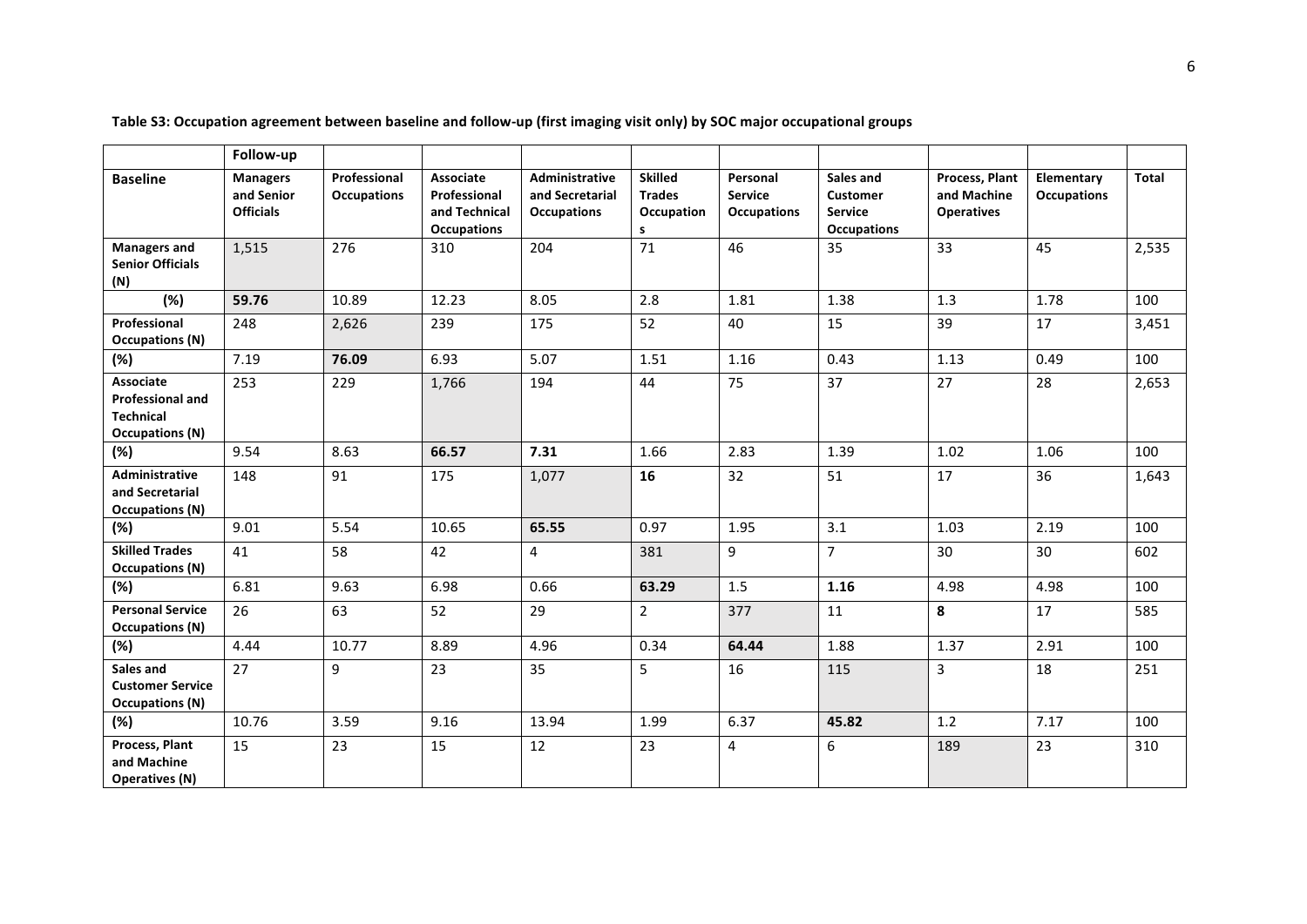| (%)                                  | 4.84  | 7.42  | 4.84  | 3.87  | 7.42 | 1.29 | 1.94 | 60.97 | 7.42  | 100   |
|--------------------------------------|-------|-------|-------|-------|------|------|------|-------|-------|-------|
| Elementary<br><b>Occupations (N)</b> | 17    |       | 18    | 15    | 25   | 16   | ᆠᆂ   | 20    | 136   | 262   |
| (%)                                  | 6.49  | 1.53  | 6.87  | 5.73  | 9.54 | 6.11 | 4.2  | 7.63  | 51.91 | 100   |
| Total (N)                            | 2,290 | 3,379 | 2,640 | 1,745 | 619  | 615  | 288  | 366   | 350   | 12,29 |
| (%)                                  | 18.63 | 27.49 | 21.48 | 14.2  | 5.04 |      | 2.34 | 2.98  | 2.85  | 100   |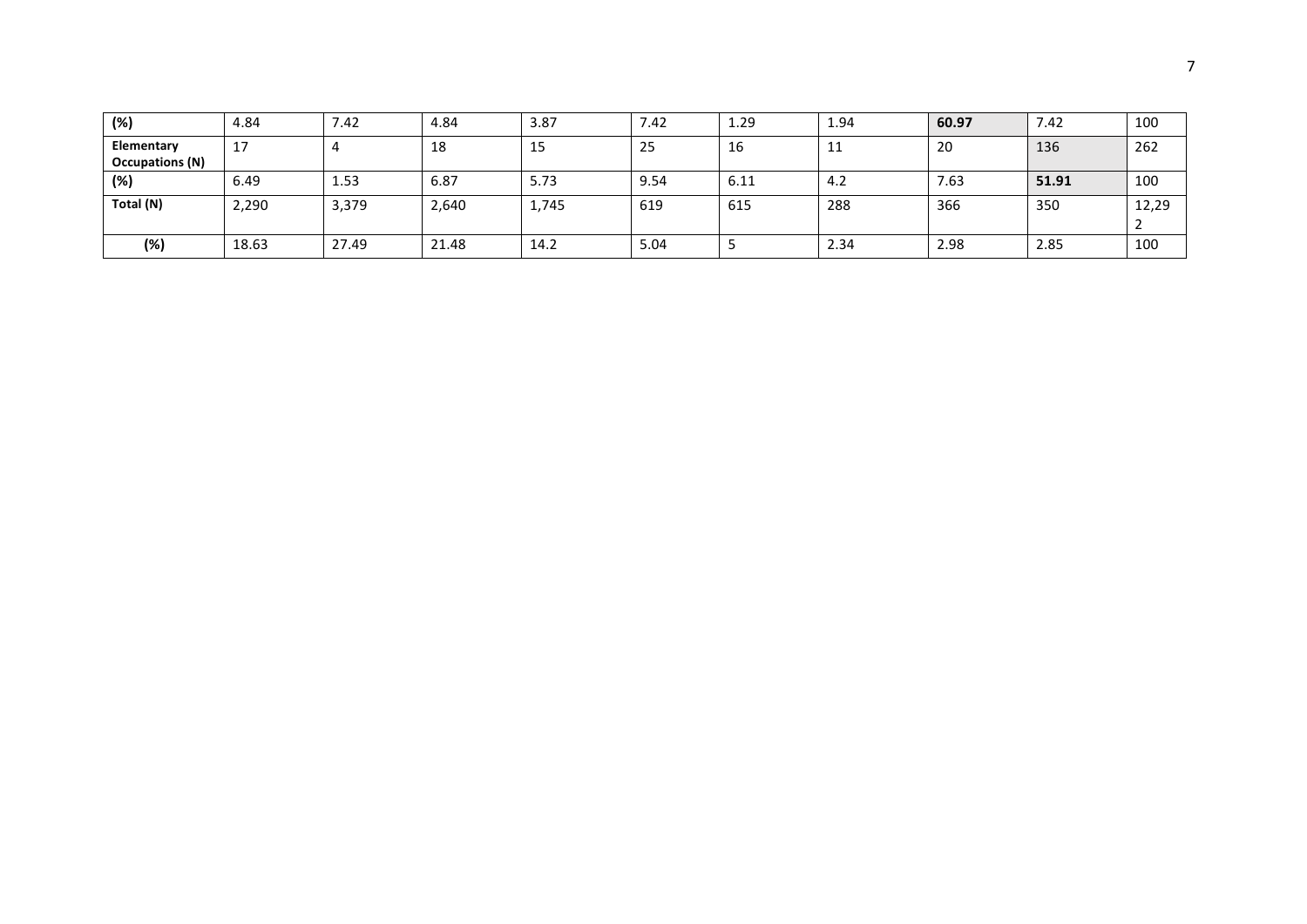Table S4: Cohort characteristics by broad essential worker groups

|                                     |                              |                              |                              | Occupation (broad groups of essential workers) |                                           |                                           |                               |                               |              |              |
|-------------------------------------|------------------------------|------------------------------|------------------------------|------------------------------------------------|-------------------------------------------|-------------------------------------------|-------------------------------|-------------------------------|--------------|--------------|
|                                     | Non-<br>essential<br>workers | Non-<br>essential<br>workers | <b>Healthcare</b><br>workers | <b>Healthcare</b><br>workers                   | <b>Social and</b><br>education<br>workers | <b>Social and</b><br>education<br>workers | Other<br>essential<br>workers | Other<br>essential<br>workers | <b>Total</b> | <b>Total</b> |
|                                     | N                            | %                            | N                            | %                                              | N                                         | %                                         | ${\sf N}$                     | $\%$                          | N            | $\%$         |
| Age group (current)                 |                              |                              |                              |                                                |                                           |                                           |                               |                               |              |              |
| Under 55                            | 18,510                       | 73.1                         | 2,049                        | 8.1                                            | 2,454                                     | 9.7                                       | 2,302                         | 9.1                           | 25,315       | 100          |
| 55-59                               | 31,806                       | 71.1                         | 4,016                        | 9.0                                            | 4,728                                     | 10.6                                      | 4,184                         | 9.4                           | 44,734       | 100          |
| $60+$                               | 34,632                       | 69.2                         | 4,683                        | 9.4                                            | 6,294                                     | 12.6                                      | 4,417                         | 8.8                           | 50,026       | 100          |
| Sex                                 |                              |                              |                              |                                                |                                           |                                           |                               |                               |              |              |
| Female                              | 41,199                       | 63.3                         | 8,908                        | 13.7                                           | 10,736                                    | 16.5                                      | 4,220                         | 6.5                           | 65,063       | 100          |
| Male                                | 43,749                       | 79.5                         | 1,840                        | 3.3                                            | 2,740                                     | 5.0                                       | 6,683                         | 12.1                          | 55,012       | 100          |
| <b>UK Biobank assessment centre</b> |                              |                              |                              |                                                |                                           |                                           |                               |                               |              |              |
| Manchester                          | 2,578                        | 70.8                         | 369                          | 10.1                                           | 398                                       | 10.9                                      | 296                           | 8.1                           | 3,641        | 100          |
| Oxford                              | 2,572                        | 74.2                         | 326                          | 9.4                                            | 336                                       | 9.7                                       | 234                           | 6.7                           | 3,468        | 100          |
| Stoke                               | 3,363                        | 69.1                         | 383                          | 7.9                                            | 563                                       | 11.6                                      | 561                           | 11.5                          | 4,870        | 100          |
| Reading                             | 6,238                        | 77.4                         | 580                          | 7.2                                            | 714                                       | 8.9                                       | 529                           | 6.6                           | 8,061        | 100          |
| Bury                                | 4,506                        | 68.6                         | 588                          | 9.0                                            | 794                                       | 12.1                                      | 676                           | 10.3                          | 6,564        | 100          |
| Newcastle                           | 6,470                        | 67.7                         | 971                          | 10.2                                           | 1,178                                     | 12.3                                      | 942                           | 9.9                           | 9,561        | 100          |
| Leeds                               | 8,534                        | 69.8                         | 1,065                        | 8.7                                            | 1,490                                     | 12.2                                      | 1,141                         | 9.3                           | 12,230       | 100          |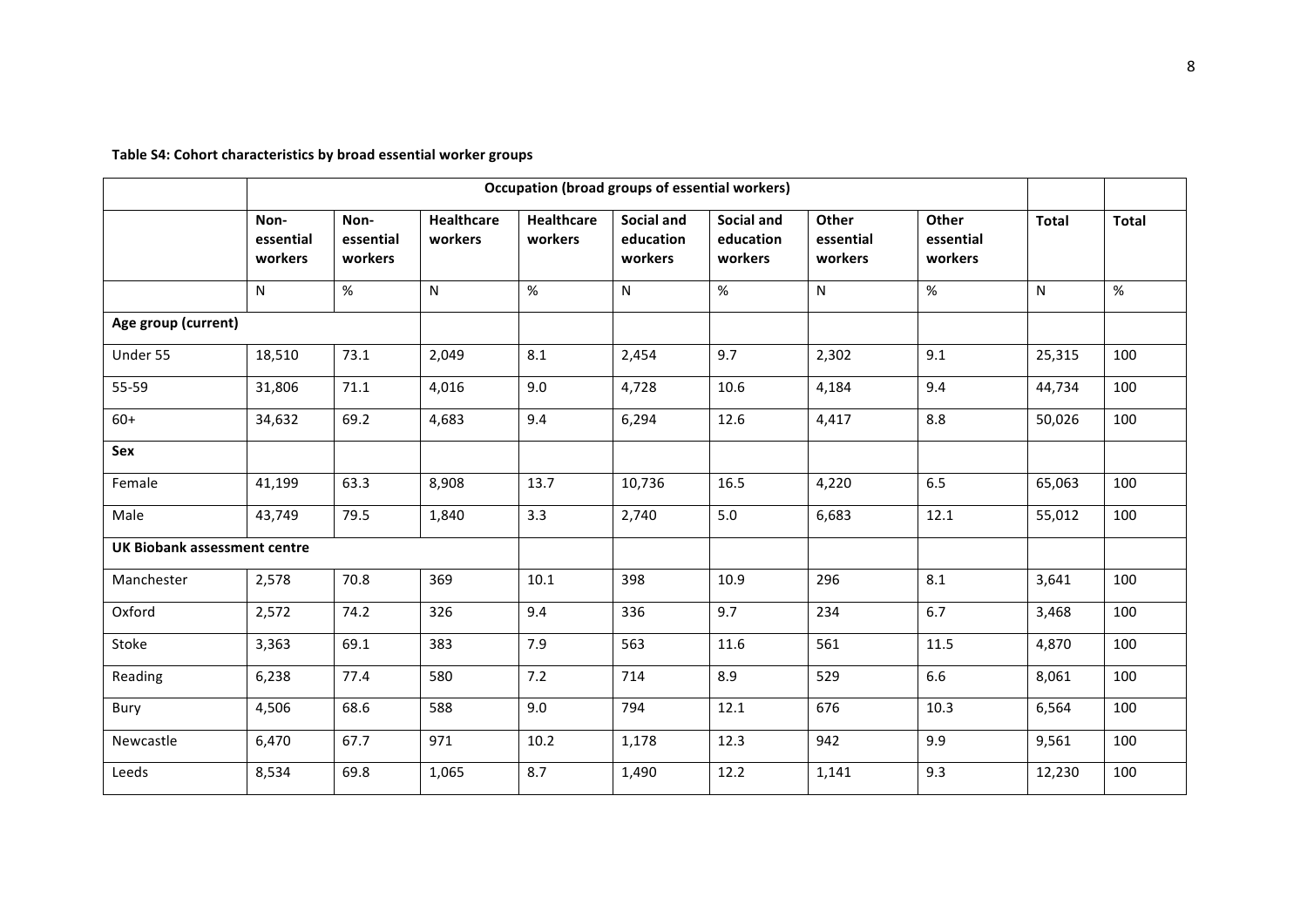| Bristol                 | 9,495  | 71.9 | 1,248 | 9.5  | 1,376  | 10.4 | 1,080 | 8.2     | 13,199  | 100 |
|-------------------------|--------|------|-------|------|--------|------|-------|---------|---------|-----|
| <b>Barts</b>            | 3,107  | 78.6 | 296   | 7.5  | 313    | 7.9  | 239   | $6.0\,$ | 3,955   | 100 |
| Nottingham              | 5,978  | 69.9 | 790   | 9.2  | 950    | 11.1 | 836   | 9.8     | 8,554   | 100 |
| Sheffield               | 5,615  | 67.3 | 874   | 10.5 | 1,056  | 12.6 | 804   | 9.6     | 8,349   | 100 |
| Liverpool               | 5,713  | 68.1 | 769   | 9.2  | 1,041  | 12.4 | 872   | 10.4    | 8,395   | 100 |
| Middlesborough          | 3,672  | 65.0 | 582   | 10.3 | 715    | 12.7 | 682   | 12.1    | 5,651   | 100 |
| Hounslow                | 6,244  | 76.5 | 559   | 6.9  | 718    | 8.8  | 636   | 7.8     | 8,157   | 100 |
| Croydon                 | 5,695  | 72.2 | 686   | 8.7  | 834    | 10.6 | 668   | 8.5     | 7,883   | 100 |
| Birmingham              | 5,168  | 68.6 | 662   | 8.8  | 1,000  | 13.3 | 707   | 9.4     | 7,537   | 100 |
| <b>Ethnicity</b>        |        |      |       |      |        |      |       |         |         |     |
| White British           | 73,019 | 71.2 | 8,922 | 8.7  | 11,373 | 11.1 | 9,171 | 8.9     | 102,485 | 100 |
| White Irish             | 2,235  | 69.7 | 389   | 12.1 | 366    | 11.4 | 215   | 6.7     | 3,205   | 100 |
| White Other             | 3,740  | 75.2 | 420   | 8.4  | 463    | 9.3  | 351   | 7.1     | 4,974   | 100 |
| Mixed                   | 840    | 69.0 | 97    | 8.0  | 165    | 13.5 | 116   | 9.5     | 1,218   | 100 |
| South Asian             | 2,047  | 66.6 | 289   | 9.4  | 274    | 8.9  | 465   | 15.1    | 3,075   | 100 |
| <b>Black</b>            | 1,863  | 57.0 | 409   | 12.5 | 610    | 18.7 | 386   | 11.8    | 3,268   | 100 |
| Other                   | 1,204  | 65.1 | 222   | 12.0 | 225    | 12.2 | 199   | 10.8    | 1,850   | 100 |
| <b>Country of birth</b> |        |      |       |      |        |      |       |         |         |     |
| UK & Ireland            | 76,916 | 71.1 | 9,484 | 8.8  | 12,117 | 11.2 | 9,642 | 8.9     | 108,159 | 100 |
| Elsewhere               | 8,032  | 67.4 | 1,264 | 10.6 | 1,359  | 11.4 | 1,261 | 10.6    | 11,916  | 100 |
| <b>Education level</b>  |        |      |       |      |        |      |       |         |         |     |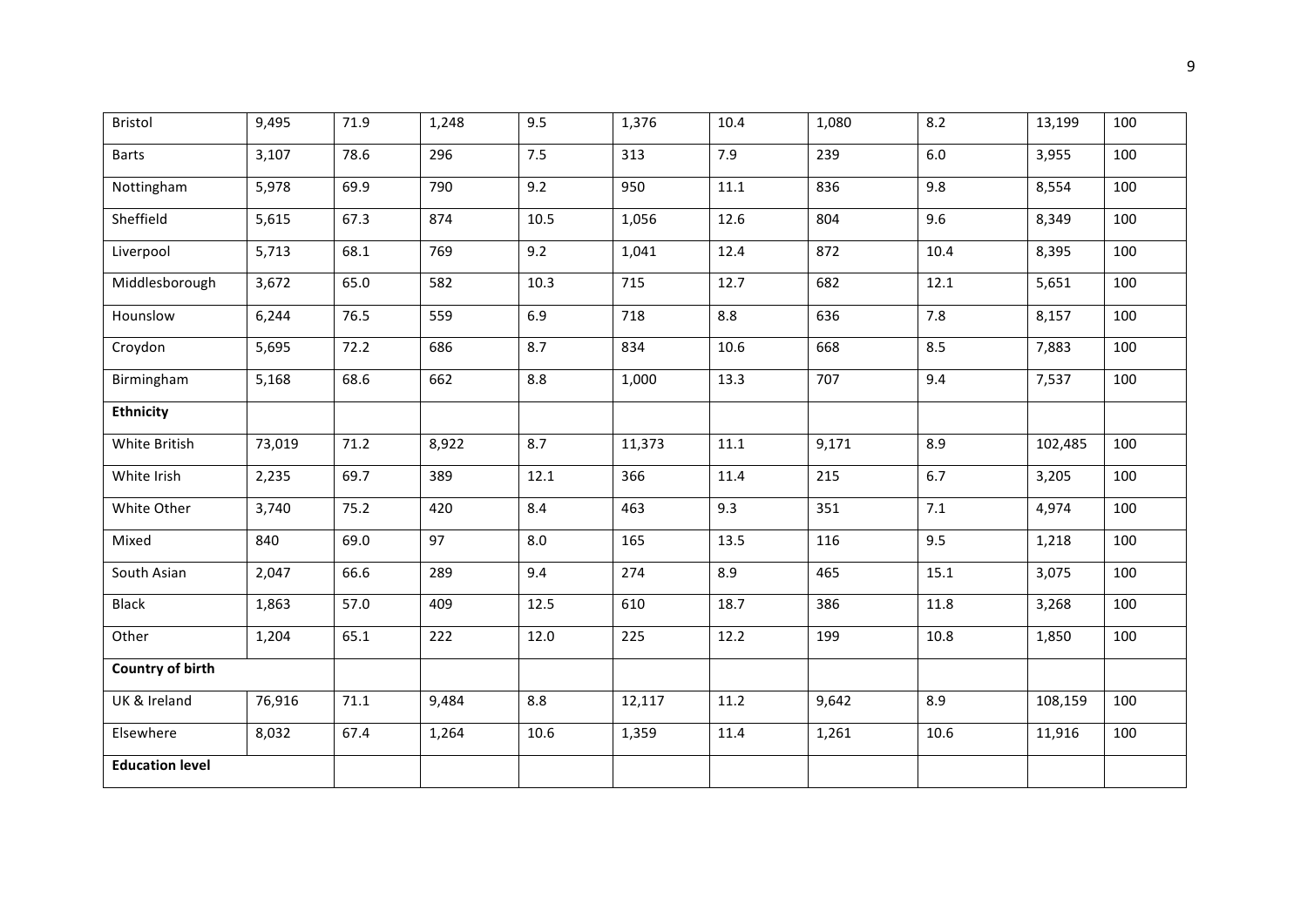| College or<br>University degree       | 33,507 | 69.5 | 5,546 | 11.5 | 7,545  | 15.7 | 1,591 | 3.3  | 48,189  | 100 |
|---------------------------------------|--------|------|-------|------|--------|------|-------|------|---------|-----|
| A levels/AS levels or<br>equivalent   | 12,534 | 75.4 | 1,462 | 8.8  | 1,341  | 8.1  | 1,292 | 7.8  | 16,629  | 100 |
| O levels/GCSEs/<br>CSEs or equivalent | 29,083 | 73.2 | 2,113 | 5.3  | 2,976  | 7.5  | 5,558 | 14.0 | 39,730  | 100 |
| Other                                 | 6,437  | 63.4 | 1,538 | 15.1 | 1,385  | 13.6 | 797   | 7.8  | 10,157  | 100 |
| None of the above                     | 3,387  | 63.1 | 89    | 1.7  | 229    | 4.3  | 1,665 | 31.0 | 5,370   | 100 |
| <b>Deprivation quartile</b>           |        |      |       |      |        |      |       |      |         |     |
| Quartile 1 (most<br>advantaged)       | 20,677 | 72.6 | 2,719 | 9.5  | 3,059  | 10.7 | 2,033 | 7.1  | 28,488  | 100 |
| Quartile 2                            | 20,523 | 71.7 | 2,671 | 9.3  | 3,087  | 10.8 | 2,345 | 8.2  | 28,626  | 100 |
| Quartile 3                            | 22,404 | 70.4 | 2,827 | 8.9  | 3,658  | 11.5 | 2,913 | 9.2  | 31,802  | 100 |
| Quartile 4 (least<br>advantaged)      | 21,344 | 68.5 | 2,531 | 8.1  | 3,672  | 11.8 | 3,612 | 11.6 | 31,159  | 100 |
| <b>Shiftwork</b>                      |        |      |       |      |        |      |       |      |         |     |
| No                                    | 78,949 | 73.7 | 8,253 | 7.7  | 11,971 | 11.2 | 7,899 | 7.4  | 107,072 | 100 |
| Yes                                   | 5,999  | 46.1 | 2,495 | 19.2 | 1,505  | 11.6 | 3,004 | 23.1 | 13,003  | 100 |
| <b>Manual occupation</b>              |        |      |       |      |        |      |       |      |         |     |
| Non-manual                            | 74,849 | 72.2 | 9,097 | 8.8  | 12,211 | 11.8 | 7,477 | 7.2  | 103,634 | 100 |
| Manual                                | 10,099 | 61.4 | 1,651 | 10.0 | 1,265  | 7.7  | 3,426 | 20.8 | 16,441  | 100 |
| Job tenure                            |        |      |       |      |        |      |       |      |         |     |
| $<=10$                                | 49,625 | 70.0 | 6,212 | 8.8  | 8,853  | 12.5 | 6,206 | 8.8  | 70,896  | 100 |
| 11-20                                 | 19,420 | 70.5 | 2,631 | 9.5  | 3,055  | 11.1 | 2,446 | 8.9  | 27,552  | 100 |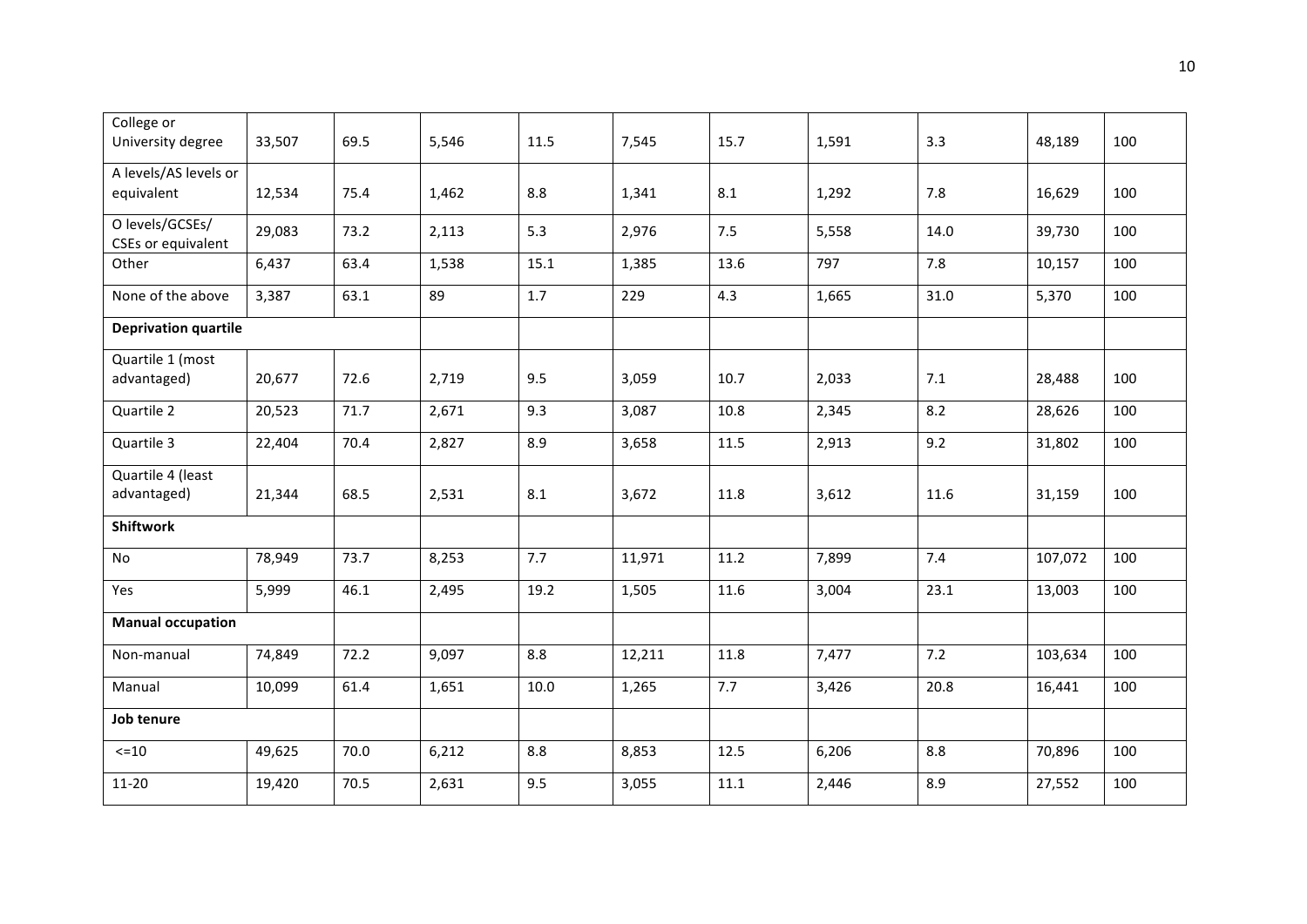| $>20$                                          | 15,903 | 73.5 | 1,905 | 8.8  | 1,568  | 7.3  | 2,251 | 10.4 | 21,627 | 100 |
|------------------------------------------------|--------|------|-------|------|--------|------|-------|------|--------|-----|
| <b>Working hours</b>                           |        |      |       |      |        |      |       |      |        |     |
| <40                                            | 41,380 | 66.8 | 7,374 | 11.9 | 8,486  | 13.7 | 4,706 | 7.6  | 61,946 | 100 |
| $40 - 45$                                      | 29,380 | 76.8 | 2,330 | 6.1  | 3,174  | 8.3  | 3,395 | 8.9  | 38,279 | 100 |
| $>45$                                          | 14,188 | 71.5 | 1,044 | 5.3  | 1,816  | 9.1  | 2,802 | 14.1 | 19,850 | 100 |
| <b>Number of chronic conditions</b>            |        |      |       |      |        |      |       |      |        |     |
| 0                                              | 44,022 | 71.9 | 5,356 | 8.7  | 6,417  | 10.5 | 5,449 | 8.9  | 61,244 | 100 |
| $\mathbf{1}$                                   | 27,162 | 70.5 | 3,443 | 8.9  | 4,425  | 11.5 | 3,496 | 9.1  | 38,526 | 100 |
| $\overline{2}$                                 | 9,820  | 68.3 | 1,349 | 9.4  | 1,816  | 12.6 | 1,389 | 9.7  | 14,374 | 100 |
| 3                                              | 2,916  | 67.5 | 427   | 9.9  | 573    | 13.3 | 403   | 9.3  | 4,319  | 100 |
| $4+$                                           | 1,028  | 63.8 | 173   | 10.7 | 245    | 15.2 | 166   | 10.3 | 1,612  | 100 |
| Long-standing illness, disability or infirmity |        |      |       |      |        |      |       |      |        |     |
| No                                             | 67,132 | 71.1 | 8,484 | 9.0  | 10,427 | 11.0 | 8,367 | 8.9  | 94,410 | 100 |
| Yes                                            | 17,816 | 69.4 | 2,264 | 8.8  | 3,049  | 11.9 | 2,536 | 9.9  | 25,665 | 100 |
| <b>BMI Category</b>                            |        |      |       |      |        |      |       |      |        |     |
| Underweight<br>( < 18.5)                       | 411    | 67.0 | 63    | 10.3 | 92     | 15.0 | 47    | 7.7  | 613    | 100 |
| Normal weight<br>$(18.5 - 24.9)$               | 31,078 | 69.8 | 4,845 | 10.9 | 5,536  | 12.4 | 3,037 | 6.8  | 44,496 | 100 |
| Overweight (25.0-<br>29.9)                     | 35,289 | 72.4 | 3,841 | 7.9  | 4,862  | 10.0 | 4,761 | 9.8  | 48,753 | 100 |
| Obese (>=30.0)                                 | 18,170 | 69.3 | 1,999 | 7.6  | 2,986  | 11.4 | 3,058 | 11.7 | 26,213 | 100 |
| <b>Smoking status</b>                          |        |      |       |      |        |      |       |      |        |     |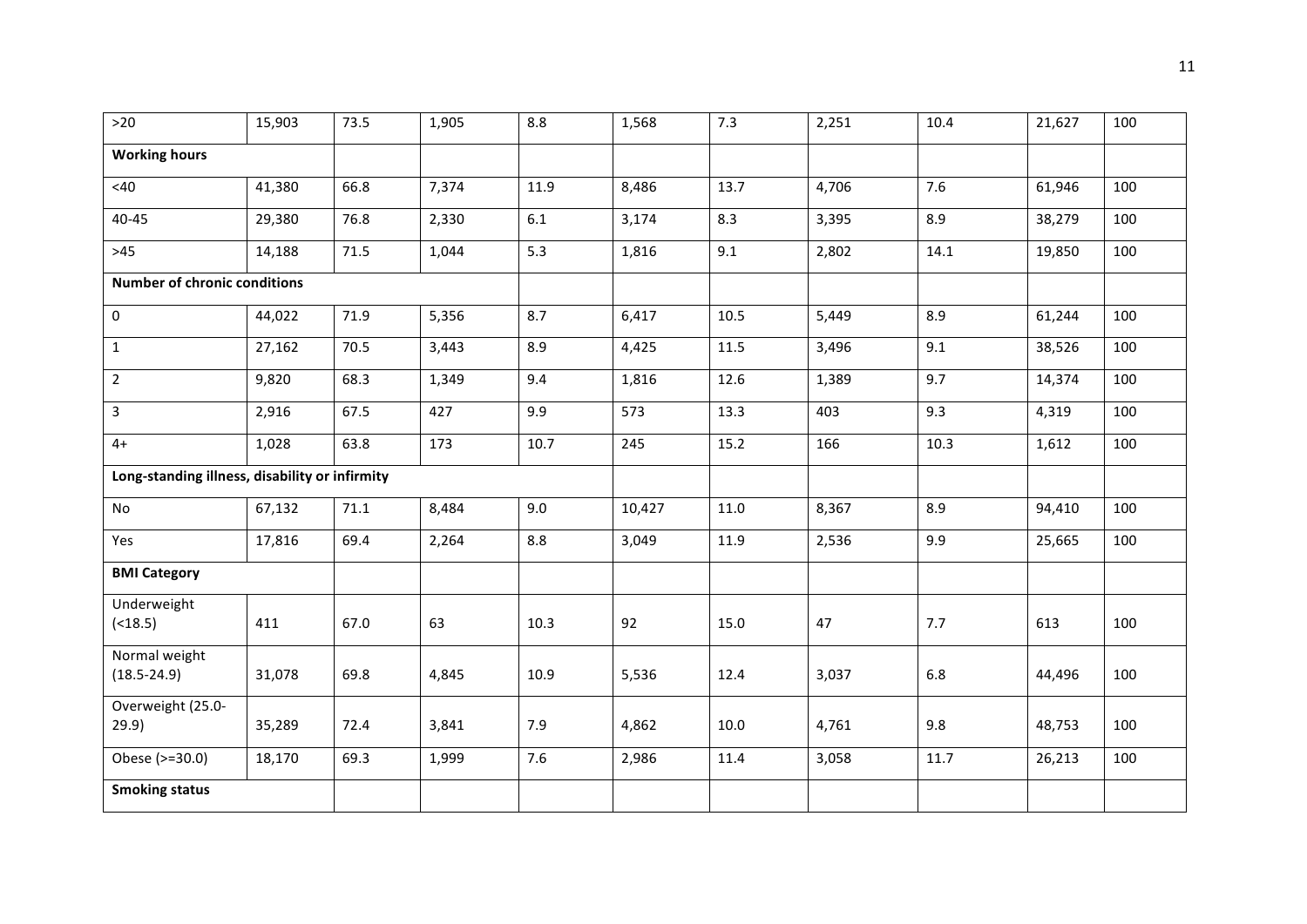| Never                         | 52,308 | 70.3 | 7,154  | 9.6  | 8,688  | 11.7 | 6,236  | 8.4  | 74,386  | 100 |
|-------------------------------|--------|------|--------|------|--------|------|--------|------|---------|-----|
| Previous                      | 22,660 | 71.5 | 2,733  | 8.6  | 3,395  | 10.7 | 2,896  | 9.1  | 31,684  | 100 |
| Current                       | 9,980  | 71.3 | 861    | 6.1  | 1,393  | 9.9  | 1,771  | 12.6 | 14,005  | 100 |
| <b>Alcohol consumption</b>    |        |      |        |      |        |      |        |      |         |     |
| Daily or almost<br>daily      | 15,272 | 76.1 | 1,473  | 7.3  | 1,765  | 8.8  | 1,570  | 7.8  | 20,080  | 100 |
| Three or four times<br>a week | 22,155 | 74.0 | 2,747  | 9.2  | 2,976  | 9.9  | 2,064  | 6.9  | 29,942  | 100 |
| Once or twice a<br>week       | 25,038 | 71.0 | 3,033  | 8.6  | 3,866  | 11.0 | 3,336  | 9.5  | 35,273  | 100 |
| One to three times<br>a month | 10,686 | 67.7 | 1,522  | 9.6  | 1,969  | 12.5 | 1,602  | 10.2 | 15,779  | 100 |
| Special occasions<br>only     | 7,558  | 63.1 | 1,214  | 10.1 | 1,819  | 15.2 | 1,394  | 11.6 | 11,985  | 100 |
| Never (former<br>drinker)     | 1,902  | 63.8 | 283    | 9.5  | 423    | 14.2 | 371    | 12.5 | 2,979   | 100 |
| Never                         | 2,337  | 57.9 | 476    | 11.8 | 658    | 16.3 | 566    | 14.0 | 4,037   | 100 |
| <b>Total</b>                  | 84,948 | 70.7 | 10,748 | 9.0  | 13,476 | 11.2 | 10,903 | 9.1  | 120,075 | 100 |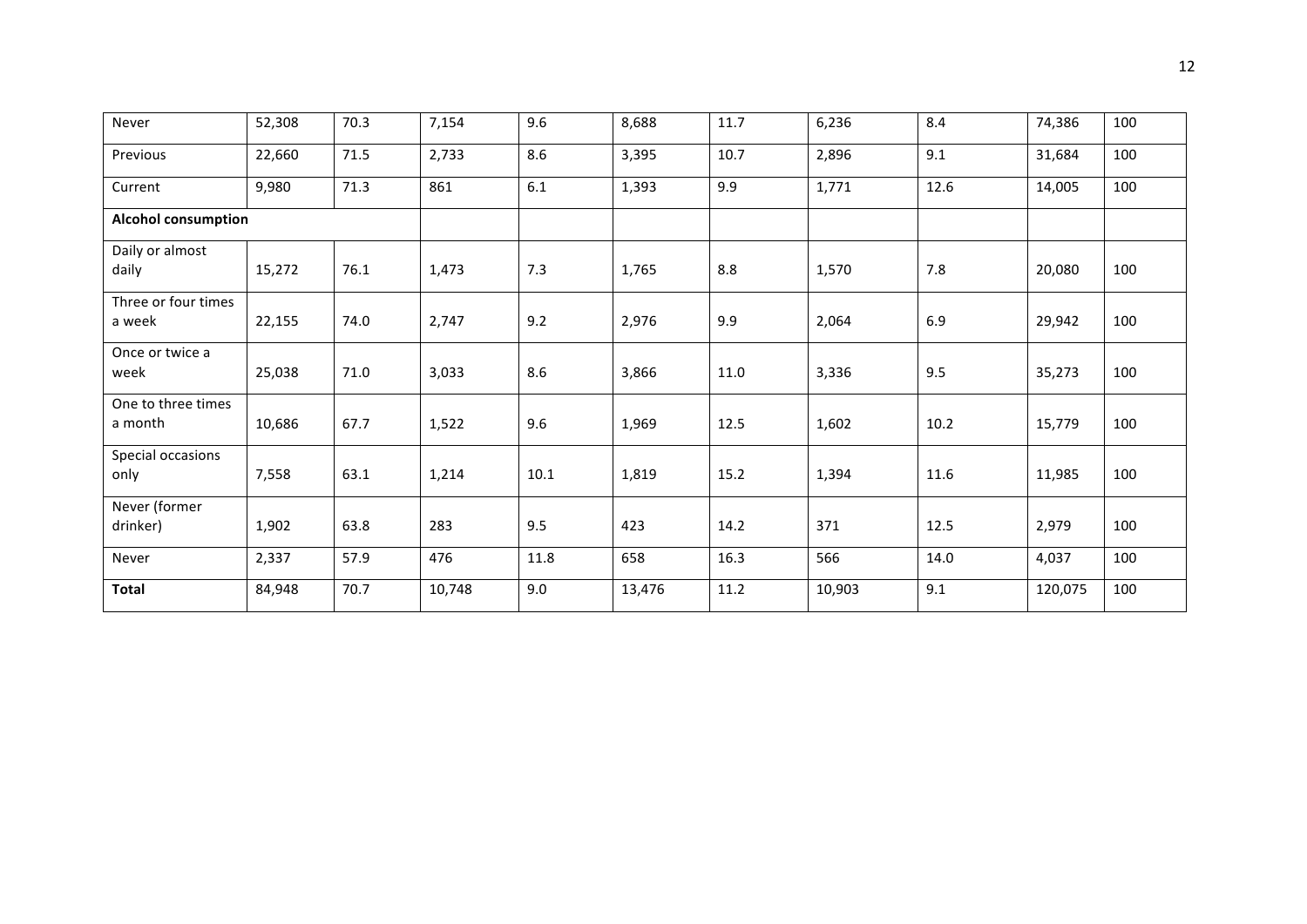|                                  |         | <b>Severe COVID-19</b> |            |       |         |     |
|----------------------------------|---------|------------------------|------------|-------|---------|-----|
|                                  | No      |                        | <b>Yes</b> | Total | Total   |     |
|                                  | Ν       | %                      | N          | %     | N       | %   |
| White (non-essential worker)     | 78,902  | 99.9                   | 92         | 0.1   | 78,994  | 100 |
| Non-white (non-essential worker) | 5,934   | 99.7                   | 20         | 0.3   | 5,954   | 100 |
| White (essential worker)         | 31,541  | 99.6                   | 129        | 0.4   | 31,670  | 100 |
| Non-white (essential worker)     | 3.427   | 99.1                   | 30         | 0.9   | 3.457   | 100 |
| <b>Total</b>                     | 119,804 | 99.8                   | 271        | 0.2   | 120,075 | 100 |

Table S5: Descriptive statistics for severe COVID-19 by broad race/occupation groups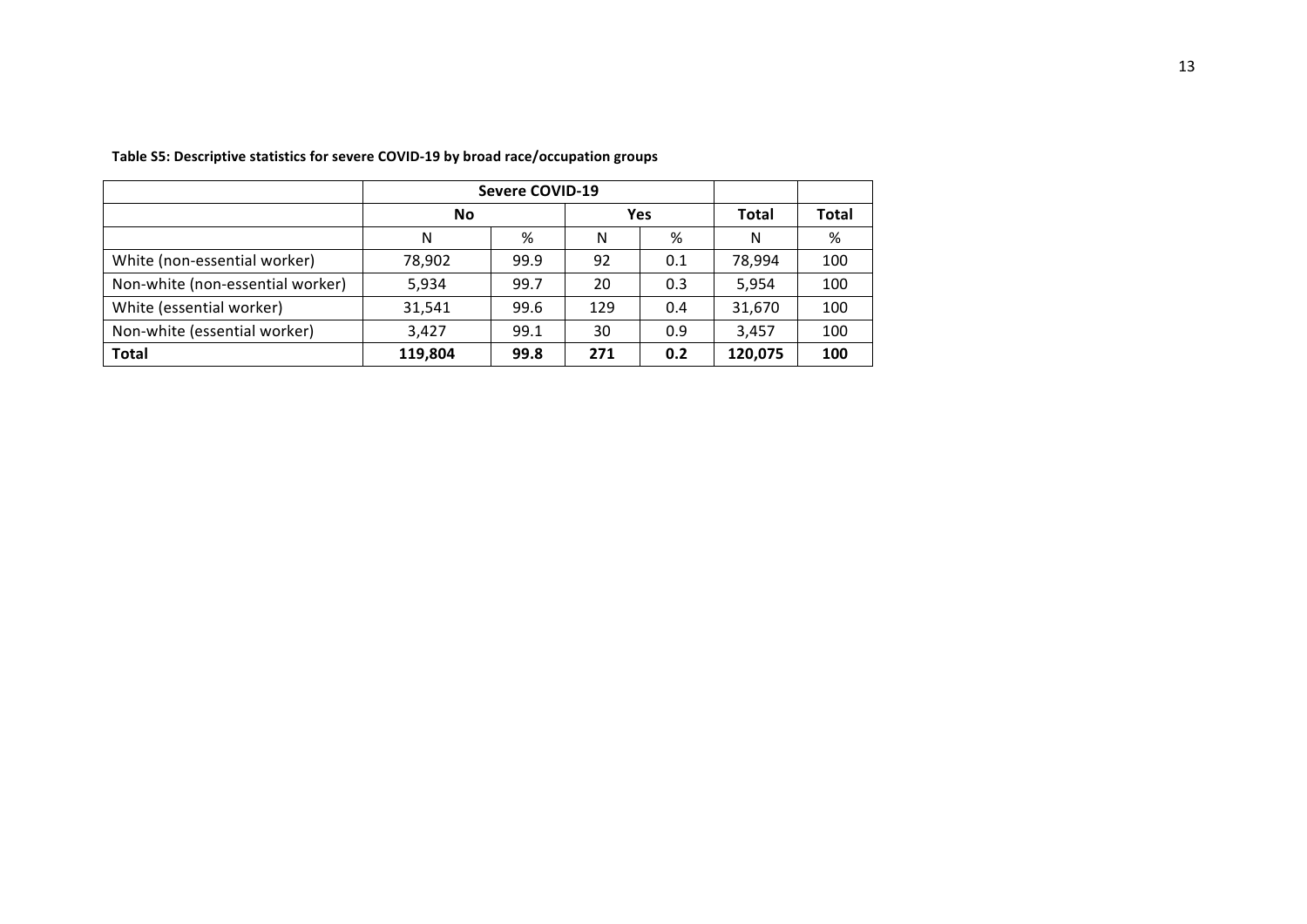Table S6: Risk of severe COVID-19 according to broad essential worker groups

|                                          | Model 1           | Model 2           | Model 3          | Model 4              | Model 5             | Model 6             |
|------------------------------------------|-------------------|-------------------|------------------|----------------------|---------------------|---------------------|
| <b>Severe COVID-19</b>                   | <b>RR</b>         | <b>RR</b>         | <b>RR</b>        | <b>RR</b>            | <b>RR</b>           | <b>RR</b>           |
|                                          | [95% CI]          | [95% <sub>C</sub> | [95% CI]         | [95% <sub>C</sub> 1] | [95% CI]            | [95% CI]            |
| <b>Occupation: Non-essential workers</b> | 1.00              | 1.00              | 1.00             | 1.00                 | 1.00                | 1.00                |
|                                          |                   |                   |                  |                      |                     |                     |
| Healthcare workers                       | 7.43              | 8.45              | 7.57             | 8.44                 | 8.53                | 7.69                |
|                                          | [5.52, 10.00]     | [6.22, 11.47]     | [5.50, 10.41]    | [6.21, 11.46]        | [6.29, 11.58]       | [5.58, 10.60]       |
| Social and education workers             | 1.84              | $2.00^{\degree}$  | $1.90^{*}$       | $1.99$ <sup>*</sup>  | $1.97$ <sup>*</sup> | 1.88                |
|                                          | [1.21, 2.82]      | [1.30, 3.08]      | [1.22, 2.94]     | [1.29, 3.06]         | [1.28, 3.03]        | [1.21, 2.91]        |
| Other essential workers                  | $1.60*$           | 1.30              | 1.17             | 1.30                 | 1.27                | 1.15                |
|                                          | [1.05, 2.45]      | [0.85, 1.98]      | [0.76, 1.80]     | [0.85, 1.98]         | [0.83, 1.94]        | [0.75, 1.77]        |
| Age group (current): Under 55            | 1.00              | 1.00              | 1.00             | 1.00                 | 1.00                | 1.00                |
|                                          |                   |                   |                  |                      |                     |                     |
| 55-59                                    | 1.06              | 1.05              | 1.08             | 1.05                 | 1.05                | 1.08                |
|                                          | [0.79, 1.43]      | [0.78, 1.42]      | [0.80, 1.46]     | [0.77, 1.41]         | [0.78, 1.42]        | [0.80, 1.45]        |
| $60+$                                    | 0.64              | 0.63              | 0.67             | $0.62^*$             | 0.62                | 0.65                |
|                                          | [0.46, 0.89]      | [0.45, 0.88]      | [0.48, 0.94]     | [0.45, 0.87]         | [0.45, 0.86]        | [0.47, 0.91]        |
| Sex: Female                              | 1.00              | 1.00              | 1.00             | 1.00                 | 1.00                | 1.00                |
|                                          |                   |                   |                  |                      |                     |                     |
| Male                                     | 1.38              | 1.41              | 1.35             | 1.41                 | 1.36                | 1.31                |
|                                          | [1.05, 1.80]      | [1.08, 1.84]      | [1.01, 1.79]     | [1.08, 1.85]         | [1.04, 1.79]        | [0.98, 1.75]        |
| <b>Assessment centre: Manchester</b>     | 0.73              | 0.74              | 0.75             | 0.74                 | 0.75                | 0.77                |
|                                          | [0.39, 1.37]      | [0.39, 1.40]      | [0.40, 1.41]     | [0.39, 1.40]         | [0.39, 1.42]        | [0.40, 1.46]        |
| Oxford                                   | 0.70              | 0.78              | 0.78             | 0.78                 | 0.81                | 0.81                |
|                                          | [0.35, 1.40]      | [0.39, 1.56]      | [0.39, 1.55]     | [0.39, 1.57]         | [0.40, 1.62]        | [0.41, 1.63]        |
| Stoke                                    | 0.63              | 0.66              | 0.65             | 0.67                 | 0.66                | 0.65                |
|                                          | [0.33, 1.20]      | [0.35, 1.25]      | [0.35, 1.23]     | [0.35, 1.26]         | [0.35, 1.24]        | [0.35, 1.23]        |
| Reading                                  | 0.41              | $0.50^{*}$        | $0.50^{\degree}$ | $0.51$ <sup>*</sup>  | 0.51                | $0.51$ <sup>*</sup> |
|                                          | [0.22, 0.77]      | [0.27, 0.95]      | [0.27, 0.95]     | [0.27, 0.96]         | [0.27, 0.96]        | [0.27, 0.97]        |
| Bury                                     | $0.49^{^{\circ}}$ | 0.50              | 0.50             | 0.51                 | $0.50^{\degree}$    | 0.51                |
|                                          | [0.27, 0.90]      | [0.27, 0.92]      | [0.27, 0.92]     | [0.28, 0.93]         | [0.27, 0.92]        | [0.27, 0.93]        |
| Newcastle                                | 1.00              | 1.00              | 1.00             | 1.00                 | 1.00                | 1.00                |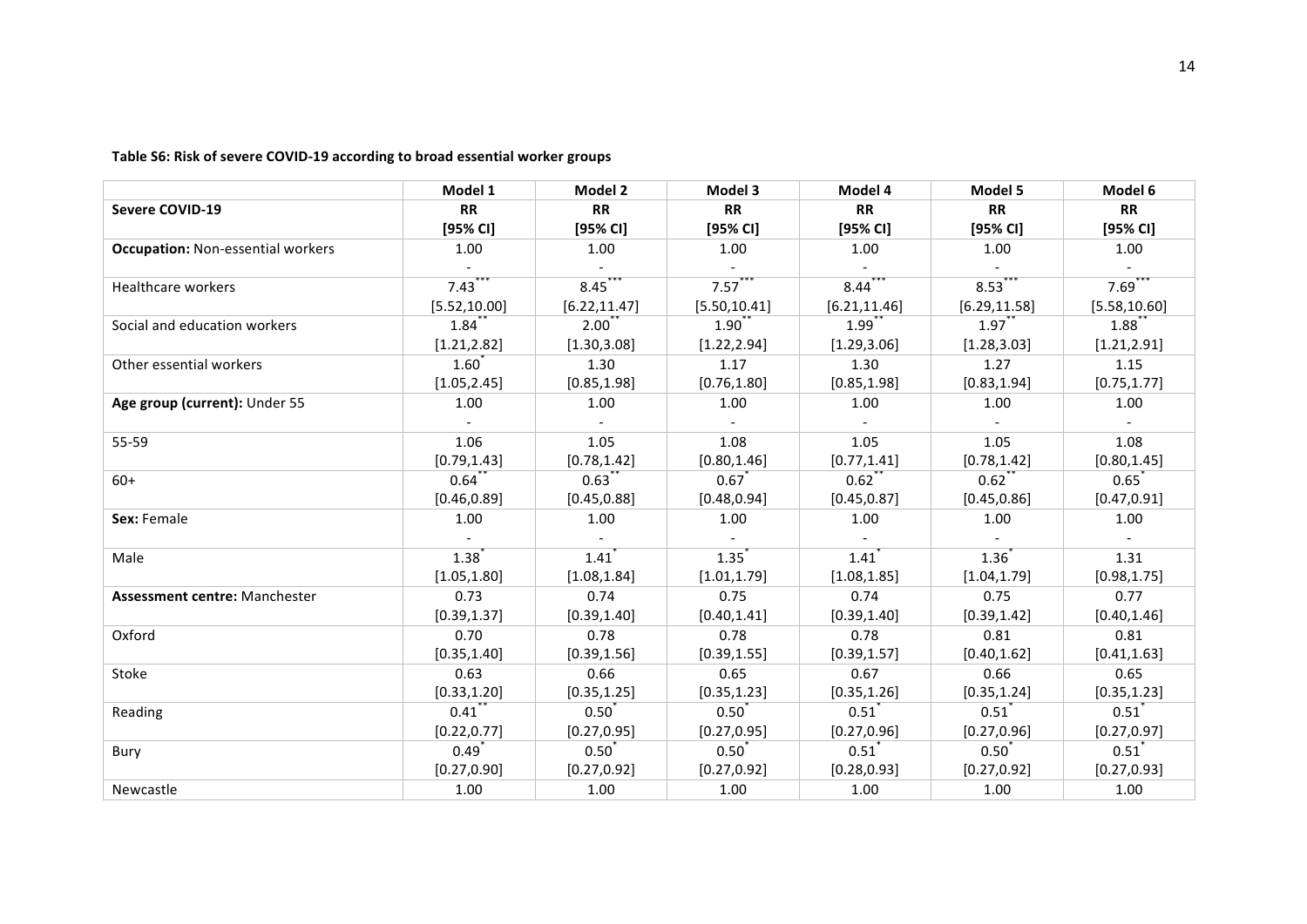|                                 | $\sim$                      |              | $\sim$       |                     | $\sim$                      | $\sim$              |
|---------------------------------|-----------------------------|--------------|--------------|---------------------|-----------------------------|---------------------|
| Leeds                           | $0.38$ ***                  | 0.41         | $0.41$ **    | $0.41$ <sup>*</sup> | $0.41$ ***                  | $0.41$ <sup>*</sup> |
|                                 | [0.22, 0.65]                | [0.24, 0.69] | [0.24, 0.70] | [0.24, 0.70]        | [0.24, 0.69]                | [0.24, 0.70]        |
| <b>Bristol</b>                  | $0.24***$                   | $0.27***$    | $0.27***$    | $0.27***$           | $0.27***$                   | $0.27$ ***          |
|                                 | [0.13, 0.45]                | [0.14, 0.50] | [0.14, 0.50] | [0.14, 0.50]        | [0.14, 0.51]                | [0.14, 0.51]        |
| <b>Barts</b>                    | $0.20***$                   | $0.18***$    | $0.19$ **    | $0.18***$           | $0.19***$                   | $0.19***$           |
|                                 | [0.07, 0.55]                | [0.06, 0.50] | [0.07, 0.53] | [0.06, 0.51]        | [0.07, 0.53]                | [0.07, 0.55]        |
| Nottingham                      | $0.30***$                   | $0.32***$    | $0.33***$    | $0.32***$           | $0.33$ **                   | $0.33***$           |
|                                 | [0.15, 0.58]                | [0.17, 0.63] | [0.17, 0.63] | [0.17, 0.63]        | [0.17, 0.64]                | [0.17, 0.64]        |
| Sheffield                       | 0.80                        | 0.83         | 0.84         | 0.83                | 0.83                        | 0.85                |
|                                 | [0.50, 1.28]                | [0.52, 1.32] | [0.53, 1.34] | [0.52, 1.32]        | [0.52, 1.33]                | [0.53, 1.36]        |
| Liverpool                       | 0.86                        | 0.87         | 0.88         | 0.87                | 0.85                        | 0.87                |
|                                 | [0.54, 1.37]                | [0.55, 1.38] | [0.55, 1.40] | [0.55, 1.39]        | [0.53, 1.36]                | [0.55, 1.39]        |
| Middlesborough                  | $0.45$ <sup>*</sup>         | 0.47         | $0.48^{*}$   | $0.47$ <sup>*</sup> | $0.46^{*}$                  | $0.47$ <sup>*</sup> |
|                                 | [0.23, 0.87]                | [0.24, 0.92] | [0.25, 0.93] | [0.24, 0.92]        | [0.24, 0.90]                | [0.24, 0.92]        |
| Hounslow                        | $0.37$ **                   | $0.37$ **    | $0.37$ **    | $0.37$ **           | $0.37$ **                   | $0.39$ **           |
|                                 | [0.21, 0.68]                | [0.20, 0.67] | [0.20, 0.69] | [0.20, 0.68]        | [0.20, 0.69]                | [0.21, 0.71]        |
| Croydon                         | $0.36$ **                   | $0.36$ ***   | $0.37***$    | $0.36$ ***          | $0.36$ **                   | $0.37***$           |
|                                 | [0.20, 0.64]                | [0.20, 0.64] | [0.21, 0.67] | [0.20, 0.65]        | [0.20, 0.64]                | [0.21, 0.67]        |
| Birmingham                      | $0.40^{**}$                 | $0.39$ **    | $0.40$ **    | $0.39$ **           | $0.38$ **                   | 0.40                |
|                                 | [0.22, 0.72]                | [0.21, 0.70] | [0.22, 0.73] | [0.21, 0.70]        | [0.21, 0.69]                | [0.22, 0.72]        |
| <b>Ethnicity: White British</b> | 1.00                        | 1.00         | 1.00         | 1.00                | 1.00                        | 1.00                |
|                                 | $\mathcal{L}^{\mathcal{A}}$ | $\sim$       | $\sim$       | $\sim$              | $\mathcal{L}^{\mathcal{A}}$ | $\sim$              |
| White Irish                     | 1.54                        | 1.58         | 1.59         | 1.58                | 1.58                        | 1.59                |
|                                 | [0.82, 2.89]                | [0.84, 2.96] | [0.85, 2.97] | [0.84, 2.95]        | [0.84, 2.98]                | [0.85, 2.98]        |
| White Other                     | 1.19                        | 1.25         | 1.27         | 1.25                | 1.23                        | 1.24                |
|                                 | [0.60, 2.35]                | [0.63, 2.49] | [0.64, 2.52] | [0.63, 2.48]        | [0.62, 2.44]                | [0.62, 2.46]        |
| Mixed                           | 1.44                        | 1.37         | 1.36         | 1.38                | 1.33                        | 1.32                |
|                                 | [0.46, 4.49]                | [0.44, 4.29] | [0.43, 4.25] | [0.44, 4.30]        | [0.43, 4.12]                | [0.42, 4.11]        |
| South Asian                     | $3.94***$                   | $3.78***$    | $3.80***$    | $3.77***$           | $3.94***$                   | $4.00***$           |
|                                 | [2.24, 6.93]                | [2.14, 6.70] | [2.14, 6.76] | [2.12, 6.71]        | [2.24, 6.94]                | [2.26, 7.07]        |
| <b>Black</b>                    | $3.57$ ***                  | $3.01***$    | $2.93$ ***   | $3.00***$           | $2.78$ ***                  | $2.73$ ***          |
|                                 | [2.14, 5.96]                | [1.80, 5.04] | [1.74, 4.92] | [1.79, 5.01]        | [1.65, 4.68]                | [1.61, 4.62]        |
| Other                           | 1.49                        | 1.38         | 1.32         | 1.39                | 1.42                        | 1.36                |
|                                 | [0.60, 3.66]                | [0.56, 3.45] | [0.53, 3.28] | [0.56, 3.45]        | [0.57, 3.49]                | [0.55, 3.36]        |
| Country of birth: UK & Ireland  | 1.00                        | 1.00         | 1.00         | 1.00                | 1.00                        | 1.00                |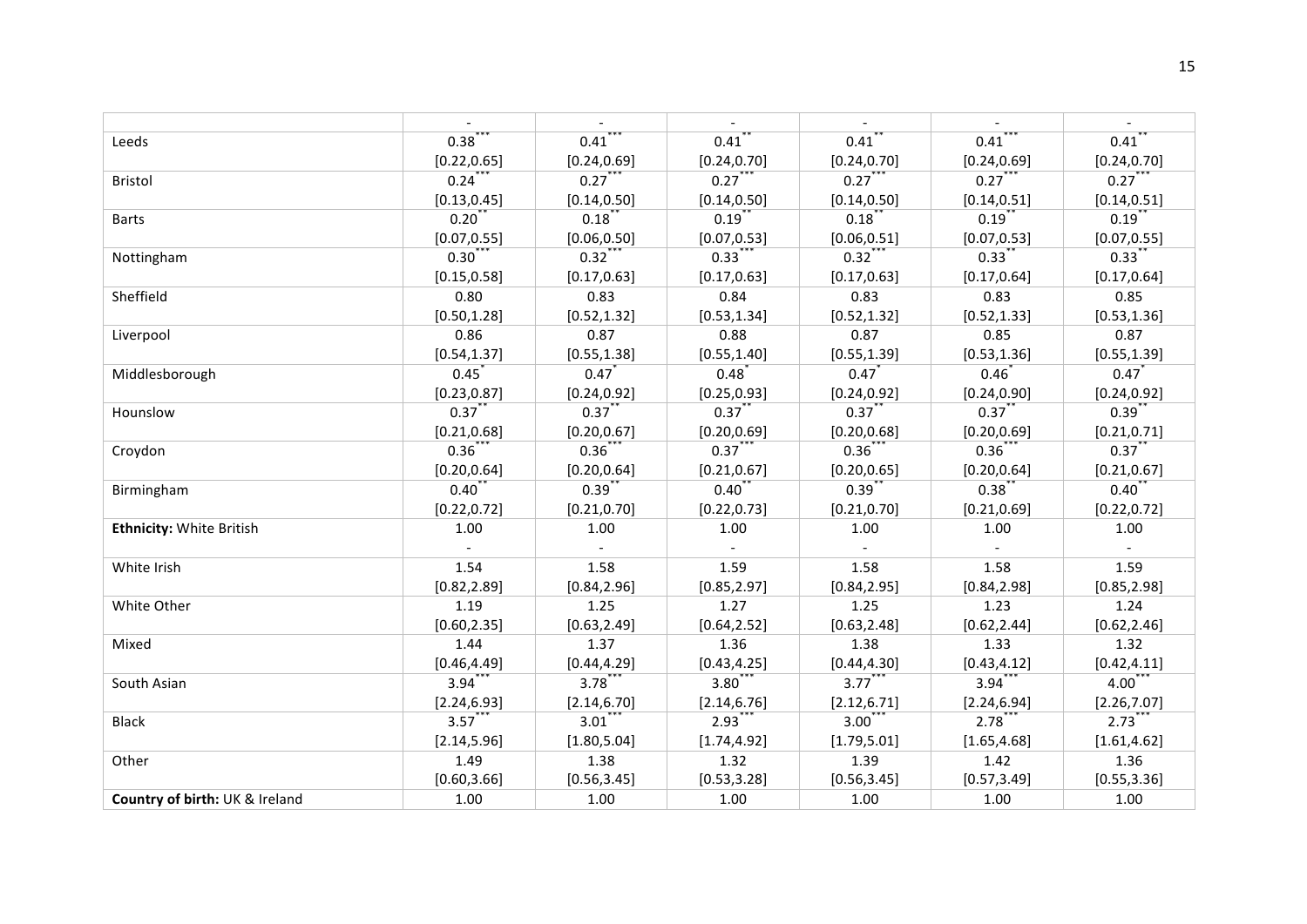|                                               | $\overline{\phantom{a}}$ | $\overline{a}$      | $\mathbf{r}$        | $\overline{a}$      | $\mathbf{r}$        | $\sim$              |
|-----------------------------------------------|--------------------------|---------------------|---------------------|---------------------|---------------------|---------------------|
| Elsewhere                                     | 0.90                     | 0.91                | 0.85                | 0.92                | 0.91                | 0.87                |
|                                               | [0.59, 1.37]             | [0.59, 1.40]        | [0.55, 1.33]        | [0.60, 1.41]        | [0.59, 1.41]        | [0.56, 1.36]        |
| Socioeconomic deprivation: Quartile 1         |                          | 1.00                | 1.00                | 1.00                | 1.00                | 1.00                |
| (most advantaged)                             |                          | $\sim$              | $\sim$              | $\sim$              | $\sim$              | $\sim$              |
| Quartile 2                                    |                          | 1.35                | 1.33                | 1.34                | 1.33                | 1.32                |
|                                               |                          | [0.89, 2.03]        | [0.88, 2.02]        | [0.89, 2.03]        | [0.88, 2.01]        | [0.87, 2.00]        |
| Quartile 3                                    |                          | $1.64$ <sup>*</sup> | $1.60^{*}$          | $1.63$ <sup>*</sup> | 1.58                | $1.54$ <sup>*</sup> |
|                                               |                          | [1.11, 2.44]        | [1.08, 2.38]        | [1.10, 2.42]        | [1.07, 2.34]        | [1.04, 2.29]        |
| Quartile 4 (least advantaged)                 |                          | 2.01                | $1.87$ **           | $1.98$ **           | $1.89$ <sup>*</sup> | $1.77$ <sup>*</sup> |
|                                               |                          | [1.36, 2.96]        | [1.26, 2.77]        | [1.34, 2.92]        | [1.29, 2.79]        | [1.20, 2.63]        |
| <b>Education level:</b> College or University |                          | 1.00                | 1.00                | 1.00                | 1.00                | 1.00                |
| degree                                        |                          |                     | $\sim$              |                     | $\sim$              |                     |
| A levels/AS levels or equivalent              |                          | 1.10                | 1.05                | 1.09                | 1.05                | 1.00                |
|                                               |                          | [0.72, 1.69]        | [0.68, 1.60]        | [0.71, 1.68]        | [0.69, 1.61]        | [0.66, 1.54]        |
| O levels/GCSEs/CSEs or equivalent             |                          | $1.67$ **           | $1.51$ <sup>*</sup> | 1.67                | 1.56                | $1.42$ <sup>*</sup> |
|                                               |                          | [1.24, 2.25]        | [1.12, 2.04]        | [1.24, 2.24]        | [1.16, 2.10]        | [1.05, 1.93]        |
| Other                                         |                          | 1.29                | 1.13                | 1.28                | 1.20                | 1.07                |
|                                               |                          | [0.85, 1.94]        | [0.74, 1.72]        | [0.85, 1.92]        | [0.80, 1.81]        | [0.70, 1.62]        |
| None of the above                             |                          | $2.22$ <sup>*</sup> | 1.88                | $2.19$ <sup>*</sup> | $2.03$ <sup>*</sup> | $1.74$ <sup>*</sup> |
|                                               |                          | [1.31, 3.74]        | [1.10, 3.23]        | [1.30, 3.70]        | [1.20, 3.46]        | [1.01, 3.01]        |
| Shiftwork: No                                 |                          |                     | 1.00                |                     |                     | 1.00                |
|                                               |                          |                     |                     |                     |                     |                     |
| Yes                                           |                          |                     | $1.43$ <sup>*</sup> |                     |                     | $1.38^{*}$          |
|                                               |                          |                     | [1.06, 1.92]        |                     |                     | [1.02, 1.86]        |
| <b>Occupation: Non-manual</b>                 |                          |                     | 1.00                |                     |                     | 1.00                |
|                                               |                          |                     |                     |                     |                     |                     |
| Manual                                        |                          |                     | 1.39                |                     |                     | 1.41                |
|                                               |                          |                     | [1.02, 1.89]        |                     |                     | [1.04, 1.91]        |
| Job tenure (years): $\leq 10$                 |                          |                     | 1.00                |                     |                     | 1.00                |
|                                               |                          |                     | $\sim$              |                     |                     | $\blacksquare$      |
| $11 - 20$                                     |                          |                     | 1.21                |                     |                     | 1.22                |
|                                               |                          |                     | [0.91, 1.59]        |                     |                     | [0.93, 1.61]        |
| $>20$                                         |                          |                     | 0.71                |                     |                     | 0.72                |
|                                               |                          |                     | [0.48, 1.05]        |                     |                     | [0.49, 1.06]        |
| Working hours/week: <40                       |                          |                     | 1.00                |                     |                     | 1.00                |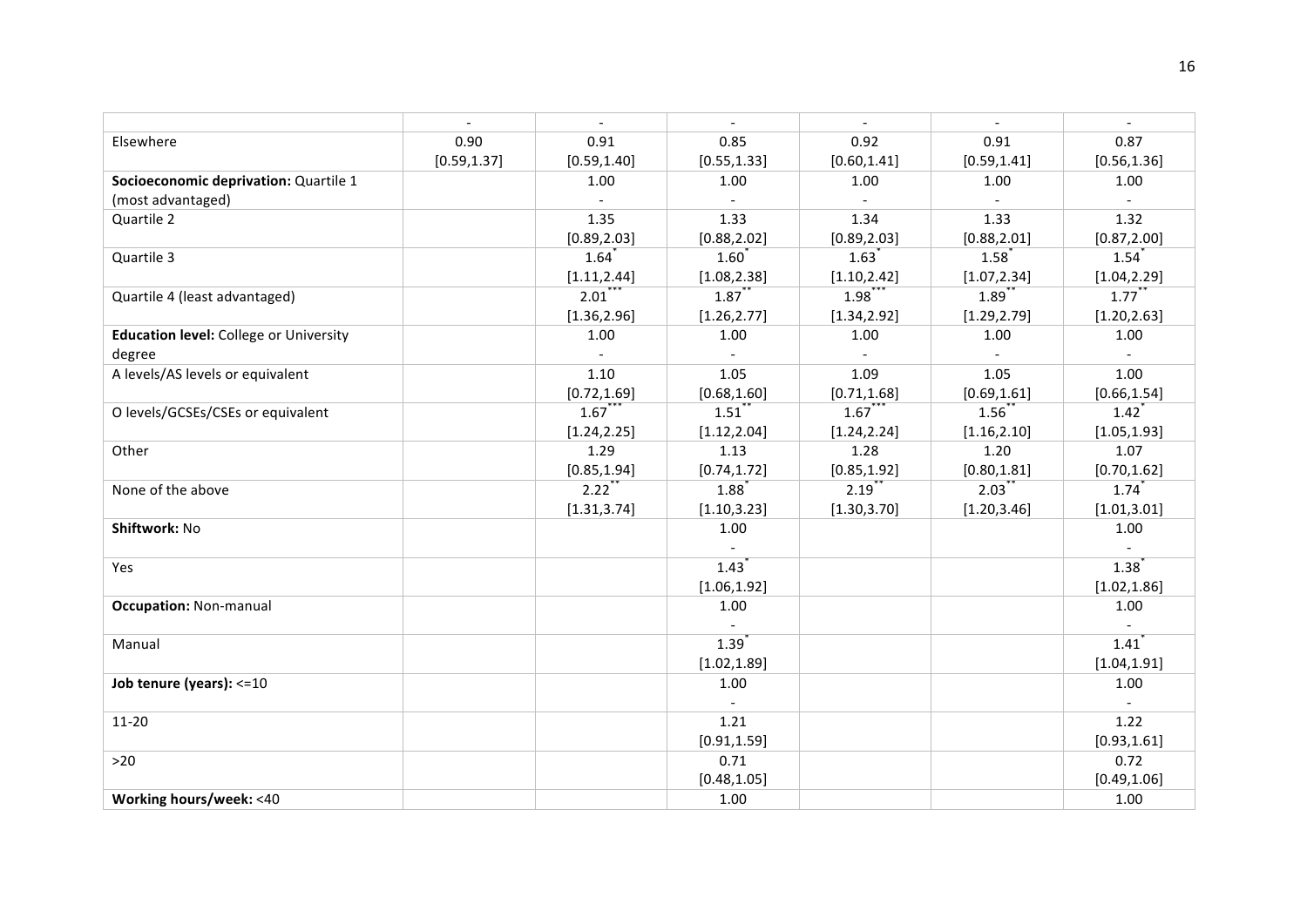|                                            | $\overline{\phantom{a}}$ |                          |                          | $\overline{\phantom{a}}$  |
|--------------------------------------------|--------------------------|--------------------------|--------------------------|---------------------------|
| 40-45                                      | 0.98                     |                          |                          | 0.97                      |
|                                            | [0.73, 1.32]             |                          |                          | [0.72, 1.30]              |
| $>45$                                      | 1.10                     |                          |                          | 1.08                      |
|                                            | [0.77, 1.56]             |                          |                          | [0.76, 1.54]              |
| Number of chronic conditions: 0            |                          | 1.00                     |                          | 1.00                      |
|                                            |                          | $\overline{\phantom{a}}$ |                          | $\mathbb{L}^{\mathbb{N}}$ |
| $\mathbf{1}$                               |                          | 1.27                     |                          | 1.23                      |
|                                            |                          | [0.97, 1.66]             |                          | [0.93, 1.61]              |
| $\overline{2}$                             |                          | 0.98                     |                          | 0.92                      |
|                                            |                          | [0.64, 1.50]             |                          | [0.60, 1.41]              |
| 3                                          |                          | 1.03                     |                          | 0.93                      |
|                                            |                          | [0.52, 2.04]             |                          | [0.46, 1.86]              |
| $4+$                                       |                          | 1.48                     |                          | 1.31                      |
|                                            |                          | [0.64, 3.43]             |                          | [0.56, 3.05]              |
| Long-standing illness/disability: No       |                          | 1.00                     |                          | 1.00                      |
|                                            |                          |                          |                          |                           |
| Yes                                        |                          | 1.08                     |                          | 1.06                      |
|                                            |                          | [0.79, 1.47]             |                          | [0.77, 1.45]              |
| Body Mass Index category: Underweight      |                          |                          | 1.15                     | 1.15                      |
| ( < 18.5)                                  |                          |                          | [0.17, 8.00]             | [0.17, 7.87]              |
| Normal weight (18.5-24.9)                  |                          |                          | 1.00                     | 1.00                      |
|                                            |                          |                          | $\overline{\phantom{a}}$ | $\overline{a}$            |
| Overweight (25.0-29.9)                     |                          |                          | $1.46^{*}$               | $1.44$ <sup>*</sup>       |
|                                            |                          |                          | [1.08, 1.95]             | [1.07, 1.94]              |
| Obese (>=30.0)                             |                          |                          | $1.75***$                | $1.72$ <sup>*</sup>       |
|                                            |                          |                          | [1.28, 2.41]             | [1.24, 2.38]              |
| <b>Smoking status: Never</b>               |                          |                          | $1.00\,$                 | 1.00                      |
|                                            |                          |                          | $\sim$                   | $\overline{a}$            |
| Previous                                   |                          |                          | $1.32^{*}$               | 1.31                      |
|                                            |                          |                          | [1.00, 1.74]             | [0.99, 1.73]              |
| Current                                    |                          |                          | 1.00                     | 0.96                      |
|                                            |                          |                          | [0.66, 1.51]             | [0.64, 1.45]              |
| Alcohol consumption: Daily or almost daily |                          |                          | 1.00                     | 1.00                      |
|                                            |                          |                          | $\overline{a}$           | $\overline{a}$            |
| Three or four times a week                 |                          |                          | 0.88                     | 0.88                      |
|                                            |                          |                          |                          |                           |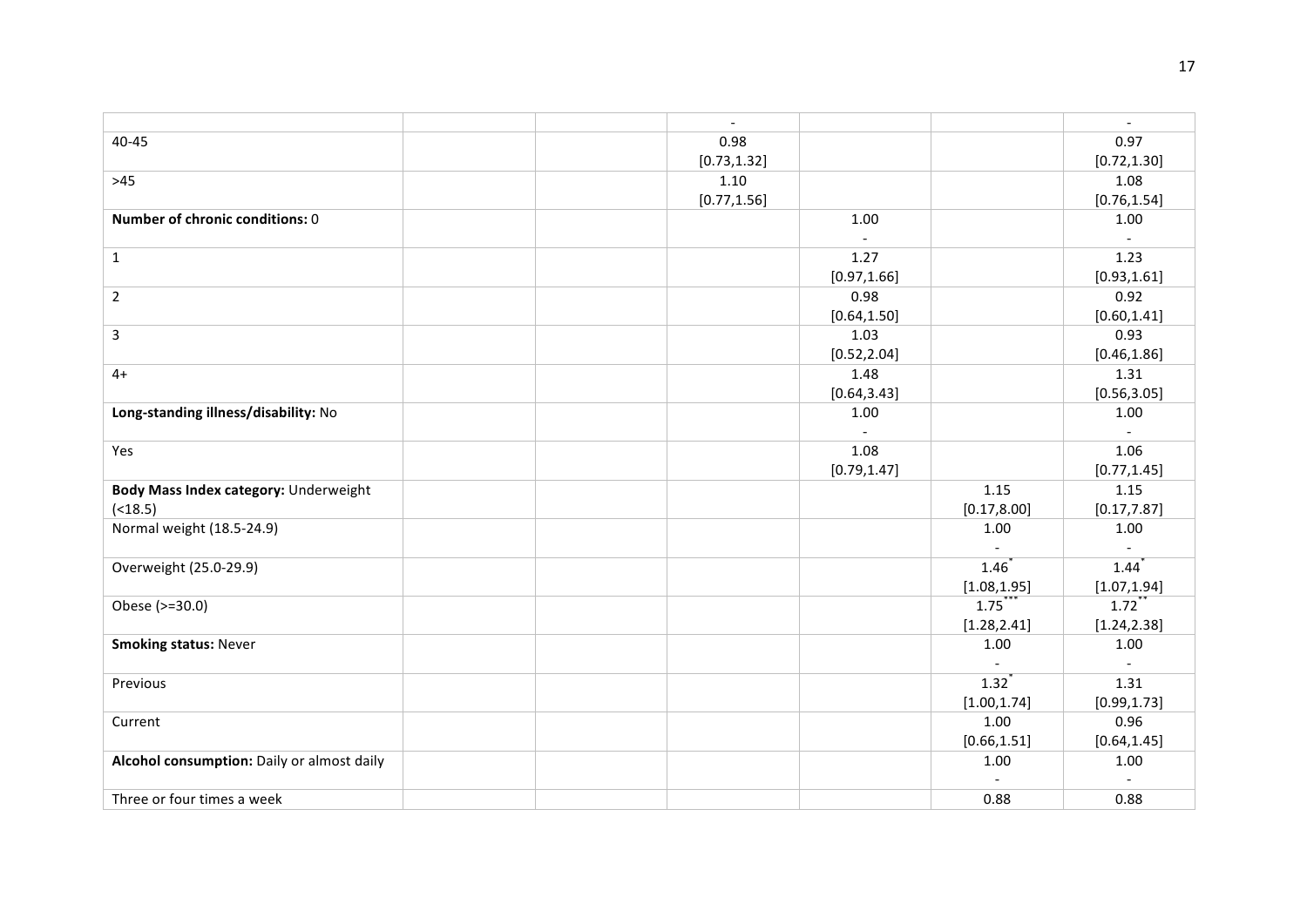|                            |        |        |        |        | [0.57, 1.35] | [0.57, 1.35] |
|----------------------------|--------|--------|--------|--------|--------------|--------------|
| Once or twice a week       |        |        |        |        | 0.97         | 0.96         |
|                            |        |        |        |        | [0.65, 1.46] | [0.64, 1.44] |
| One to three times a month |        |        |        |        | 1.40         | 1.38         |
|                            |        |        |        |        | [0.91, 2.17] | [0.89, 2.14] |
| Special occasions only     |        |        |        |        | 1.07         | 1.03         |
|                            |        |        |        |        | [0.65, 1.77] | [0.62, 1.71] |
| Never (former drinker)     |        |        |        |        | 0.48         | 0.46         |
|                            |        |        |        |        | [0.17, 1.38] | [0.16, 1.32] |
| Never                      |        |        |        |        | 1.07         | 1.02         |
|                            |        |        |        |        | [0.58, 1.99] | [0.55, 1.88] |
| <b>Observations</b>        | 120075 | 120075 | 120075 | 120075 | 120075       | 120075       |

Model 1: Adjusted for age group, sex, ethnicity, country of birth; Model 2: Model 1 + socioeconomic deprivation quartile, education level; Model 3: Model 2 + shift work, manual work, job tenure, working hours; Model 4: Model 2 + number of chronic conditions, long-standing illness/disability; Model 5: Model 2 + BMI category, smoking status, alcohol consumption; Model 6: All covariates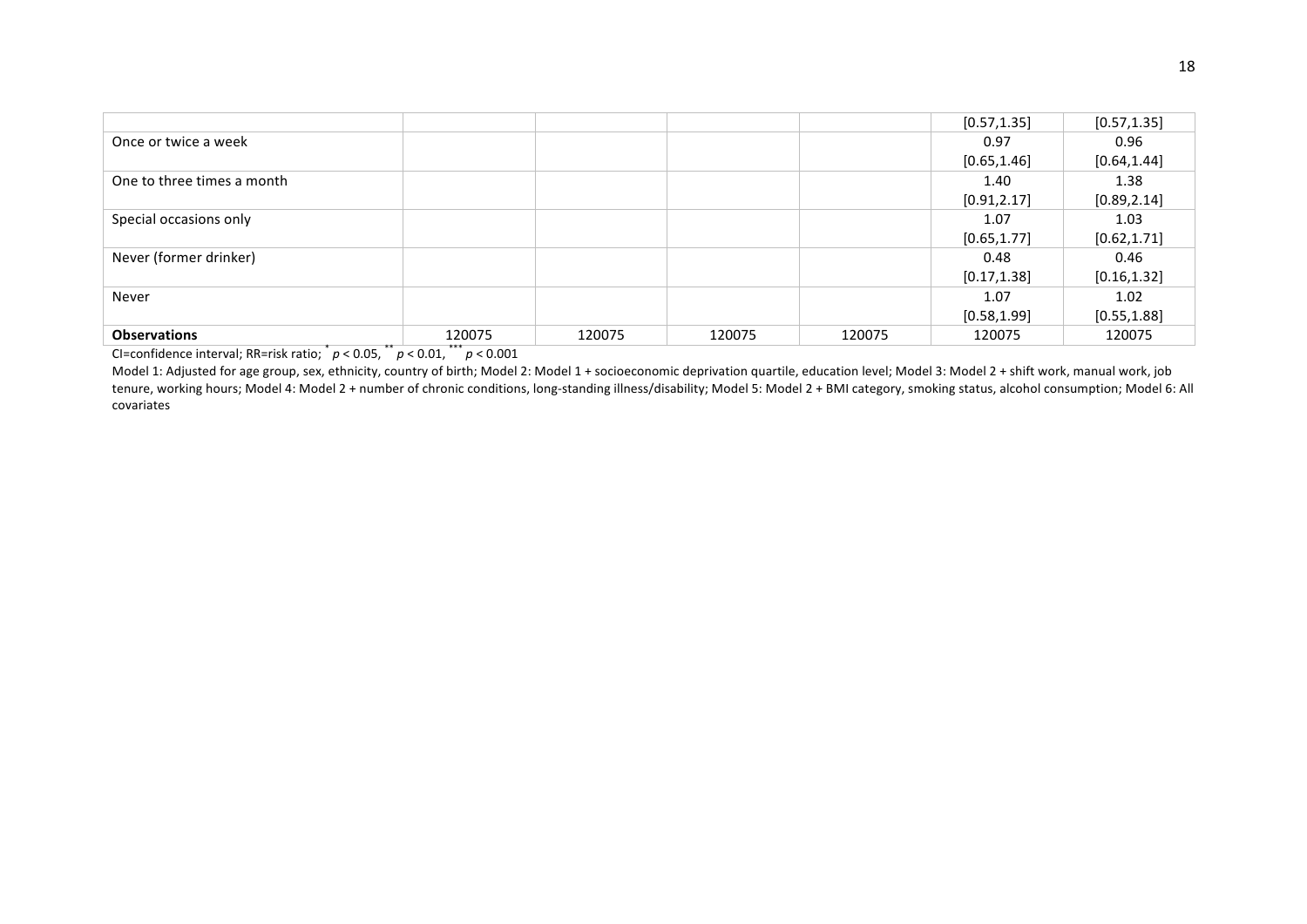Table S7: Risk of severe COVID-19 according to narrow essential worker groups

|                                          | Model 1             | Model 2             | Model 3       | Model 4       | Model 5       | Model 6             |
|------------------------------------------|---------------------|---------------------|---------------|---------------|---------------|---------------------|
| <b>Severe COVID-19</b>                   | <b>RR</b>           | <b>RR</b>           | <b>RR</b>     | <b>RR</b>     | <b>RR</b>     | <b>RR</b>           |
|                                          | [95% CI]            | $[95%$ CI]          | [95% CI]      | [95% CI]      | $[95%$ CI]    | [95% CI]            |
| <b>Occupation: Non-essential workers</b> | 1.00                | 1.00                | 1.00          | 1.00          | 1.00          | 1.00                |
|                                          |                     |                     |               |               |               |                     |
| Healthcare professionals                 | 6.19                | 8.62                | 8.26          | 8.70          | 9.33          | 8.99                |
|                                          | [3.68, 10.43]       | [4.98, 14.94]       | [4.77, 14.28] | [5.02, 15.06] | [5.40, 16.14] | [5.20, 15.54]       |
| Medical support staff                    | 8.70                | $7.43$ **           | $6.48$ **     | $7.39$ **     | $7.33$ **     | $6.42$ <sup>*</sup> |
|                                          | [4.87, 15.55]       | [4.17, 13.25]       | [3.62, 11.58] | [4.13, 13.19] | [4.13, 13.02] | [3.60, 11.45]       |
| Health associate professionals           | 7.53                | 8.54                | 7.61          | 8.52          | 8.54          | 7.65                |
|                                          | [5.44, 10.43]       | [6.13, 11.90]       | [5.33, 10.87] | [6.11, 11.88] | [6.12, 11.92] | [5.34, 10.95]       |
| Social care workers                      | $2.46$ <sup>*</sup> | $2.38^{*}$          | 2.19          | $2.36^{*}$    | 2.31          | 2.13                |
|                                          | [1.47, 4.14]        | [1.42, 4.00]        | [1.29, 3.72]  | [1.40, 3.97]  | [1.37, 3.88]  | [1.25, 3.63]        |
| <b>Education workers</b>                 | 1.36                | 1.61                | 1.59          | 1.61          | 1.62          | 1.59                |
|                                          | [0.75, 2.48]        | [0.88, 2.96]        | [0.86, 2.92]  | [0.88, 2.95]  | [0.88, 2.96]  | [0.87, 2.91]        |
| Food workers                             | 1.12                | 0.93                | 0.85          | 0.93          | 0.92          | 0.84                |
|                                          | [0.52, 2.42]        | [0.43, 1.98]        | [0.40, 1.83]  | [0.43, 1.98]  | [0.43, 1.96]  | [0.39, 1.80]        |
| Transport workers                        | 2.20                | 1.66                | 1.48          | 1.66          | 1.58          | 1.43                |
|                                          | [1.21, 4.00]        | [0.91, 3.01]        | [0.81, 2.70]  | [0.91, 3.01]  | [0.87, 2.90]  | [0.78, 2.63]        |
| Police and protective service workers    | 1.55                | 1.36                | 1.21          | 1.35          | 1.32          | 1.19                |
|                                          | [0.72, 3.32]        | [0.63, 2.93]        | [0.56, 2.64]  | [0.62, 2.92]  | [0.61, 2.86]  | [0.55, 2.58]        |
| Age group (current): Under 55            | 1.00                | 1.00                | 1.00          | 1.00          | 1.00          | 1.00                |
|                                          |                     |                     |               |               |               |                     |
| 55-59                                    | 1.06                | 1.05                | 1.08          | 1.05          | 1.05          | 1.08                |
|                                          | [0.78, 1.43]        | [0.78, 1.42]        | [0.80, 1.46]  | [0.77, 1.41]  | [0.78, 1.42]  | [0.80, 1.45]        |
| $60+$                                    | 0.64                | $0.63$ <sup>*</sup> | 0.67          | 0.62          | 0.62          | 0.65                |
|                                          | [0.46, 0.89]        | [0.46, 0.88]        | [0.48, 0.94]  | [0.45, 0.87]  | [0.45, 0.86]  | [0.47, 0.91]        |
| Sex: Female                              | 1.00                | 1.00                | 1.00          | 1.00          | 1.00          | 1.00                |
|                                          |                     |                     |               |               |               |                     |
| Male                                     | 1.35                | $1.37$ <sup>*</sup> | 1.31          | 1.37          | 1.32          | 1.28                |
|                                          | [1.03, 1.78]        | [1.04, 1.80]        | [0.99, 1.75]  | [1.04, 1.80]  | [1.00, 1.74]  | [0.95, 1.71]        |
| Assessment centre: Manchester            | 0.73                | 0.74                | 0.75          | 0.74          | 0.75          | 0.77                |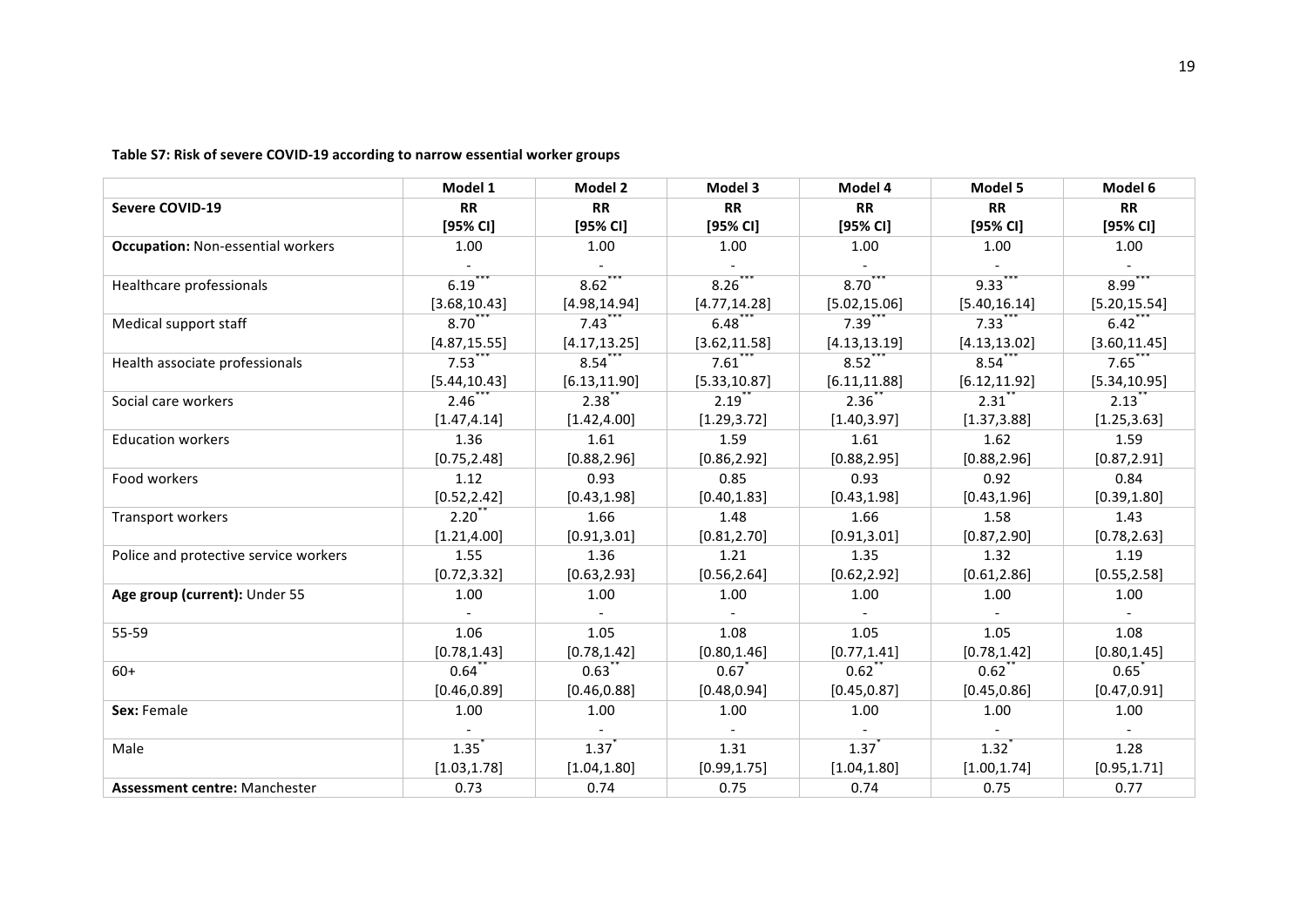|                                 | [0.39, 1.37] | [0.39, 1.40]        | [0.40, 1.41]                | [0.39, 1.40]        | [0.39, 1.42]                | [0.40, 1.46] |
|---------------------------------|--------------|---------------------|-----------------------------|---------------------|-----------------------------|--------------|
| Oxford                          | 0.71         | 0.78                | 0.78                        | 0.79                | 0.81                        | 0.82         |
|                                 | [0.35, 1.42] | [0.39, 1.57]        | [0.39, 1.56]                | [0.39, 1.58]        | [0.40, 1.63]                | [0.41, 1.64] |
| Stoke                           | 0.63         | 0.67                | 0.66                        | 0.67                | 0.66                        | 0.65         |
|                                 | [0.33, 1.19] | [0.35, 1.26]        | [0.35, 1.24]                | [0.35, 1.26]        | [0.35, 1.25]                | [0.35, 1.24] |
| Reading                         | $0.41$ **    | $0.51$ <sup>*</sup> | 0.51                        | 0.51                | $0.51$ <sup>*</sup>         | 0.52         |
|                                 | [0.22, 0.77] | [0.27, 0.96]        | [0.27, 0.96]                | [0.27, 0.97]        | [0.27, 0.97]                | [0.27, 0.98] |
| Bury                            | $0.49^{*}$   | $0.50^{*}$          | 0.51                        | 0.51                | $0.50^{*}$                  | 0.51         |
|                                 | [0.26, 0.89] | [0.27, 0.93]        | [0.28, 0.93]                | [0.28, 0.93]        | [0.27, 0.93]                | [0.28, 0.94] |
| Newcastle                       | 1.00         | 1.00                | 1.00                        | 1.00                | 1.00                        | 1.00         |
|                                 |              |                     | $\sim$                      |                     |                             |              |
| Leeds                           | $0.38$ ***   | $0.41***$           | $0.41$ **                   | $0.41$ **           | $0.41***$                   | 0.41         |
|                                 | [0.22, 0.65] | [0.24, 0.69]        | [0.24, 0.70]                | [0.24, 0.70]        | [0.24, 0.69]                | [0.24, 0.70] |
| Bristol                         | 0.24         | $0.27$ ***          | $0.27$ ***                  | $0.27$ ***          | $0.27***$                   | $0.27$ ***   |
|                                 | [0.13, 0.45] | [0.14, 0.50]        | [0.14, 0.50]                | [0.14, 0.50]        | [0.14, 0.51]                | [0.14, 0.51] |
| <b>Barts</b>                    | $0.20$ **    | 0.18                | $0.19$ **                   | $0.18$ **           | $0.19$ **                   | $0.19$ **    |
|                                 | [0.07, 0.55] | [0.06, 0.50]        | [0.07, 0.53]                | [0.06, 0.51]        | [0.07, 0.53]                | [0.07, 0.55] |
| Nottingham                      | $0.30^{*}$   | $0.32$ **           | $0.33$ ***                  | $0.33$ **           | $0.33$ **                   | $0.33$ **    |
|                                 | [0.15, 0.58] | [0.17, 0.63]        | [0.17, 0.63]                | [0.17, 0.63]        | [0.17, 0.64]                | [0.17, 0.64] |
| Sheffield                       | 0.80         | 0.83                | 0.84                        | 0.83                | 0.84                        | 0.85         |
|                                 | [0.50, 1.28] | [0.52, 1.32]        | [0.53, 1.34]                | [0.52, 1.32]        | [0.52, 1.34]                | [0.53, 1.37] |
| Liverpool                       | 0.86         | 0.87                | 0.88                        | 0.87                | 0.86                        | 0.88         |
|                                 | [0.54, 1.37] | [0.55, 1.39]        | [0.55, 1.41]                | [0.55, 1.39]        | [0.54, 1.37]                | [0.55, 1.40] |
| Middlesborough                  | 0.45         | $0.47$ <sup>*</sup> | $0.48^{*}$                  | $0.47$ <sup>*</sup> | $0.46^{*}$                  | 0.47         |
|                                 | [0.23, 0.87] | [0.24, 0.92]        | [0.25, 0.93]                | [0.24, 0.92]        | [0.24, 0.90]                | [0.24, 0.93] |
| Hounslow                        | $0.37$ **    | $0.37$ **           | $0.38$ **                   | $0.37$ **           | $0.38$ **                   | $0.39$ **    |
|                                 | [0.20, 0.67] | [0.20, 0.67]        | [0.21, 0.69]                | [0.20, 0.68]        | [0.20, 0.69]                | [0.21, 0.71] |
| Croydon                         | $0.36$ ***   | $0.36***$           | $0.37$ **                   | $0.36***$           | $0.36***$                   | $0.38$ **    |
|                                 | [0.20, 0.64] | [0.20, 0.65]        | [0.21, 0.67]                | [0.20, 0.66]        | [0.20, 0.65]                | [0.21, 0.68] |
| Birmingham                      | $0.40$ **    | $0.39$ **           | $0.41$ **                   | $0.39***$           | 0.38                        | $0.40$ **    |
|                                 | [0.22, 0.72] | [0.21, 0.70]        | [0.23, 0.73]                | [0.22, 0.71]        | [0.21, 0.70]                | [0.22, 0.73] |
| <b>Ethnicity: White British</b> | 1.00         | 1.00                | 1.00                        | 1.00                | 1.00                        | 1.00         |
|                                 | $\mathbf{r}$ | $\mathbf{r}$        | $\mathcal{L}^{\mathcal{A}}$ | $\mathbf{r}$        | $\mathcal{L}^{\mathcal{A}}$ | in 1999.     |
| White Irish                     | 1.54         | 1.56                | 1.57                        | 1.56                | 1.57                        | 1.58         |
|                                 | [0.82, 2.90] | [0.83, 2.94]        | [0.84, 2.95]                | [0.83, 2.93]        | [0.84, 2.96]                | [0.84, 2.96] |
| White Other                     | 1.21         | 1.25                | 1.26                        | 1.25                | 1.22                        | 1.23         |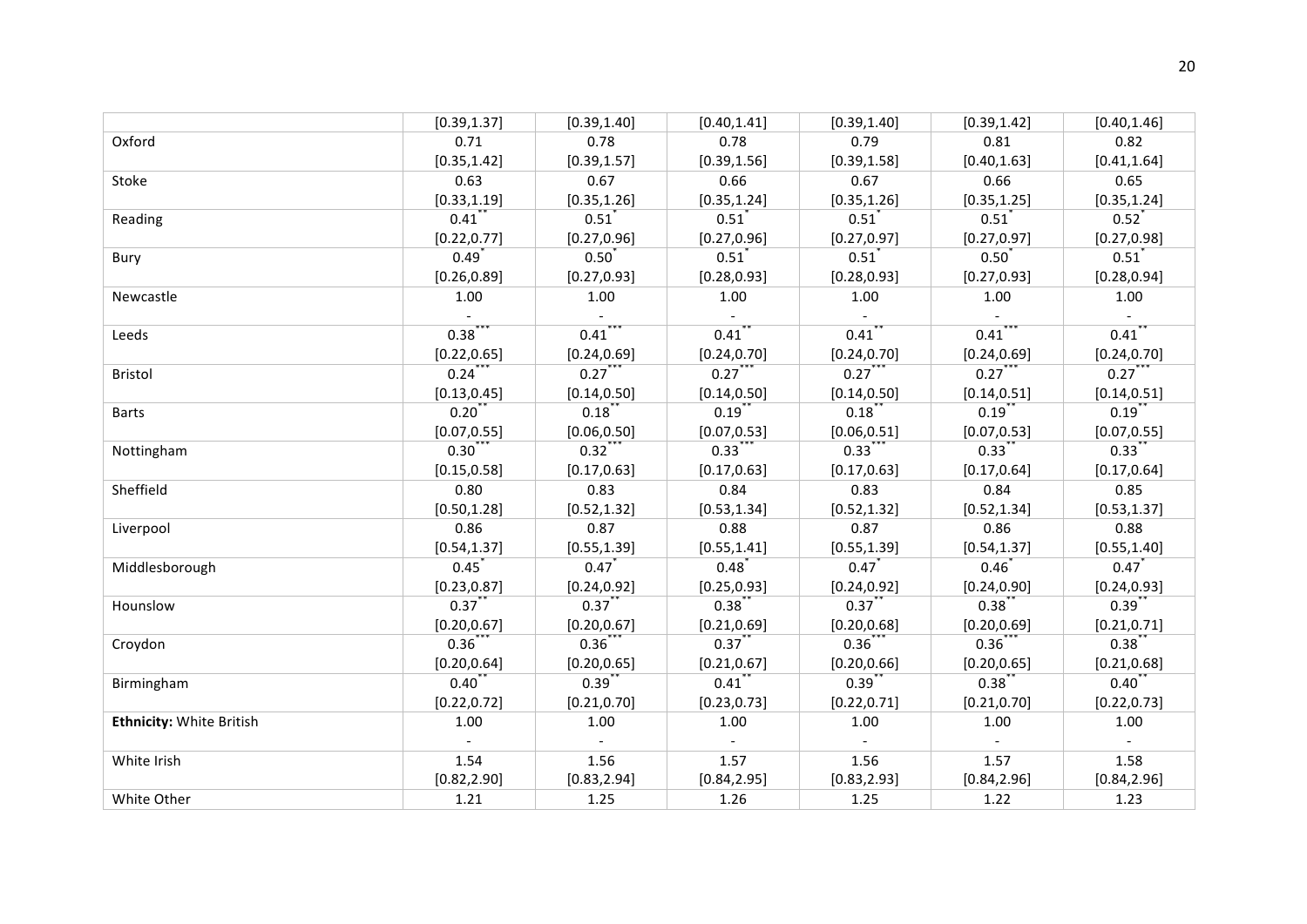|                                               | [0.61, 2.40] | [0.63, 2.48]        | [0.63, 2.50]             | [0.63, 2.47]        | [0.62, 2.42]        | [0.62, 2.43]        |
|-----------------------------------------------|--------------|---------------------|--------------------------|---------------------|---------------------|---------------------|
| Mixed                                         | 1.42         | 1.37                | 1.35                     | 1.37                | 1.32                | 1.31                |
|                                               | [0.45, 4.46] | [0.44, 4.27]        | [0.43, 4.23]             | [0.44, 4.28]        | [0.42, 4.11]        | [0.42, 4.09]        |
| South Asian                                   | $4.02$ **    | 3.78                | $3.77***$                | $3.77***$           | $3.91$ <sup>*</sup> | $3.94$ <sup>*</sup> |
|                                               | [2.26, 7.15] | [2.12, 6.73]        | [2.11, 6.74]             | [2.11, 6.73]        | [2.20, 6.92]        | [2.21, 7.02]        |
| <b>Black</b>                                  | $3.42***$    | $2.95***$           | $2.89***$                | $2.94***$           | 2.74                | $2.70^{**}$         |
|                                               | [2.04, 5.74] | [1.76, 4.95]        | [1.72, 4.87]             | [1.76, 4.93]        | [1.62, 4.61]        | [1.59, 4.57]        |
| Other                                         | 1.47         | 1.38                | 1.31                     | 1.38                | 1.40                | 1.36                |
|                                               | [0.60, 3.62] | [0.55, 3.42]        | [0.53, 3.27]             | [0.55, 3.43]        | [0.57, 3.46]        | [0.55, 3.35]        |
| Country of birth: UK & Ireland                | 1.00         | 1.00                | 1.00                     | 1.00                | 1.00                | 1.00                |
|                                               |              |                     | $\sim$                   |                     |                     |                     |
| Elsewhere                                     | 0.90         | 0.91                | 0.85                     | 0.92                | 0.91                | 0.87                |
|                                               | [0.59, 1.37] | [0.59, 1.39]        | [0.55, 1.32]             | [0.60, 1.41]        | [0.59, 1.40]        | [0.56, 1.36]        |
| Socioeconomic deprivation: Quartile 1         |              | 1.00                | 1.00                     | 1.00                | 1.00                | 1.00                |
| (most advantaged)                             |              |                     | $\overline{\phantom{a}}$ |                     |                     |                     |
| Quartile 2                                    |              | 1.35                | 1.34                     | 1.34                | 1.33                | 1.32                |
|                                               |              | [0.89, 2.03]        | [0.88, 2.02]             | [0.89, 2.03]        | [0.88, 2.02]        | [0.88, 2.00]        |
| Quartile 3                                    |              | $1.64$ <sup>*</sup> | $1.60^*$                 | $1.63$ <sup>*</sup> | 1.58                | $1.54$ <sup>*</sup> |
|                                               |              | [1.11, 2.43]        | [1.08, 2.38]             | [1.10, 2.41]        | [1.07, 2.34]        | [1.04, 2.29]        |
| Quartile 4 (least advantaged)                 |              | $1.99$ <sup>*</sup> | 1.87                     | $1.97***$           | 1.89                | 1.78                |
|                                               |              | [1.35, 2.93]        | [1.26, 2.76]             | [1.33, 2.90]        | [1.28, 2.78]        | [1.20, 2.63]        |
| <b>Education level:</b> College or University |              | 1.00                | 1.00                     | 1.00                | 1.00                | 1.00                |
| degree                                        |              |                     | $\mathcal{L}^{\pm}$      | $\mathcal{L}^{\pm}$ | $\sim$              |                     |
| A levels/AS levels or equivalent              |              | 1.09                | 1.05                     | 1.09                | 1.06                | 1.02                |
|                                               |              | [0.71, 1.68]        | [0.69, 1.62]             | [0.71, 1.68]        | [0.69, 1.63]        | [0.67, 1.57]        |
| O levels/GCSEs/CSEs or equivalent             |              | $1.67***$           | $1.53$ <sup>*</sup>      | $1.67$ **           | 1.58                | $1.45$ <sup>*</sup> |
|                                               |              | [1.23, 2.27]        | [1.12, 2.09]             | [1.23, 2.27]        | [1.17, 2.15]        | [1.06, 1.99]        |
| Other                                         |              | 1.27                | 1.13                     | 1.26                | 1.20                | 1.08                |
|                                               |              | [0.83, 1.93]        | [0.74, 1.74]             | [0.83, 1.92]        | [0.79, 1.83]        | [0.70, 1.65]        |
| None of the above                             |              | $2.20^{*}$          | $1.89$ <sup>*</sup>      | 2.18                | 2.05                | 1.76                |
|                                               |              | [1.28, 3.78]        | [1.09, 3.29]             | [1.27, 3.74]        | [1.19, 3.53]        | [1.01, 3.09]        |
| Shiftwork: No                                 |              |                     | 1.00                     |                     |                     | 1.00                |
|                                               |              |                     | $\overline{\phantom{a}}$ |                     |                     | $\sim$              |
| Yes                                           |              |                     | 1.41                     |                     |                     | $1.37$ <sup>*</sup> |
|                                               |              |                     | [1.04, 1.91]             |                     |                     | [1.01, 1.86]        |
| <b>Occupation: Non-manual</b>                 |              |                     | 1.00                     |                     |                     | 1.00                |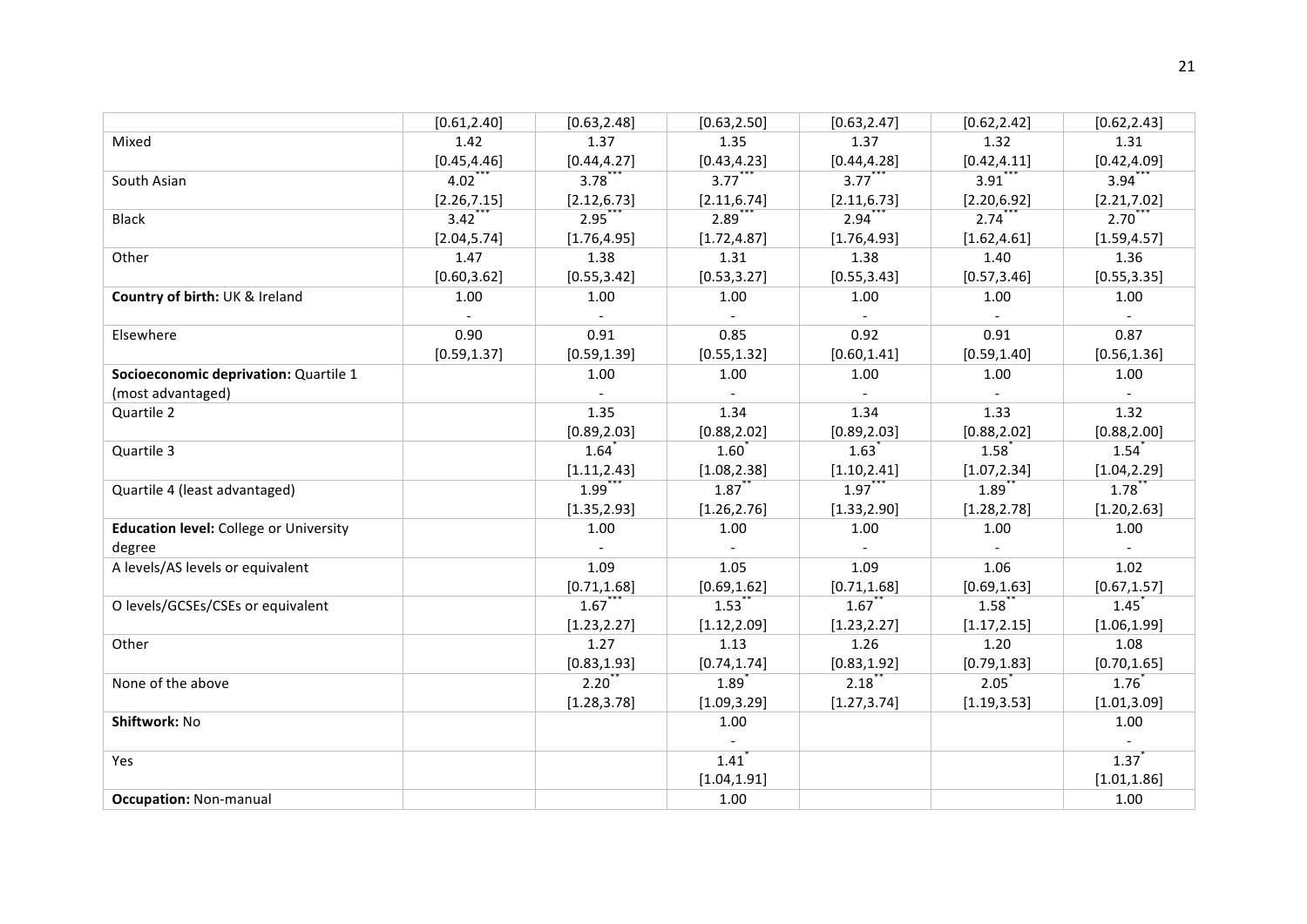|                                       | $\overline{\phantom{a}}$         |                          |                | $\overline{\phantom{a}}$ |
|---------------------------------------|----------------------------------|--------------------------|----------------|--------------------------|
| Manual                                | $1.41$ <sup><math>'</math></sup> |                          |                | $1.42$ <sup>*</sup>      |
|                                       | [1.03, 1.91]                     |                          |                | [1.05, 1.93]             |
| Job tenure (years): <= 10             | 1.00                             |                          |                | 1.00                     |
|                                       | $\sim$                           |                          |                | $\mathcal{L}$            |
| $11 - 20$                             | 1.21                             |                          |                | 1.22                     |
|                                       | [0.91, 1.59]                     |                          |                | [0.93, 1.61]             |
| $>20$                                 | 0.71                             |                          |                | 0.72                     |
|                                       | [0.48, 1.05]                     |                          |                | [0.49, 1.06]             |
| Working hours/week: <40               | 1.00                             |                          |                | 1.00                     |
|                                       | $\sim$                           |                          |                |                          |
| 40-45                                 | 0.98                             |                          |                | 0.96                     |
|                                       | [0.73, 1.31]                     |                          |                | [0.72, 1.29]             |
| $>45$                                 | 1.08                             |                          |                | 1.05                     |
|                                       | [0.75, 1.54]                     |                          |                | [0.74, 1.51]             |
| Number of chronic conditions: 0       |                                  | 1.00                     |                | 1.00                     |
|                                       |                                  | $\overline{\phantom{a}}$ |                |                          |
| $\mathbf{1}$                          |                                  | 1.27                     |                | 1.23                     |
|                                       |                                  | [0.97, 1.66]             |                | [0.94, 1.61]             |
| $\overline{2}$                        |                                  | 0.98                     |                | 0.92                     |
|                                       |                                  | [0.64, 1.49]             |                | [0.60, 1.41]             |
| 3                                     |                                  | 1.03                     |                | 0.92                     |
|                                       |                                  | [0.52, 2.03]             |                | [0.46, 1.85]             |
| $4+$                                  |                                  | 1.48                     |                | 1.31                     |
|                                       |                                  | [0.64, 3.43]             |                | [0.56, 3.06]             |
| Long-standing illness/disability: No  |                                  | 1.00                     |                | 1.00                     |
|                                       |                                  |                          |                | $\sim$                   |
| Yes                                   |                                  | 1.08                     |                | 1.06                     |
|                                       |                                  | [0.78, 1.47]             |                | [0.77, 1.45]             |
| Body Mass Index category: Underweight |                                  |                          | 1.15           | 1.15                     |
| ( < 18.5)                             |                                  |                          | [0.17, 8.02]   | [0.17, 7.88]             |
| Normal weight (18.5-24.9)             |                                  |                          | 1.00           | 1.00                     |
|                                       |                                  |                          | $\blacksquare$ | $\blacksquare$           |
| Overweight (25.0-29.9)                |                                  |                          | 1.46           | $1.45$ <sup>*</sup>      |
|                                       |                                  |                          | [1.09, 1.96]   | [1.07, 1.95]             |
| Obese (>=30.0)                        |                                  |                          | $1.75***$      | $1.72$ <sup>**</sup>     |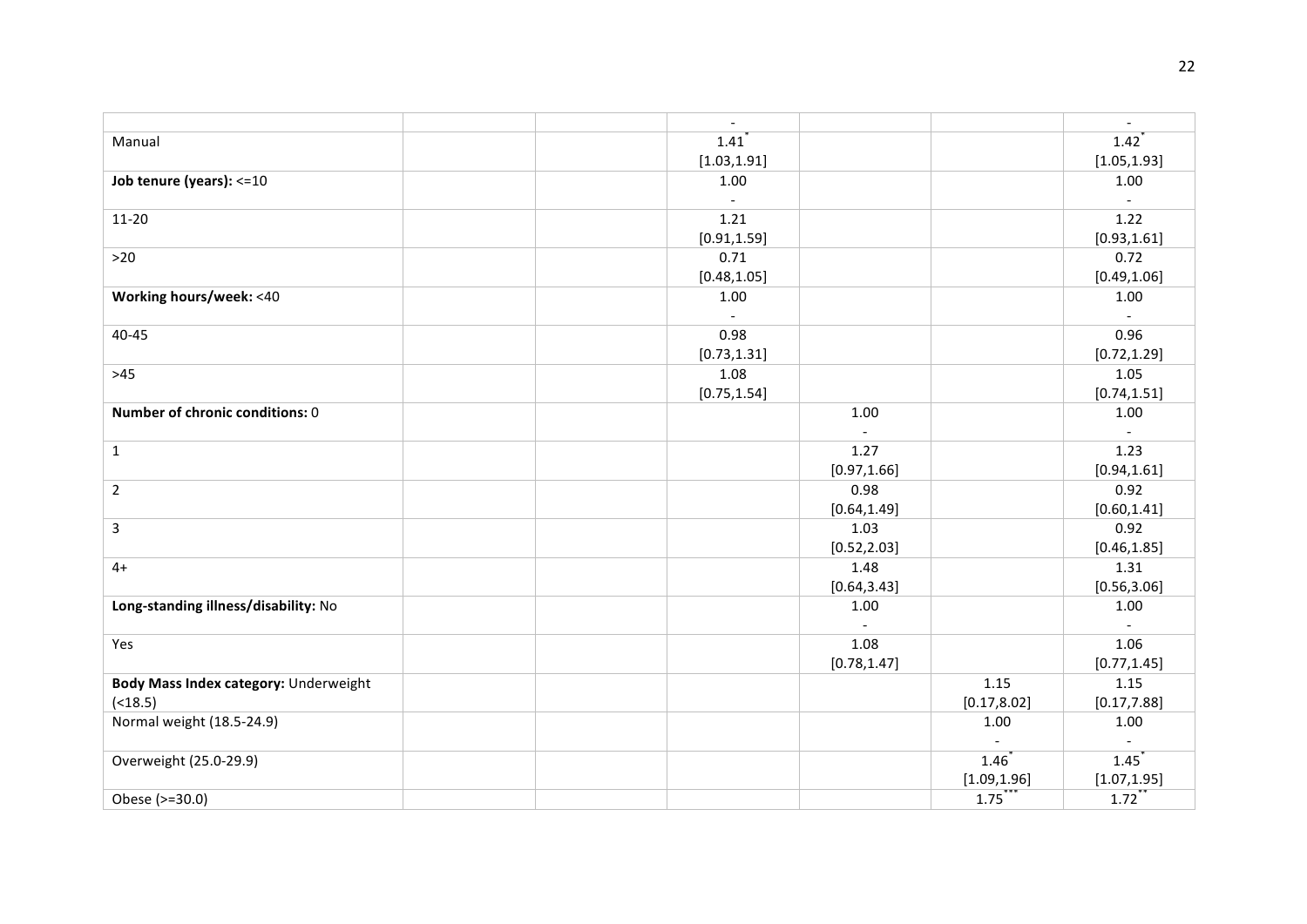|                                            |        |        |        |        | [1.27, 2.40] | [1.24, 2.39] |
|--------------------------------------------|--------|--------|--------|--------|--------------|--------------|
| <b>Smoking status: Never</b>               |        |        |        |        | 1.00         | 1.00         |
|                                            |        |        |        |        |              |              |
| Previous                                   |        |        |        |        | 1.31         | 1.31         |
|                                            |        |        |        |        | [1.00, 1.74] | [0.99, 1.73] |
| Current                                    |        |        |        |        | 1.00         | 0.96         |
|                                            |        |        |        |        | [0.66, 1.51] | [0.64, 1.45] |
| Alcohol consumption: Daily or almost daily |        |        |        |        | 1.00         | 1.00         |
|                                            |        |        |        |        |              |              |
| Three or four times a week                 |        |        |        |        | 0.88         | 0.88         |
|                                            |        |        |        |        | [0.57, 1.35] | [0.57, 1.35] |
| Once or twice a week                       |        |        |        |        | 0.97         | 0.96         |
|                                            |        |        |        |        | [0.65, 1.46] | [0.64, 1.44] |
| One to three times a month                 |        |        |        |        | 1.40         | 1.38         |
|                                            |        |        |        |        | [0.90, 2.17] | [0.89, 2.14] |
| Special occasions only                     |        |        |        |        | 1.08         | 1.04         |
|                                            |        |        |        |        | [0.65, 1.78] | [0.63, 1.72] |
| Never (former drinker)                     |        |        |        |        | 0.48         | 0.46         |
|                                            |        |        |        |        | [0.17, 1.38] | [0.16, 1.32] |
| Never                                      |        |        |        |        | 1.08         | 1.03         |
|                                            |        |        |        |        | [0.58, 2.00] | [0.55, 1.90] |
| <b>Observations</b>                        | 120075 | 120075 | 120075 | 120075 | 120075       | 120075       |

Model 1: Adjusted for age group, sex, ethnicity, country of birth; Model 2: Model 1 + socioeconomic deprivation quartile, education level; Model 3: Model 2 + shift work, manual work, job tenure, working hours; Model 4: Model 2 + number of chronic conditions, long-standing illness/disability; Model 5: Model 2 + BMI category, smoking status, alcohol consumption; Model 6: All covariates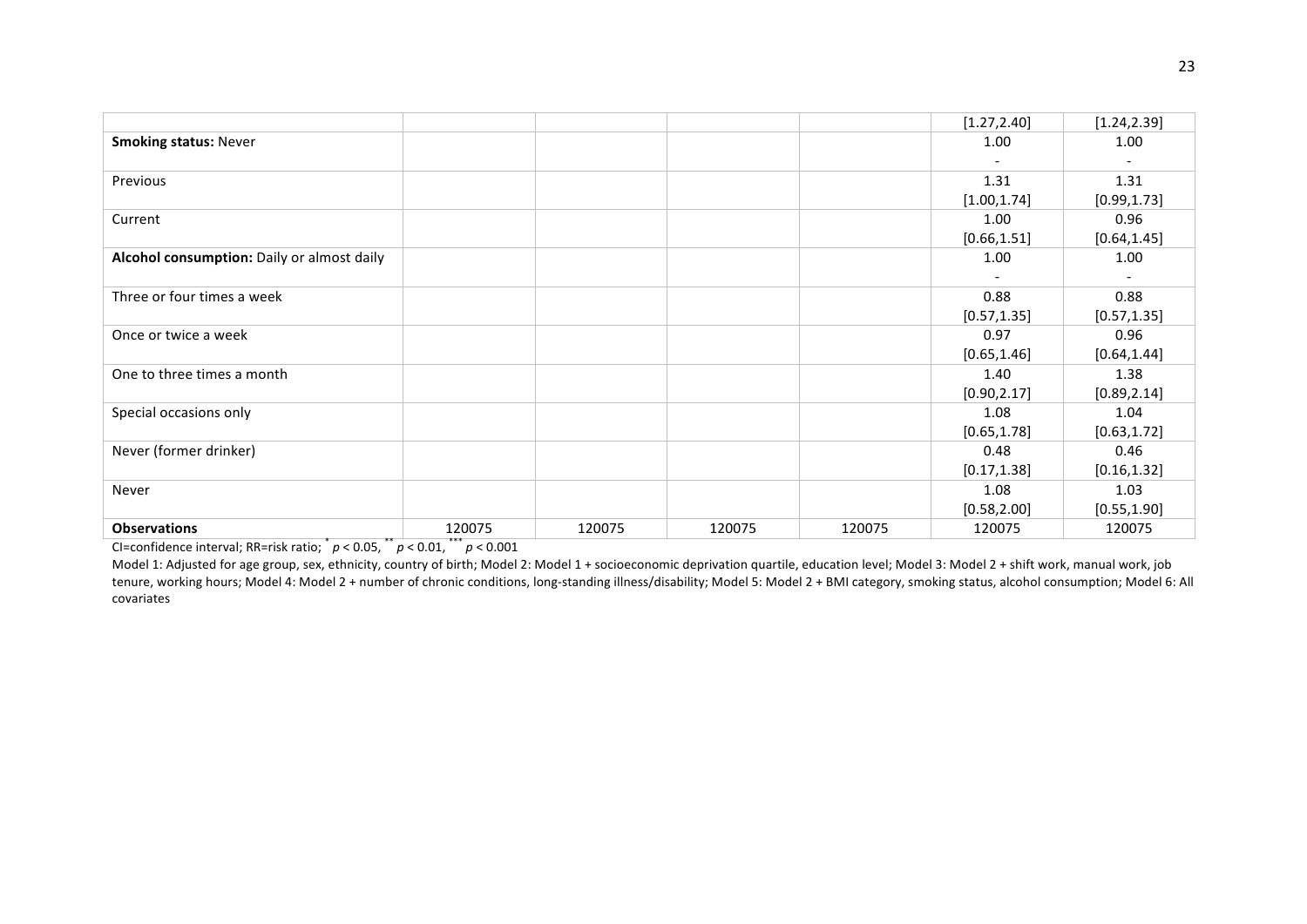|                                                  | Model 1             | Model 2              | Model 3      | Model 4             | Model 5             | Model 6      |
|--------------------------------------------------|---------------------|----------------------|--------------|---------------------|---------------------|--------------|
| <b>Severe COVID-19</b>                           | <b>RR</b>           | <b>RR</b>            | <b>RR</b>    | <b>RR</b>           | <b>RR</b>           | <b>RR</b>    |
|                                                  | [95% CI]            | [95% CI]             | [95% CI]     | [95% CI]            | [95% CI]            | [95% CI]     |
| <b>Occupation:</b> Managers and Senior Officials | 1.00                | 1.00                 | 1.00         | 1.00                | 1.00                | 1.00         |
|                                                  |                     |                      |              |                     |                     |              |
| <b>Professional Occupations</b>                  | 1.36                | 1.47                 | 1.49         | 1.47                | 1.51                | 1.53         |
|                                                  | [0.85, 2.18]        | [0.91, 2.36]         | [0.92, 2.41] | [0.91, 2.36]        | [0.94, 2.43]        | [0.95, 2.48] |
| Associate Professional and Technical             | 3.19                | $3.11$ <sup>**</sup> | 2.73         | $3.10^{*}$          | $3.15$ **           | $2.78$ **    |
| Occupations                                      | [2.10, 4.85]        | [2.05, 4.72]         | [1.77, 4.23] | [2.04, 4.71]        | [2.08, 4.79]        | [1.79, 4.29] |
| Administrative and Secretarial Occupations       | 1.24                | 1.14                 | 1.22         | 1.14                | 1.17                | 1.24         |
|                                                  | [0.73, 2.12]        | [0.67, 1.95]         | [0.71, 2.11] | [0.67, 1.94]        | [0.68, 2.00]        | [0.72, 2.15] |
| <b>Skilled Trades Occupations</b>                | 0.82                | 0.67                 | 0.49         | 0.68                | 0.69                | 0.50         |
|                                                  | [0.39, 1.74]        | [0.31, 1.44]         | [0.22, 1.06] | [0.32, 1.45]        | [0.32, 1.49]        | [0.23, 1.09] |
| <b>Personal Service Occupations</b>              | $2.73$ **           | $2.31$ <sup>*</sup>  | 1.75         | $2.29$ <sup>*</sup> | $2.33$ <sup>*</sup> | 1.77         |
|                                                  | [1.56, 4.76]        | [1.32, 4.03]         | [0.99, 3.10] | [1.32, 4.00]        | [1.34, 4.06]        | [1.00, 3.13] |
| Sales and Customer Service Occupations           | 1.36                | 1.09                 | 0.91         | 1.08                | 1.08                | 0.90         |
|                                                  | [0.59, 3.17]        | [0.46, 2.57]         | [0.38, 2.18] | [0.46, 2.55]        | [0.46, 2.56]        | [0.38, 2.16] |
| Process, Plant and Machine Operatives            | $2.39$ <sup>1</sup> | 1.82                 | 1.25         | 1.81                | 1.81                | 1.26         |
|                                                  | [1.31, 4.36]        | [0.99, 3.34]         | [0.66, 2.36] | [0.99, 3.33]        | [0.99, 3.34]        | [0.67, 2.37] |
| <b>Elementary Occupations</b>                    | 1.76                | 1.29                 | 0.87         | 1.28                | 1.31                | 0.89         |
|                                                  | [0.92, 3.34]        | [0.65, 2.53]         | [0.43, 1.75] | [0.65, 2.52]        | [0.67, 2.59]        | [0.44, 1.79] |
| Age group (current): Under 55                    | 1.00                | 1.00                 | 1.00         | 1.00                | 1.00                | 1.00         |
|                                                  |                     |                      | $\sim$       |                     |                     |              |
| 55-59                                            | 1.08                | 1.08                 | 1.11         | 1.07                | 1.08                | 1.11         |
|                                                  | [0.80, 1.46]        | [0.80, 1.46]         | [0.82, 1.51] | [0.79, 1.45]        | [0.80, 1.46]        | [0.82, 1.50] |
| $60+$                                            | 0.66                | $0.66^{*}$           | $0.70^{*}$   | $0.65^"$            | 0.65                | 0.68         |
|                                                  | [0.48, 0.92]        | [0.47, 0.92]         | [0.50, 0.98] | [0.47, 0.90]        | [0.47, 0.90]        | [0.49, 0.95] |
| Sex: Female                                      | 1.00                | 1.00                 | 1.00         | 1.00                | 1.00                | 1.00         |
|                                                  |                     |                      | $\sim$       |                     |                     |              |
| Male                                             | 1.02                | 1.02                 | 1.00         | 1.02                | 0.98                | 0.97         |
|                                                  | [0.78, 1.33]        | [0.78, 1.32]         | [0.76, 1.32] | [0.78, 1.33]        | [0.75, 1.29]        | [0.74, 1.29] |
| <b>Assessment centre: Manchester</b>             | 0.69                | 0.68                 | 0.70         | 0.68                | 0.69                | 0.72         |

Table S8: Risk of severe COVID-19 according to SOC2000 major occupational groups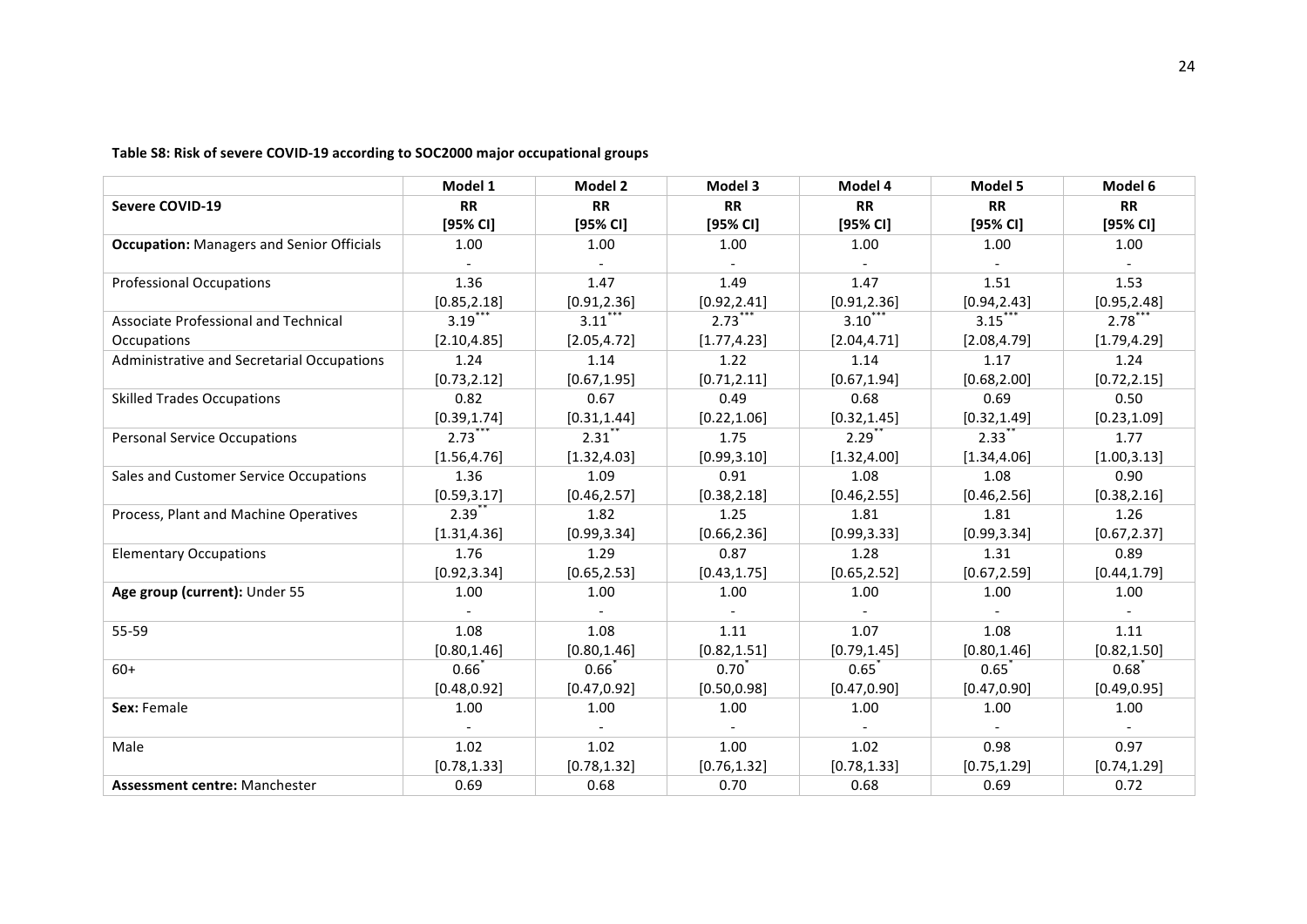|                                 | [0.36, 1.30]         | [0.36, 1.29]              | [0.37, 1.34]        | [0.36, 1.30] | [0.36, 1.32]        | [0.38, 1.37] |
|---------------------------------|----------------------|---------------------------|---------------------|--------------|---------------------|--------------|
| Oxford                          | 0.66                 | 0.71                      | 0.73                | 0.71         | 0.74                | 0.76         |
|                                 | [0.33, 1.32]         | [0.36, 1.43]              | [0.37, 1.46]        | [0.36, 1.43] | [0.37, 1.48]        | [0.38, 1.53] |
| Stoke                           | 0.59                 | 0.63                      | 0.63                | 0.63         | 0.63                | 0.63         |
|                                 | [0.31, 1.12]         | [0.33, 1.19]              | [0.33, 1.19]        | [0.34, 1.20] | [0.33, 1.19]        | [0.34, 1.19] |
| Reading                         | $0.37$ **            | $0.43$ **                 | $0.44$ <sup>*</sup> | $0.43$ **    | $0.44$ <sup>*</sup> | 0.45         |
|                                 | [0.20, 0.69]         | [0.23, 0.81]              | [0.23, 0.84]        | [0.23, 0.82] | [0.23, 0.82]        | [0.24, 0.86] |
| Bury                            | $0.46^{*}$           | 0.48                      | $0.49*$             | 0.48         | 0.48                | $0.49*$      |
|                                 | [0.25, 0.85]         | [0.26, 0.88]              | [0.27, 0.90]        | [0.26, 0.88] | [0.26, 0.88]        | [0.27, 0.91] |
| Newcastle                       | 1.00                 | 1.00                      | 1.00                | 1.00         | 1.00                | 1.00         |
|                                 |                      |                           | $\sim$              |              |                     |              |
| Leeds                           | $0.36***$            | $0.37***$                 | $0.38$ ***          | $0.37***$    | $0.37***$           | $0.39***$    |
|                                 | [0.21, 0.61]         | [0.22, 0.63]              | [0.22, 0.65]        | [0.22, 0.64] | [0.22, 0.64]        | [0.23, 0.66] |
| Bristol                         | $0.23$ **            | $0.25$ ***                | 0.26                | 0.25         | $0.25$ **           | 0.26         |
|                                 | [0.12, 0.42]         | [0.13, 0.47]              | [0.14, 0.48]        | [0.13, 0.47] | [0.13, 0.47]        | [0.14, 0.49] |
| <b>Barts</b>                    | $0.16$ **            | $0.14$ ***                | $0.15$ **           | $0.14$ ***   | $0.15$ ***          | $0.16$ **    |
|                                 | [0.06, 0.46]         | [0.05, 0.40]              | [0.05, 0.44]        | [0.05, 0.41] | [0.05, 0.42]        | [0.06, 0.46] |
| Nottingham                      | $0.29$ **            | 0.30                      | $0.31$ **           | 0.30         | $0.31$ **           | $0.32$ ***   |
|                                 | [0.15, 0.56]         | [0.16, 0.59]              | [0.16, 0.61]        | [0.16, 0.59] | [0.16, 0.60]        | [0.16, 0.61] |
| Sheffield                       | 0.81                 | 0.83                      | 0.85                | 0.83         | 0.84                | 0.86         |
|                                 | [0.50, 1.29]         | [0.52, 1.33]              | [0.53, 1.37]        | [0.52, 1.33] | [0.52, 1.34]        | [0.54, 1.38] |
| Liverpool                       | 0.85                 | 0.85                      | 0.87                | 0.85         | 0.84                | 0.86         |
|                                 | [0.53, 1.36]         | [0.53, 1.36]              | [0.55, 1.39]        | [0.53, 1.36] | [0.52, 1.34]        | [0.54, 1.37] |
| Middlesborough                  | 0.45                 | $0.47^{*}$                | $0.48^{*}$          | 0.47         | $0.46^{*}$          | 0.47         |
|                                 | [0.23, 0.88]         | [0.24, 0.92]              | [0.25, 0.93]        | [0.24, 0.92] | [0.24, 0.91]        | [0.24, 0.93] |
| Hounslow                        | $0.30^{11}$          | $0.29$ ***                | $0.30***$           | $0.29***$    | 0.30                | $0.31***$    |
|                                 | [0.16, 0.55]         | [0.16, 0.53]              | [0.17, 0.56]        | [0.16, 0.54] | [0.16, 0.55]        | [0.17, 0.58] |
| Croydon                         | $0.31$ <sup>**</sup> | $0.30***$                 | $0.32$ ***          | $0.30$ ***   | $0.30***$           | $0.33***$    |
|                                 | [0.17, 0.56]         | [0.17, 0.54]              | [0.18, 0.58]        | [0.17, 0.55] | [0.17, 0.55]        | [0.18, 0.59] |
| Birmingham                      | $0.37$ **            | $0.36$ ***                | 0.38                | $0.36***$    | $0.36$ ***          | 0.38         |
|                                 | [0.20, 0.67]         | [0.20, 0.65]              | [0.21, 0.69]        | [0.20, 0.65] | [0.20, 0.65]        | [0.21, 0.69] |
| <b>Ethnicity: White British</b> | 1.00                 | 1.00                      | 1.00                | 1.00         | 1.00                | 1.00         |
|                                 |                      | $\mathbb{L}^{\mathbb{N}}$ | $\sim$              | $\sim$       | $\sim$              | $\sim$       |
| White Irish                     | 1.80                 | 1.78                      | 1.76                | 1.78         | 1.78                | 1.75         |
|                                 | [0.96, 3.39]         | [0.95, 3.35]              | [0.94, 3.30]        | [0.95, 3.34] | [0.95, 3.36]        | [0.93, 3.29] |
| White Other                     | 1.16                 | 1.14                      | 1.17                | 1.14         | 1.12                | 1.14         |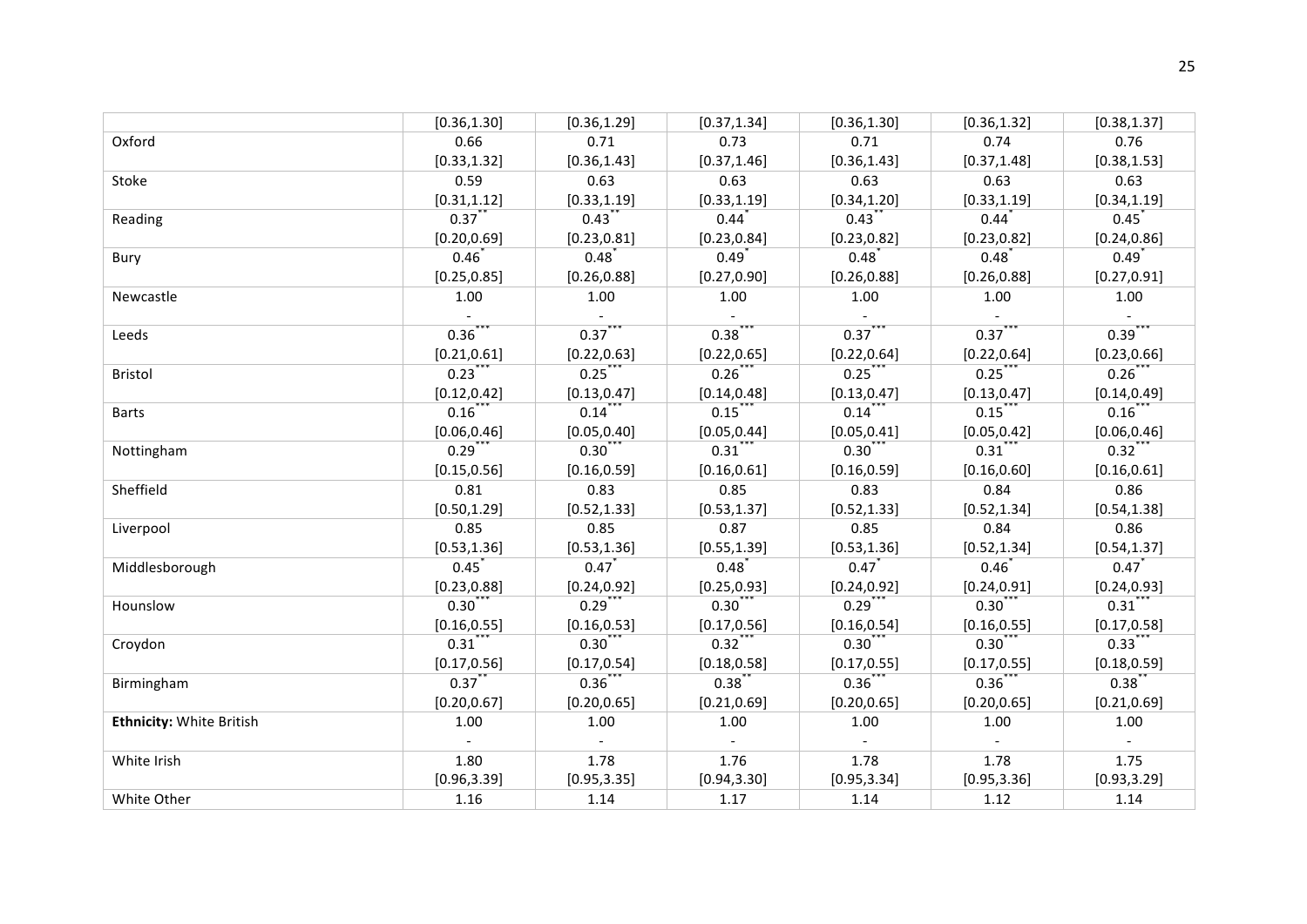|                                               | [0.58, 2.31]        | [0.57, 2.29]        | [0.58, 2.35]        | [0.57, 2.28]                | [0.56, 2.25]        | [0.57, 2.29]             |
|-----------------------------------------------|---------------------|---------------------|---------------------|-----------------------------|---------------------|--------------------------|
| Mixed                                         | 1.36                | 1.28                | 1.26                | 1.28                        | 1.24                | 1.23                     |
|                                               | [0.43, 4.25]        | [0.41, 4.00]        | [0.40, 3.94]        | [0.41, 4.00]                | [0.40, 3.88]        | [0.39, 3.86]             |
| South Asian                                   | $4.41$ <sup>*</sup> | $4.12$ **           | $4.10^{*}$          | 4.08                        | $4.14***$           | $4.19$ **                |
|                                               | [2.47, 7.89]        | [2.31, 7.37]        | [2.29, 7.35]        | [2.28, 7.31]                | [2.32, 7.37]        | [2.34, 7.51]             |
| <b>Black</b>                                  | $3.95***$           | $3.39***$           | $3.22***$           | $3.37***$                   | $3.12***$           | $3.01***$                |
|                                               | [2.40, 6.52]        | [2.05, 5.59]        | [1.94, 5.37]        | [2.04, 5.55]                | [1.88, 5.20]        | [1.80, 5.05]             |
| Other                                         | 1.57                | 1.48                | 1.38                | 1.47                        | 1.50                | 1.42                     |
|                                               | [0.64, 3.85]        | [0.60, 3.66]        | [0.56, 3.43]        | [0.60, 3.64]                | [0.61, 3.68]        | [0.58, 3.50]             |
| Country of birth: UK & Ireland                | 1.00                | 1.00                | 1.00                | 1.00                        | 1.00                | 1.00                     |
|                                               |                     |                     | $\sim$              |                             |                     |                          |
| Elsewhere                                     | 1.01                | 1.01                | 0.92                | 1.02                        | 1.01                | 0.94                     |
|                                               | [0.66, 1.53]        | [0.66, 1.55]        | [0.59, 1.43]        | [0.67, 1.56]                | [0.66, 1.55]        | [0.60, 1.46]             |
| Socioeconomic deprivation: Quartile 1         |                     | 1.00                | 1.00                | 1.00                        | 1.00                | 1.00                     |
| (most advantaged)                             |                     |                     | $\equiv$            |                             | $\blacksquare$      | $\overline{\phantom{a}}$ |
| Quartile 2                                    |                     | 1.34                | 1.32                | 1.33                        | 1.32                | 1.31                     |
|                                               |                     | [0.88, 2.02]        | [0.87, 2.00]        | [0.88, 2.02]                | [0.87, 1.99]        | [0.86, 1.98]             |
| Quartile 3                                    |                     | $1.61$ <sup>*</sup> | $1.57$ <sup>*</sup> | $1.61$ <sup>*</sup>         | $1.56^{*}$          | 1.52                     |
|                                               |                     | [1.09, 2.39]        | [1.06, 2.34]        | [1.08, 2.38]                | [1.06, 2.31]        | [1.03, 2.25]             |
| Quartile 4 (least advantaged)                 |                     | $1.92$ <sup>*</sup> | $1.81$ <sup>*</sup> | 1.90                        | $1.83$ <sup>*</sup> | $1.72$ <sup>**</sup>     |
|                                               |                     | [1.30, 2.84]        | [1.22, 2.68]        | [1.29, 2.81]                | [1.23, 2.70]        | [1.16, 2.55]             |
| <b>Education level:</b> College or University |                     | 1.00                | 1.00                | 1.00                        | 1.00                | 1.00                     |
| degree                                        |                     | $\blacksquare$      | $\omega$ .          | $\mathcal{L}_{\mathcal{A}}$ | $\sim$              | $\sim$                   |
| A levels/AS levels or equivalent              |                     | 0.89                | 0.87                | 0.88                        | 0.86                | 0.84                     |
|                                               |                     | [0.58, 1.36]        | [0.56, 1.33]        | [0.57, 1.36]                | [0.56, 1.32]        | [0.55, 1.29]             |
| O levels/GCSEs/CSEs or equivalent             |                     | 1.33                | 1.22                | 1.32                        | 1.25                | 1.15                     |
|                                               |                     | [0.97, 1.82]        | [0.89, 1.67]        | [0.96, 1.82]                | [0.91, 1.71]        | [0.84, 1.58]             |
| Other                                         |                     | 1.32                | 1.15                | 1.31                        | 1.25                | 1.09                     |
|                                               |                     | [0.86, 2.02]        | [0.75, 1.77]        | [0.86, 2.01]                | [0.82, 1.91]        | [0.71, 1.68]             |
| None of the above                             |                     | 1.70                | 1.52                | 1.69                        | 1.58                | 1.42                     |
|                                               |                     | [0.97, 2.98]        | [0.87, 2.67]        | [0.96, 2.96]                | [0.90, 2.79]        | [0.81, 2.50]             |
| Shiftwork: No                                 |                     |                     | 1.00                |                             |                     | 1.00                     |
|                                               |                     |                     | $\sim$              |                             |                     | $\blacksquare$           |
| Yes                                           |                     |                     | 1.78                |                             |                     | $1.74$ <sup>*</sup>      |
|                                               |                     |                     | [1.31, 2.42]        |                             |                     | [1.28, 2.36]             |
| <b>Occupation: Non-manual</b>                 |                     |                     | 1.00                |                             |                     | 1.00                     |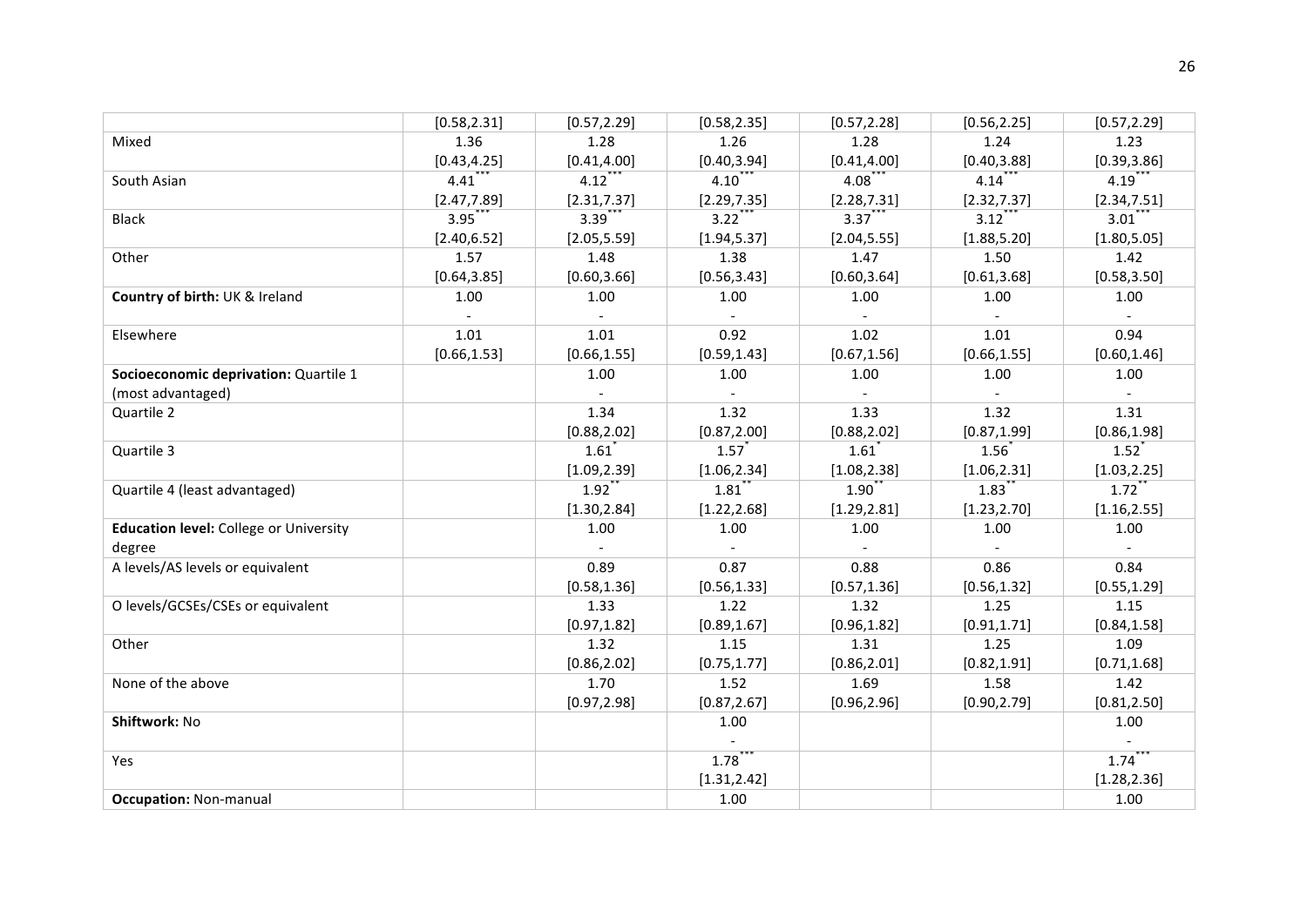|                                       | $\overline{\phantom{a}}$ |              |                | $\blacksquare$           |
|---------------------------------------|--------------------------|--------------|----------------|--------------------------|
| Manual                                | 1.79                     |              |                | $1.82$ <sup>*</sup>      |
|                                       | [1.29, 2.50]             |              |                | [1.31, 2.53]             |
| Job tenure (years): <= 10             | 1.00                     |              |                | 1.00                     |
|                                       | $\sim$                   |              |                | $\overline{\phantom{a}}$ |
| $11 - 20$                             | 1.20                     |              |                | 1.22                     |
|                                       | [0.91, 1.58]             |              |                | [0.92, 1.61]             |
| $>20$                                 | 0.72                     |              |                | 0.73                     |
|                                       | [0.49, 1.07]             |              |                | [0.49, 1.08]             |
| Working hours/week: <40               | 1.00                     |              |                | 1.00                     |
|                                       | $\sim$                   |              |                | $\overline{\phantom{a}}$ |
| $40 - 45$                             | 0.91                     |              |                | 0.90                     |
|                                       | [0.68, 1.23]             |              |                | [0.67, 1.22]             |
| $>45$                                 | 1.11                     |              |                | 1.09                     |
|                                       | [0.77, 1.58]             |              |                | [0.76, 1.56]             |
| Number of chronic conditions: 0       |                          | 1.00         |                | 1.00                     |
|                                       |                          |              |                |                          |
| $\mathbf{1}$                          |                          | 1.26         |                | 1.22                     |
|                                       |                          | [0.96, 1.65] |                | [0.93, 1.60]             |
| $\overline{2}$                        |                          | 1.00         |                | 0.94                     |
|                                       |                          | [0.66, 1.52] |                | [0.61, 1.44]             |
| 3                                     |                          | 1.04         |                | 0.95                     |
|                                       |                          | [0.53, 2.07] |                | [0.47, 1.91]             |
| $4+$                                  |                          | 1.51         |                | 1.34                     |
|                                       |                          | [0.65, 3.50] |                | [0.57, 3.14]             |
| Long-standing illness/disability: No  |                          | 1.00         |                | 1.00                     |
|                                       |                          | $\sim$       |                | $\overline{\phantom{a}}$ |
| Yes                                   |                          | 1.07         |                | 1.05                     |
|                                       |                          | [0.78, 1.47] |                | [0.77, 1.44]             |
| Body Mass Index category: Underweight |                          |              | 1.06           | 1.08                     |
| ( < 18.5)                             |                          |              | [0.15, 7.45]   | [0.15, 7.55]             |
| Normal weight (18.5-24.9)             |                          |              | 1.00           | 1.00                     |
|                                       |                          |              | $\blacksquare$ | $\blacksquare$           |
| Overweight (25.0-29.9)                |                          |              | 1.44           | $1.42$ <sup>*</sup>      |
|                                       |                          |              | [1.07, 1.93]   | [1.05, 1.91]             |
| Obese (>=30.0)                        |                          |              | 1.68           | 1.65                     |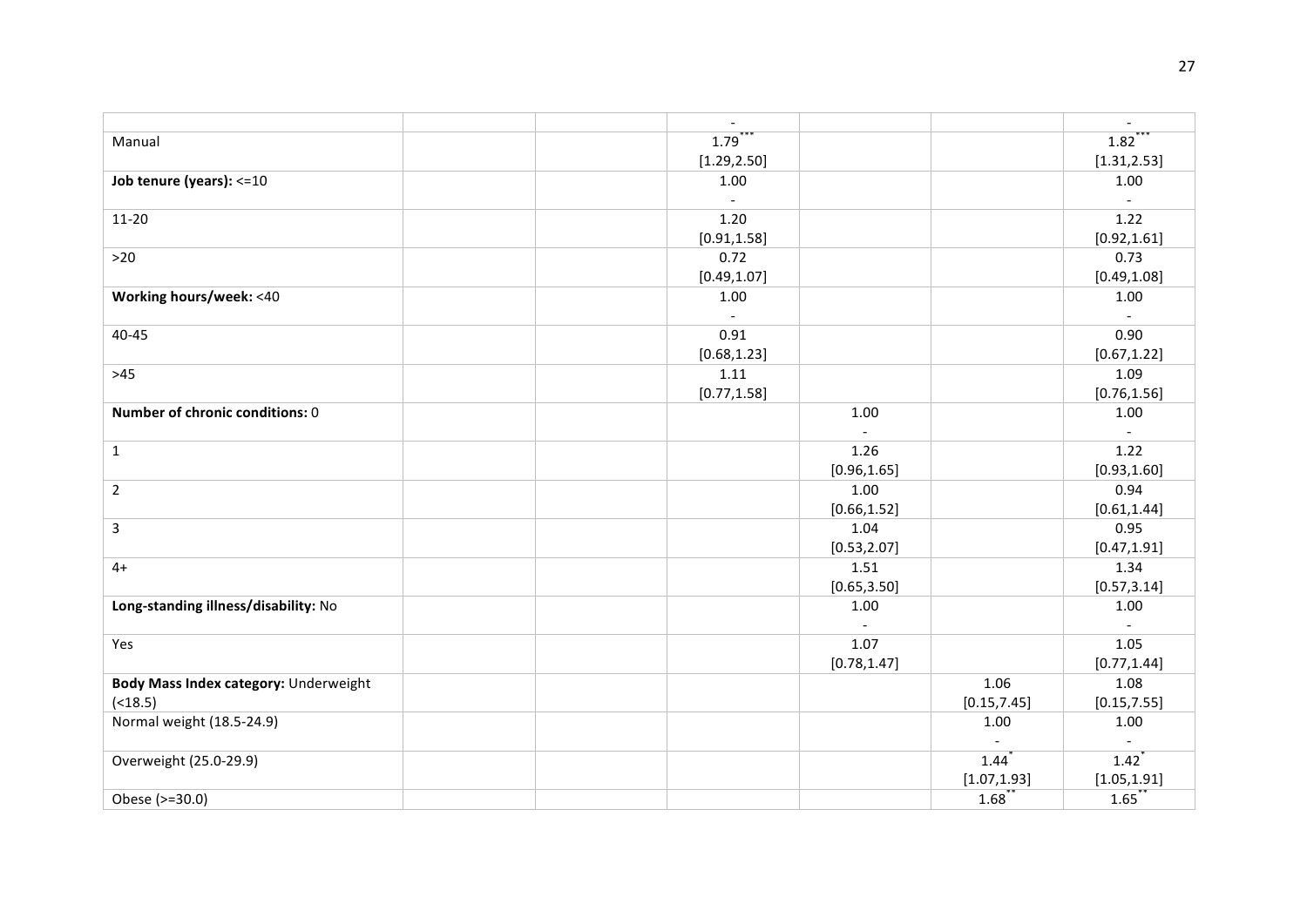|                                            |        |        |        |        | [1.23, 2.31] | [1.19, 2.29] |
|--------------------------------------------|--------|--------|--------|--------|--------------|--------------|
|                                            |        |        |        |        |              |              |
| <b>Smoking status: Never</b>               |        |        |        |        | 1.00         | 1.00         |
|                                            |        |        |        |        |              |              |
| Previous                                   |        |        |        |        | 1.29         | 1.29         |
|                                            |        |        |        |        | [0.98, 1.71] | [0.97, 1.70] |
| Current                                    |        |        |        |        | 0.96         | 0.93         |
|                                            |        |        |        |        | [0.64, 1.45] | [0.62, 1.40] |
| Alcohol consumption: Daily or almost daily |        |        |        |        | 1.00         | 1.00         |
|                                            |        |        |        |        |              |              |
| Three or four times a week                 |        |        |        |        | 0.90         | 0.89         |
|                                            |        |        |        |        | [0.58, 1.38] | [0.58, 1.36] |
| Once or twice a week                       |        |        |        |        | 0.97         | 0.96         |
|                                            |        |        |        |        | [0.65, 1.46] | [0.64, 1.45] |
| One to three times a month                 |        |        |        |        | 1.44         | 1.39         |
|                                            |        |        |        |        | [0.92, 2.23] | [0.89, 2.16] |
| Special occasions only                     |        |        |        |        | 1.09         | 1.03         |
|                                            |        |        |        |        | [0.66, 1.80] | [0.62, 1.70] |
| Never (former drinker)                     |        |        |        |        | 0.51         | 0.49         |
|                                            |        |        |        |        | [0.18, 1.46] | [0.17, 1.39] |
| Never                                      |        |        |        |        | 1.14         | 1.06         |
|                                            |        |        |        |        | [0.61, 2.11] | [0.57, 1.96] |
| <b>Observations</b>                        | 120075 | 120075 | 120075 | 120075 | 120075       | 120075       |
|                                            |        |        |        |        |              |              |

Model 1: Adjusted for age group, sex, ethnicity, country of birth; Model 2: Model 1 + socioeconomic deprivation quartile, education level; Model 3: Model 2 + shift work, manual work, job tenure, working hours; Model 4: Model 2 + number of chronic conditions, long-standing illness/disability; Model 5: Model 2 + BMI category, smoking status, alcohol consumption; Model 6: All covariates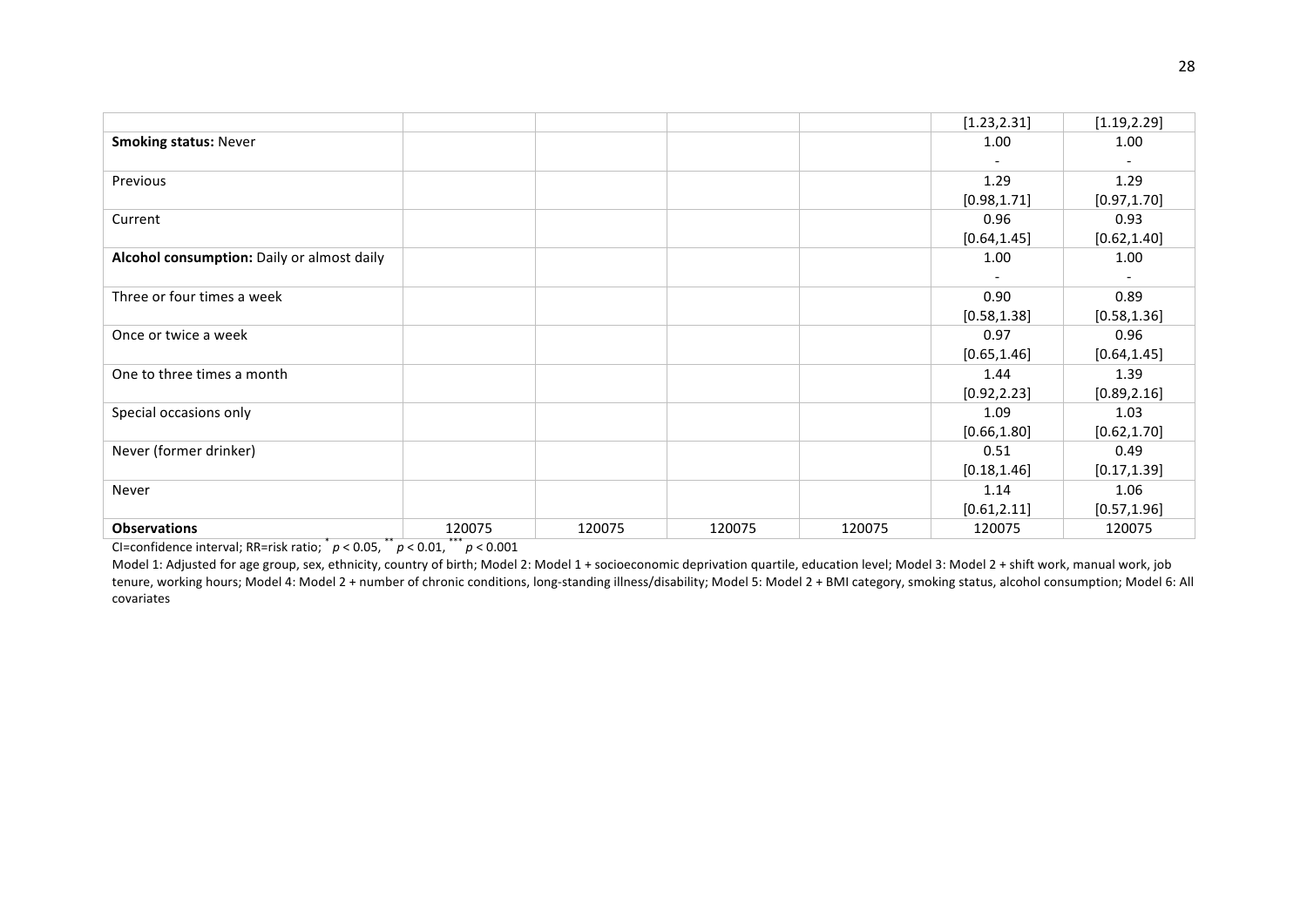Table S9: Risk of severe COVID-19 according to broad race/occupation groups

|                                      | Model 1             | Model 2       | Model 3       | Model 4              | Model 5       | Model 6             |
|--------------------------------------|---------------------|---------------|---------------|----------------------|---------------|---------------------|
| <b>Severe COVID-19</b>               | <b>RR</b>           | <b>RR</b>     | <b>RR</b>     | <b>RR</b>            | <b>RR</b>     | <b>RR</b>           |
|                                      | [95% CI]            | $[95%$ CI]    | [95% CI]      | [95% <sub>C</sub> 1] | $[95%$ CI]    | [95% CI]            |
| Race/occupation group:               | 1.00                | 1.00          | 1.00          | 1.00                 | 1.00          | 1.00                |
| White (non-essential worker)         |                     |               |               |                      |               |                     |
|                                      | 3.27                | 3.04          | 2.98          | 3.03                 | 2.98          | 2.95                |
| Non-white (non-essential worker)     | [1.90, 5.62]        | [1.77, 5.20]  | [1.73, 5.13]  | [1.77, 5.18]         | [1.73, 5.11]  | [1.71, 5.09]        |
|                                      | $3.47$ <sup>*</sup> | 3.40          | 3.01          | 3.39                 | $3.36$ **     | $2.99$ <sup>*</sup> |
| White (essential worker)             | [2.63, 4.59]        | [2.58, 4.48]  | [2.27, 3.99]  | [2.58, 4.46]         | [2.55, 4.43]  | [2.25, 3.96]        |
|                                      | 8.34                | $7.37***$     | $6.36^{*}$    | 7.34                 | $7.08$ **     | $6.19$ ***          |
| Non-white (essential worker)         | [5.17, 13.47]       | [4.56, 11.92] | [3.89, 10.40] | [4.53, 11.88]        | [4.40, 11.41] | [3.80, 10.09]       |
| Age group (current): Under 55        | 1.00                | 1.00          | 1.00          | 1.00                 | 1.00          | 1.00                |
|                                      |                     |               |               |                      |               | $\sim$              |
| 55-59                                | 1.06                | 1.06          | 1.08          | 1.05                 | 1.06          | 1.08                |
|                                      | [0.78, 1.43]        | [0.78, 1.43]  | [0.80, 1.47]  | [0.78, 1.42]         | [0.78, 1.43]  | [0.80, 1.46]        |
| $60+$                                | 0.63                | 0.63          | 0.67          | 0.62                 | 0.62          | 0.65                |
|                                      | [0.45, 0.87]        | [0.45, 0.88]  | [0.48, 0.93]  | [0.45, 0.87]         | [0.45, 0.87]  | [0.46, 0.90]        |
| Sex: Female                          | 1.00                | 1.00          | 1.00          | 1.00                 | 1.00          | 1.00                |
|                                      |                     |               |               |                      |               |                     |
| Male                                 | 1.13                | 1.10          | 1.06          | 1.10                 | 1.06          | 1.03                |
|                                      | [0.88, 1.44]        | [0.86, 1.41]  | [0.81, 1.39]  | [0.86, 1.42]         | [0.82, 1.36]  | [0.78, 1.36]        |
| <b>Assessment centre: Manchester</b> | 0.75                | 0.74          | 0.75          | 0.74                 | 0.75          | 0.77                |
|                                      | [0.40, 1.41]        | [0.39, 1.40]  | [0.40, 1.42]  | [0.39, 1.40]         | [0.39, 1.42]  | [0.40, 1.46]        |
| Oxford                               | 0.72                | 0.78          | 0.79          | 0.78                 | 0.81          | 0.82                |
|                                      | [0.36, 1.45]        | [0.39, 1.56]  | [0.39, 1.58]  | [0.39, 1.57]         | [0.40, 1.62]  | [0.41, 1.65]        |
| Stoke                                | 0.60                | 0.63          | 0.62          | 0.63                 | 0.62          | 0.62                |
|                                      | [0.31, 1.13]        | [0.33, 1.18]  | [0.33, 1.18]  | [0.33, 1.19]         | [0.33, 1.17]  | [0.33, 1.18]        |
| Reading                              | $0.41$ <sup>*</sup> | 0.48          | 0.48          | 0.48                 | $0.48^{*}$    | $0.49^{*}$          |
|                                      | [0.22, 0.76]        | [0.25, 0.90]  | [0.26, 0.91]  | [0.25, 0.91]         | [0.25, 0.91]  | [0.26, 0.93]        |
| Bury                                 | 0.48                | 0.50          | 0.50          | 0.50                 | 0.50          | 0.50                |
|                                      | [0.26, 0.89]        | [0.27, 0.91]  | [0.27, 0.92]  | [0.27, 0.91]         | [0.27, 0.92]  | [0.27, 0.93]        |
| Newcastle                            | 1.00                | 1.00          | 1.00          | 1.00                 | 1.00          | 1.00                |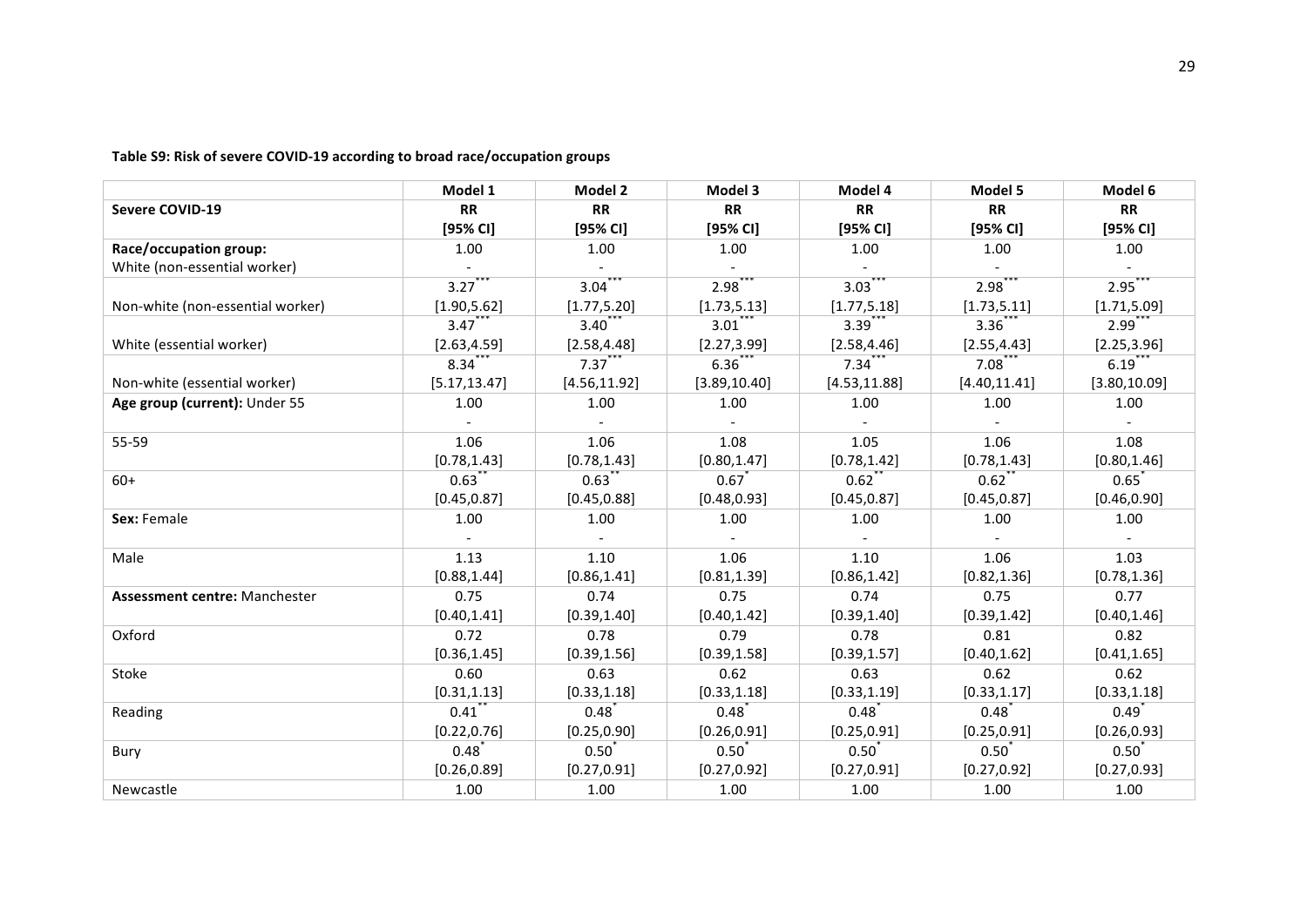|                                               | $\overline{\phantom{a}}$ |                |                           |                     |                             |                          |
|-----------------------------------------------|--------------------------|----------------|---------------------------|---------------------|-----------------------------|--------------------------|
| Leeds                                         | $0.38^{^{*}}$            | 0.39           | $0.40^{7}$                | 0.39                | 0.39                        | $0.40^{\degree}$         |
|                                               | [0.22, 0.64]             | [0.23, 0.67]   | [0.23, 0.68]              | [0.23, 0.67]        | [0.23, 0.67]                | [0.23, 0.68]             |
| <b>Bristol</b>                                | $0.24$ **                | $0.26***$      | $0.26***$                 | $0.26$ ***          | $0.26$ ***                  | $0.27***$                |
|                                               | [0.13, 0.45]             | [0.14, 0.49]   | [0.14, 0.50]              | [0.14, 0.49]        | [0.14, 0.49]                | [0.14, 0.50]             |
| <b>Barts</b>                                  | $0.19$ **                | $0.17***$      | $0.18$ **                 | $0.17***$           | $0.18$ **                   | $0.19***$                |
|                                               | [0.07, 0.54]             | [0.06, 0.48]   | [0.06, 0.51]              | [0.06, 0.49]        | [0.06, 0.50]                | [0.07, 0.53]             |
| Nottingham                                    | $0.30***$                | $0.31***$      | $0.32***$                 | $0.32***$           | $0.32***$                   | $0.32$ ***               |
|                                               | [0.15, 0.58]             | [0.16, 0.61]   | [0.16, 0.62]              | [0.16, 0.61]        | [0.16, 0.61]                | [0.17, 0.62]             |
| Sheffield                                     | 0.81                     | 0.83           | 0.85                      | 0.83                | 0.84                        | 0.85                     |
|                                               | [0.50, 1.30]             | [0.52, 1.33]   | [0.53, 1.35]              | [0.52, 1.33]        | [0.52, 1.34]                | [0.53, 1.37]             |
| Liverpool                                     | 0.86                     | 0.85           | 0.87                      | 0.85                | 0.84                        | 0.86                     |
|                                               | [0.54, 1.36]             | [0.53, 1.36]   | [0.54, 1.38]              | [0.54, 1.36]        | [0.52, 1.34]                | [0.54, 1.37]             |
| Middlesborough                                | 0.44                     | 0.45           | 0.45                      | 0.45                | 0.44                        | 0.45                     |
|                                               | [0.22, 0.86]             | [0.23, 0.88]   | [0.23, 0.88]              | [0.23, 0.88]        | [0.23, 0.87]                | [0.23, 0.88]             |
| Hounslow                                      | $0.37$ **                | $0.36^{*}$     | $0.37$ **                 | $0.36^{*}$          | 0.37                        | 0.38                     |
|                                               | [0.20, 0.68]             | [0.19, 0.66]   | [0.20, 0.68]              | [0.19, 0.67]        | [0.20, 0.68]                | [0.20, 0.70]             |
| Croydon                                       | $0.36^{*}$               | 0.35           | $0.36^{*}$                | 0.35                | $0.34$ <sup>*</sup>         | $0.36^{*}$               |
|                                               | [0.20, 0.65]             | [0.19, 0.63]   | [0.20, 0.66]              | [0.19, 0.64]        | [0.19, 0.63]                | [0.20, 0.66]             |
| Birmingham                                    | $0.41$ <sup>*</sup>      | 0.40           | 0.42                      | 0.40                | 0.40                        | $0.41$ <sup>*</sup>      |
|                                               | [0.23, 0.75]             | [0.22, 0.72]   | [0.23, 0.76]              | [0.22, 0.73]        | [0.22, 0.71]                | [0.23, 0.75]             |
| Country of birth: UK & Ireland                | 1.00                     | 1.00           | 1.00                      | 1.00                | 1.00                        | 1.00                     |
|                                               | $\mathcal{L}$            |                | $\mathbb{Z}^+$            | $\mathbb{L}$        | $\mathcal{L}^{\mathcal{A}}$ | $\sim$                   |
| Elsewhere                                     | 1.06                     | 1.07           | 0.99                      | 1.07                | 1.07                        | 1.02                     |
|                                               | [0.71, 1.58]             | [0.71, 1.60]   | [0.65, 1.51]              | [0.72, 1.61]        | [0.71, 1.62]                | [0.67, 1.55]             |
| Socioeconomic deprivation: Quartile 1         |                          | 1.00           | 1.00                      | 1.00                | 1.00                        | 1.00                     |
| (most advantaged)                             |                          | $\overline{a}$ | $\mathbb{Z}^{\mathbb{Z}}$ | $\mathcal{L}^{\pm}$ | $\sim$                      | $\sim$                   |
| Quartile 2                                    |                          | 1.34           | 1.32                      | 1.34                | 1.32                        | 1.31                     |
|                                               |                          | [0.89, 2.03]   | [0.87, 2.00]              | [0.88, 2.02]        | [0.88, 2.00]                | [0.86, 1.98]             |
| Quartile 3                                    |                          | 1.60           | 1.55                      | 1.59                | 1.55                        | 1.50                     |
|                                               |                          | [1.08, 2.37]   | [1.04, 2.29]              | [1.07, 2.35]        | [1.05, 2.29]                | [1.01, 2.22]             |
| Quartile 4 (least advantaged)                 |                          | 1.86           | 1.72                      | $1.84$ <sup>*</sup> | 1.77                        | 1.65                     |
|                                               |                          | [1.26, 2.73]   | [1.17, 2.55]              | [1.25, 2.70]        | [1.20, 2.61]                | [1.11, 2.45]             |
| <b>Education level:</b> College or University |                          | 1.00           | 1.00                      | 1.00                | 1.00                        | 1.00                     |
| degree                                        |                          |                | $\overline{a}$            |                     | $\sim$                      | $\overline{\phantom{a}}$ |
| A levels/AS levels or equivalent              |                          | 0.99           | 0.92                      | 0.98                | 0.95                        | 0.89                     |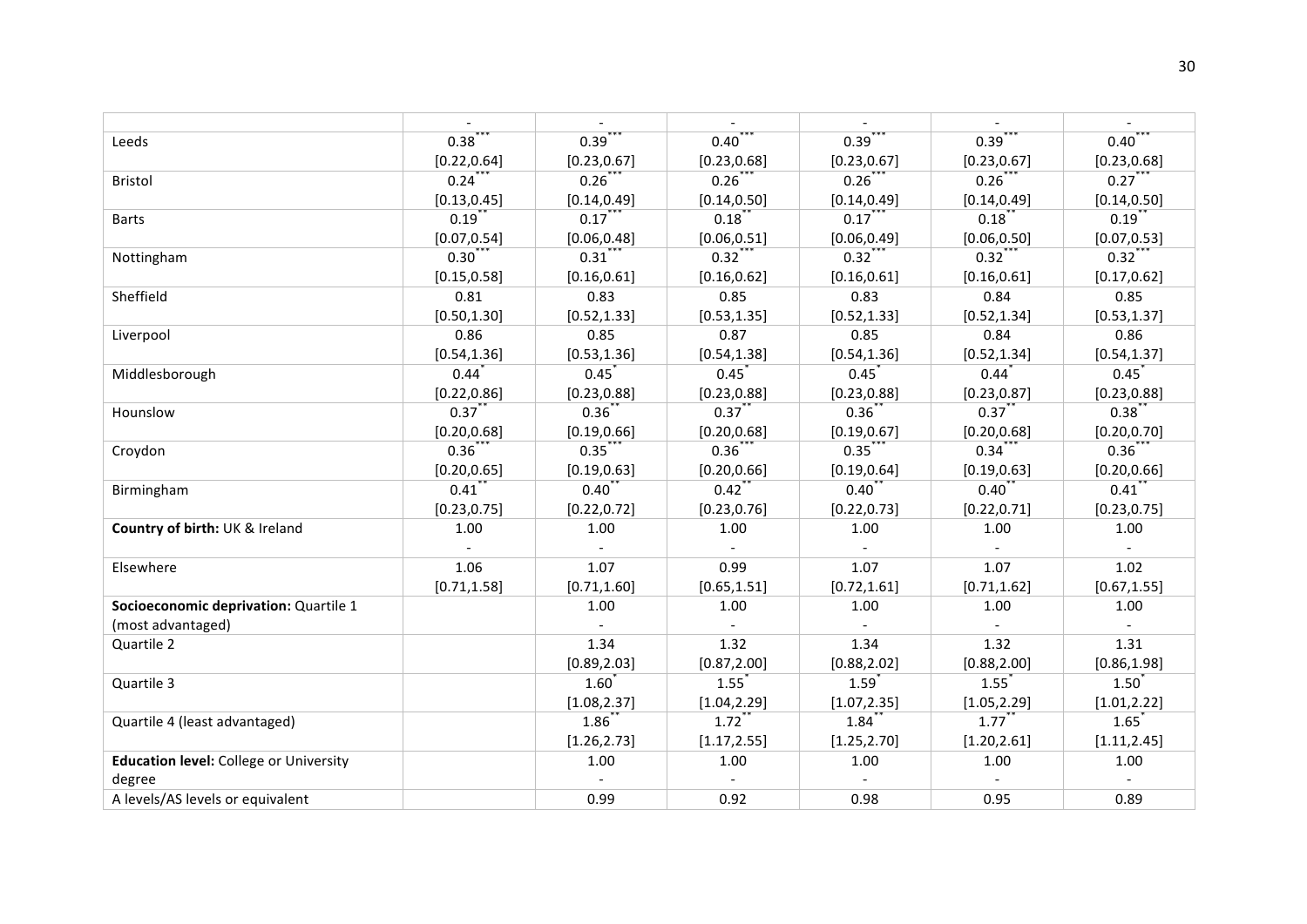|                                   | [0.65, 1.51] | [0.60, 1.40] | [0.65, 1.50] | [0.62, 1.45] | [0.58, 1.35]             |
|-----------------------------------|--------------|--------------|--------------|--------------|--------------------------|
| O levels/GCSEs/CSEs or equivalent | 1.29         | 1.12         | 1.29         | 1.21         | 1.06                     |
|                                   | [0.97, 1.71] | [0.83, 1.51] | [0.97, 1.71] | [0.91, 1.61] | [0.79, 1.43]             |
| Other                             | 1.33         | 1.12         | 1.33         | 1.25         | 1.06                     |
|                                   | [0.89, 2.00] | [0.74, 1.71] | [0.88, 2.00] | [0.83, 1.89] | [0.70, 1.62]             |
| None of the above                 | 1.32         | 1.11         | 1.31         | 1.24         | 1.04                     |
|                                   | [0.79, 2.21] | [0.65, 1.89] | [0.79, 2.20] | [0.73, 2.09] | [0.60, 1.79]             |
| Shiftwork: No                     |              | 1.00         |              |              | 1.00                     |
|                                   |              |              |              |              |                          |
| Yes                               |              | 1.68         |              |              | $1.63$ <sup>*</sup>      |
|                                   |              | [1.25, 2.24] |              |              | [1.22, 2.19]             |
| <b>Occupation: Non-manual</b>     |              | 1.00         |              |              | 1.00                     |
|                                   |              |              |              |              |                          |
| Manual                            |              | 1.38         |              |              | 1.40                     |
|                                   |              | [1.02, 1.87] |              |              | [1.03, 1.89]             |
| Job tenure (years): <= 10         |              | 1.00         |              |              | 1.00                     |
|                                   |              | $\sim$       |              |              | $\sim$                   |
| $11 - 20$                         |              | 1.25         |              |              | 1.26                     |
|                                   |              | [0.94, 1.65] |              |              | [0.96, 1.67]             |
| $>20$                             |              | 0.78         |              |              | 0.78                     |
|                                   |              | [0.53, 1.15] |              |              | [0.53, 1.16]             |
| <b>Working hours/week: &lt;40</b> |              | 1.00         |              |              | 1.00                     |
|                                   |              | $\sim$       |              |              | $\sim$                   |
| 40-45                             |              | 0.91         |              |              | 0.90                     |
|                                   |              | [0.68, 1.22] |              |              | [0.67, 1.21]             |
| $>45$                             |              | 0.98         |              |              | 0.96                     |
|                                   |              | [0.69, 1.39] |              |              | [0.67, 1.36]             |
| Number of chronic conditions: 0   |              |              | 1.00         |              | 1.00                     |
|                                   |              |              | $\sim$       |              | $\overline{\phantom{a}}$ |
| $\mathbf{1}$                      |              |              | 1.26         |              | 1.22                     |
|                                   |              |              | [0.96, 1.65] |              | [0.93, 1.60]             |
| $\overline{2}$                    |              |              | 0.99         |              | 0.93                     |
|                                   |              |              | [0.65, 1.50] |              | [0.61, 1.43]             |
| $\overline{3}$                    |              |              | 1.05         |              | 0.95                     |
|                                   |              |              | [0.53, 2.07] |              | [0.48, 1.91]             |
| $4+$                              |              |              | 1.49         |              | 1.34                     |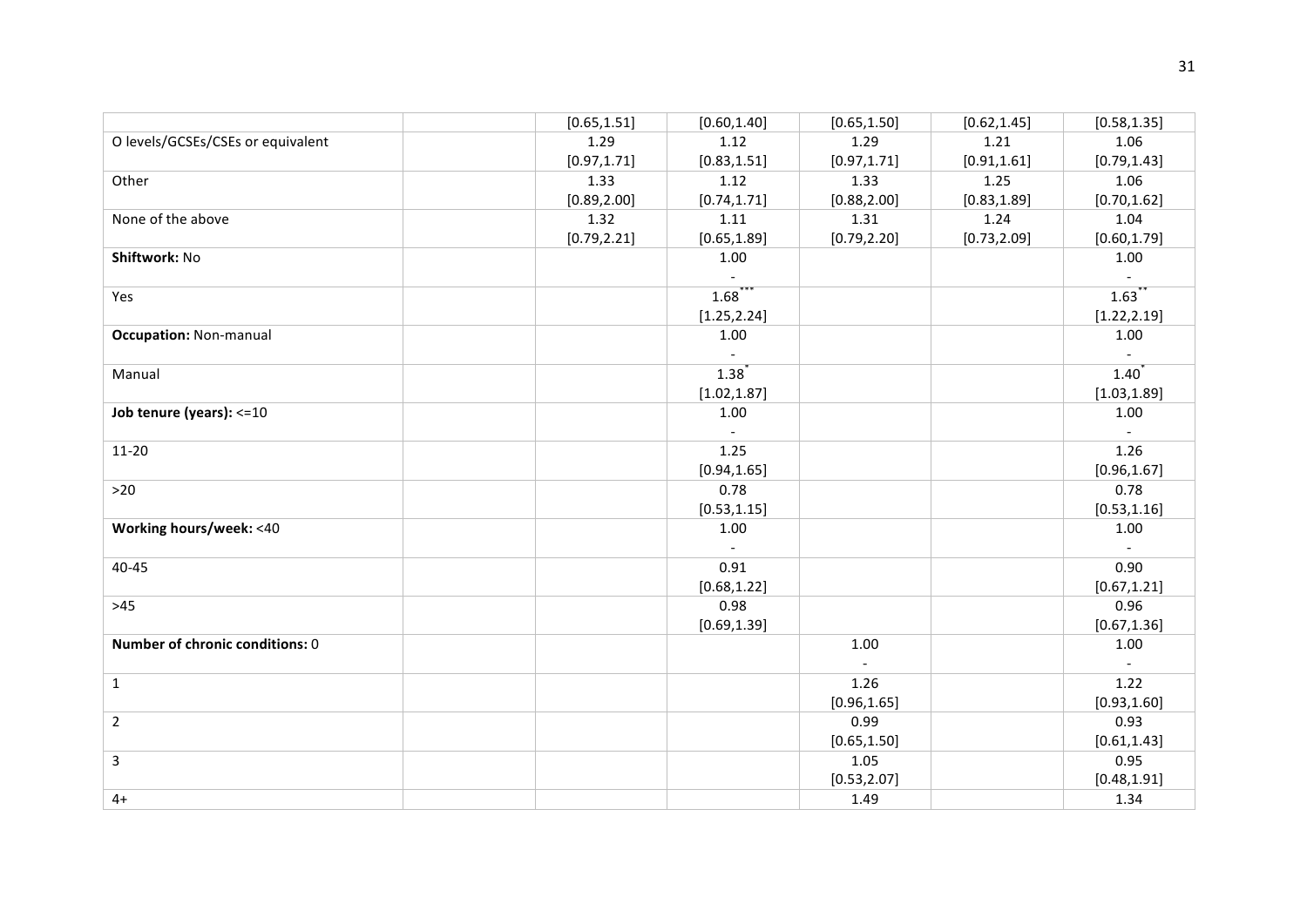|                                            |        |        |        | [0.64, 3.48] |              | [0.57, 3.13] |
|--------------------------------------------|--------|--------|--------|--------------|--------------|--------------|
| Long-standing illness/disability: No       |        |        |        | 1.00         |              | 1.00         |
|                                            |        |        |        |              |              |              |
| Yes                                        |        |        |        | 1.07         |              | 1.05         |
|                                            |        |        |        | [0.78, 1.47] |              | [0.77, 1.44] |
| Body Mass Index category: Underweight      |        |        |        |              | 1.05         | 1.03         |
| ( < 18.5)                                  |        |        |        |              | [0.15, 7.50] | [0.15, 7.30] |
| Normal weight (18.5-24.9)                  |        |        |        |              | 1.00         | 1.00         |
|                                            |        |        |        |              |              |              |
| Overweight (25.0-29.9)                     |        |        |        |              | 1.44         | 1.43         |
|                                            |        |        |        |              | [1.07, 1.93] | [1.06, 1.92] |
| Obese (>=30.0)                             |        |        |        |              | 1.66         | 1.62         |
|                                            |        |        |        |              | [1.21, 2.28] | [1.17, 2.25] |
| <b>Smoking status: Never</b>               |        |        |        |              | 1.00         | 1.00         |
|                                            |        |        |        |              | $\sim$       | $\sim$       |
| Previous                                   |        |        |        |              | 1.28         | 1.27         |
|                                            |        |        |        |              | [0.97, 1.69] | [0.96, 1.68] |
| Current                                    |        |        |        |              | 0.93         | 0.89         |
|                                            |        |        |        |              | [0.62, 1.40] | [0.60, 1.34] |
| Alcohol consumption: Daily or almost daily |        |        |        |              | 1.00         | 1.00         |
|                                            |        |        |        |              |              |              |
| Three or four times a week                 |        |        |        |              | 0.91         | 0.90         |
|                                            |        |        |        |              | [0.60, 1.40] | [0.59, 1.39] |
| Once or twice a week                       |        |        |        |              | 0.96         | 0.94         |
|                                            |        |        |        |              | [0.64, 1.44] | [0.63, 1.41] |
| One to three times a month                 |        |        |        |              | 1.38         | 1.33         |
|                                            |        |        |        |              | [0.89, 2.13] | [0.86, 2.06] |
| Special occasions only                     |        |        |        |              | 1.03         | 0.97         |
|                                            |        |        |        |              | [0.62, 1.69] | [0.59, 1.60] |
| Never (former drinker)                     |        |        |        |              | 0.48         | 0.45         |
|                                            |        |        |        |              | [0.17, 1.36] | [0.16, 1.29] |
| Never                                      |        |        |        |              | 1.15         | 1.08         |
|                                            |        |        |        |              | [0.62, 2.12] | [0.59, 2.00] |
| <b>Observations</b>                        | 120075 | 120075 | 120075 | 120075       | 120075       | 120075       |

Model 1: Adjusted for age group, sex, country of birth; Model 2: Model 1 + socioeconomic deprivation quartile, education level; Model 3: Model 2 + shift work, manual work, job tenure,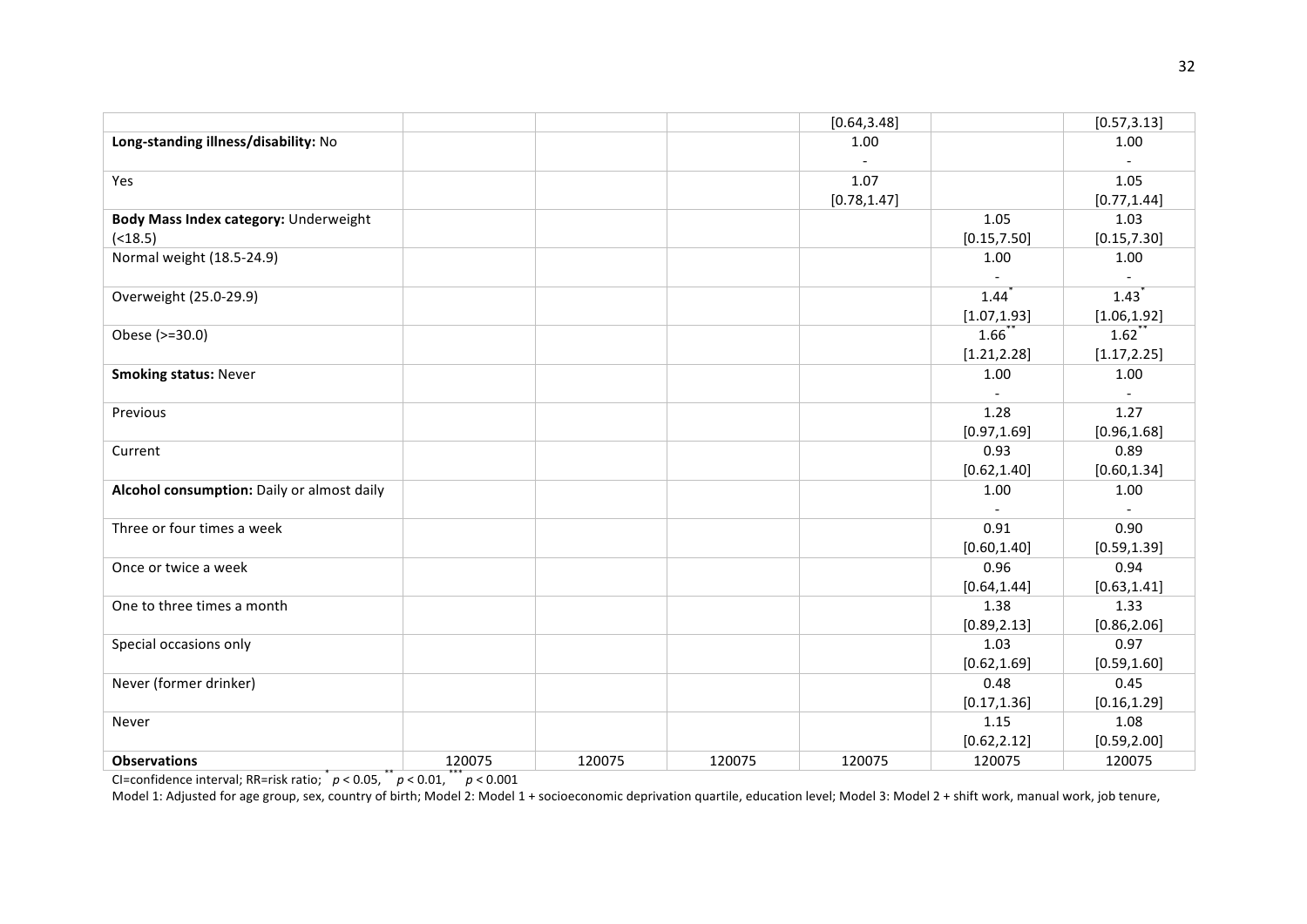working hours; Model 4: Model 2 + number of chronic conditions, long-standing illness/disability; Model 5: Model 2 + BMI category, smoking status, alcohol consumption; Model 6: All covariates